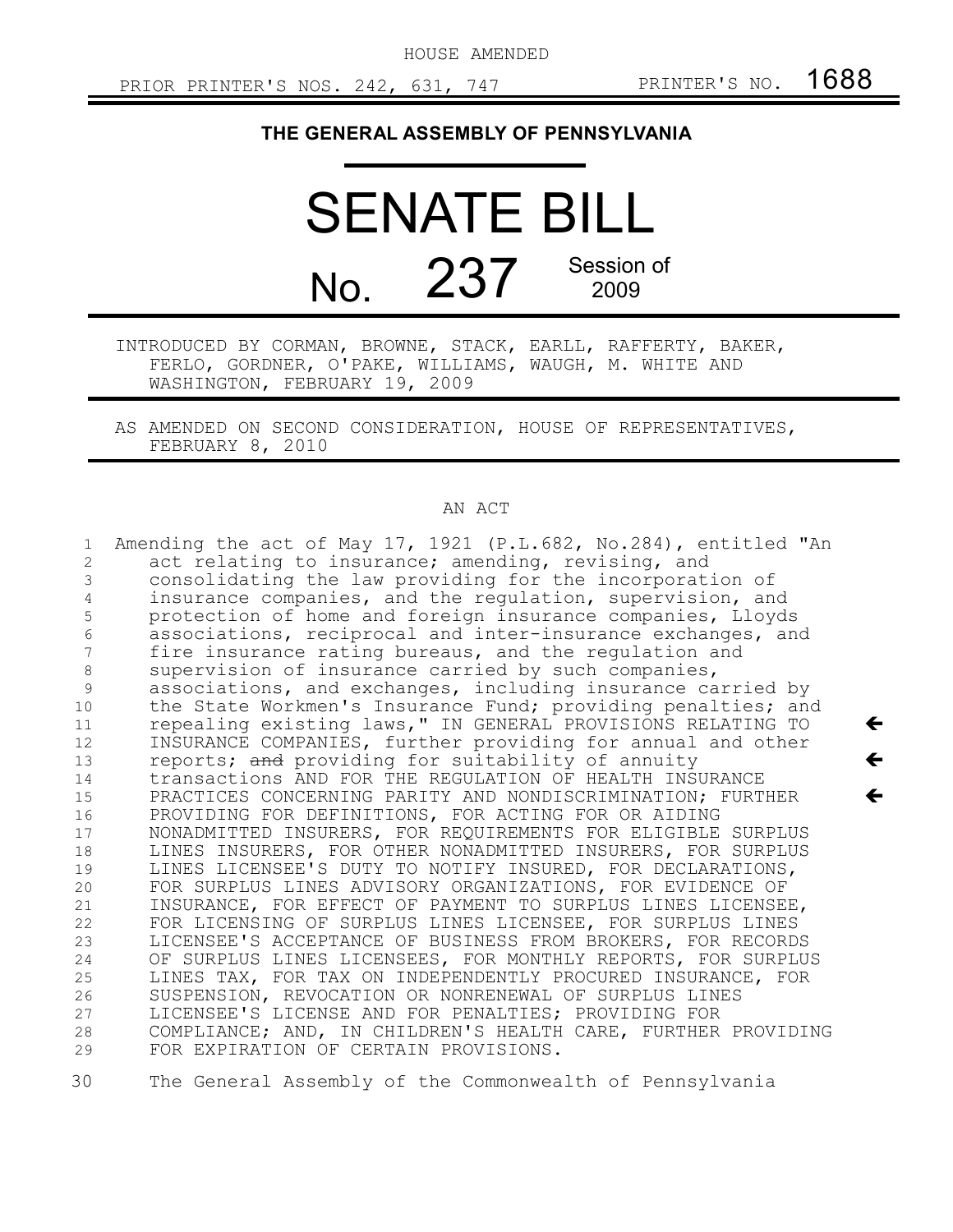hereby enacts as follows: 1

Section 1. Section 320 of the act of May 17, 1921 (P.L.682, No.284), known as The Insurance Company Law of 1921, amended December 18, 1992 (P.L.1519, No.178) and February 17, 1994 (P.L.92, No.9), is amended to read: 2 3 4 5

Section 320. Annual and Other Reports; Penalties.--(a) (1) Every stock and mutual insurance company, association, and exchange, doing business in this Commonwealth, shall annually, on or before the first day of March, file in the office of the Insurance Commissioner and with the National Association of Insurance Commissioners a statement which shall exhibit its financial condition on the thirty-first day of December of the previous year, and its business of that year and shall, within thirty days after requested by the Insurance Commissioner, file with the Insurance Commissioner and with the National Association of Insurance Commissioners such additional statement or statements concerning its affairs and financial condition as the Insurance Commissioner may, in his discretion, require. The Insurance Commissioner shall require each insurance company association and exchange to report its financial condition on the statement convention blanks, in such form as adopted by the National Association of Insurance Commissioners and shall, upon written request, furnish such blanks for their convenience; and 6 7 8 9 10 11 12 13 14 15 16 17 18 19 20 21 22 23

same as shall seem best adapted to elicit from them a true exhibit of their financial condition. 25 26

(2) Unless otherwise provided by law, regulation or order of the Insurance Commissioner, each insurance company, association and exchange shall adhere to the annual or quarterly statement instructions and the accounting practices and procedures manuals 27 28 29 30

may make such changes, from time to time, in the form of the

24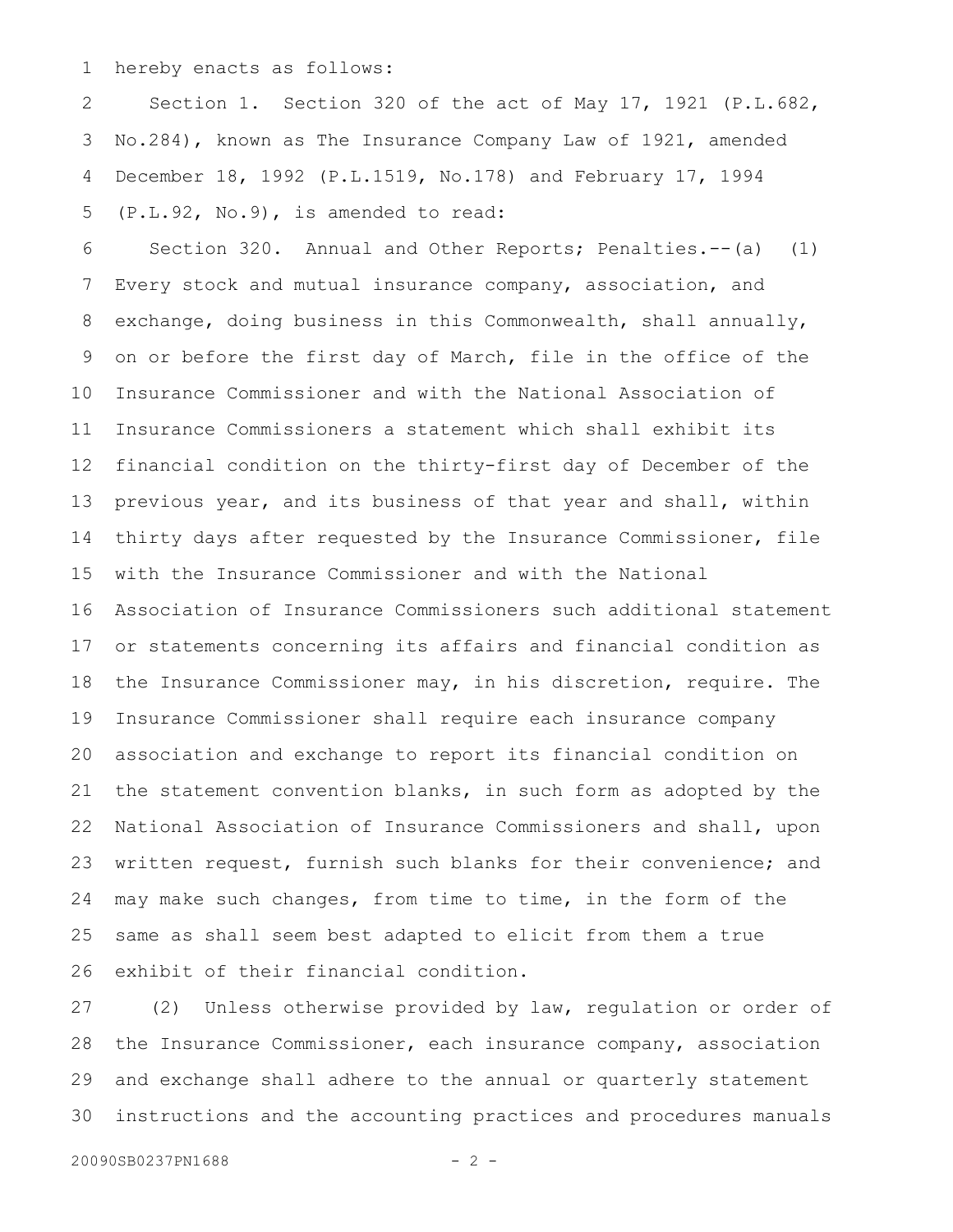prescribed by the National Association of Insurance Commissioners. The Insurance Commissioner may require each insurance company, association and exchange to file in the office of the Insurance Commissioner and with the National Association of Insurance Commissioners financial statements on diskettes or other electronic information storage devices acceptable to the Insurance Commissioner. 1 2 3 4 5 6 7

(b) Insurance companies of foreign governments, doing business in this Commonwealth, shall be required to return only the business done in the United States, and the assets held by and for them within the United States for the protection of policyholders therein. 8 9 10 11 12

(c) In the absence of actual malice, members of the National Association of Insurance Commissioners, their duly authorized committees, subcommittees and task forces, their delegates and employes and all others charged with the responsibility of collecting, reviewing, analyzing and disseminating the information developed from the filing of the annual statement convention blanks shall be acting as agents of the Insurance Commissioner under the authority of this act and shall not be subject to civil liability for libel, slander or any other cause of action by virtue of their collection, review and analysis or dissemination of the data and information collected from the filings required hereunder. 13 14 15 16 17 18 19 20 21 22 23 24

(d) [All financial analysis ratios and examination synopses concerning insurance companies that are submitted to the Insurance Department by the National Association of Insurance Commissioners' Insurance Regulatory Information System are confidential and may not be disclosed by the Insurance Department. Work products developed by Insurance Department 25 26 27 28 29 30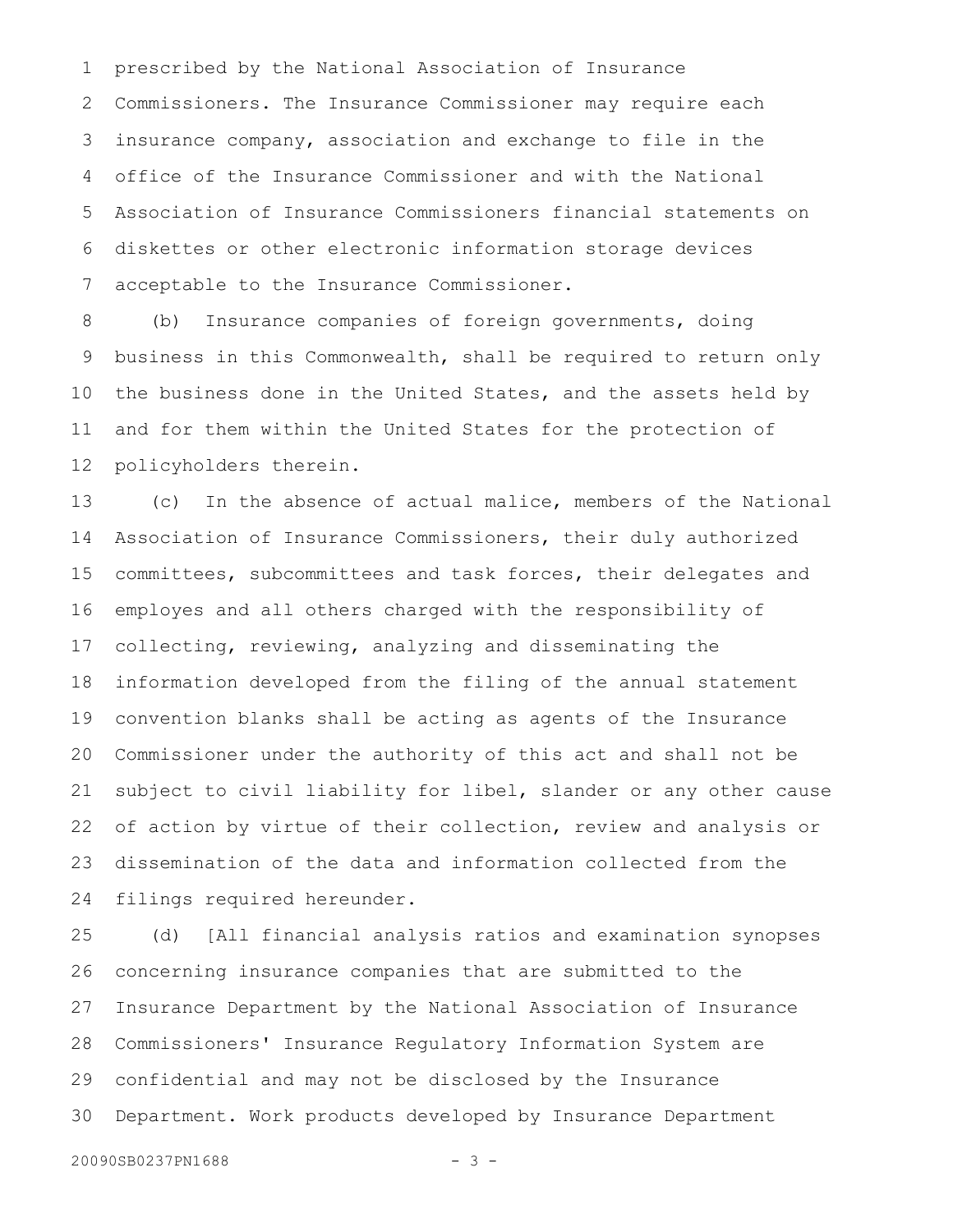| 1  | staff in conducting financial analyses of financial statements    |
|----|-------------------------------------------------------------------|
| 2  | filed pursuant to this section are confidential and shall not be  |
| 3  | disclosed by the Insurance Department. 1(1) The following         |
| 4  | documents, materials or information shall be confidential by law  |
| 5  | and privileged and shall not be subject to subpoena, discovery,   |
| 6  | the act of February 14, 2008 (P.L.6, No. 3), known as the         |
| 7  | "Right-to-Know Law," or admissible in evidence in any private     |
| 8  | <u>civil action:</u>                                              |
| 9  | All documents, materials or other information prepared<br>(i)     |
| 10 | or provided by an insurance company, association or exchange      |
| 11 | solely in support of the statement of actuarial opinion filed     |
| 12 | under this section, including actuarial reports, work papers or   |
| 13 | actuarial opinion summaries and any other material solely         |
| 14 | prepared by the insurance company, association or exchange for    |
| 15 | the purpose of providing it to the Insurance Department in        |
| 16 | connection with actuarial reports, work papers or actuarial       |
| 17 | opinion summaries.                                                |
| 18 | (ii) All financial analysis ratios, analyst team reports and      |
| 19 | other financial analytical results concerning insurance           |
|    | 20 companies, associations and exchanges that are provided to the |
| 21 | Insurance Department by the National Association of Insurance     |
| 22 | Commissioners.                                                    |
| 23 | (iii) All additional work products, documents, materials or       |
| 24 | information produced by, obtained by or provided to the           |
| 25 | Insurance Department in the course of conducting financial        |
| 26 | analyses of financial statements filed under this section.        |
| 27 | The protections established under paragraph (1) (i) and<br>(2)    |
| 28 | (iii) shall also apply to the materials, drafts or copies         |
| 29 | thereof when in possession of the insurance company, association  |
| 30 | or exchange if the materials or drafts were prepared solely for   |
|    |                                                                   |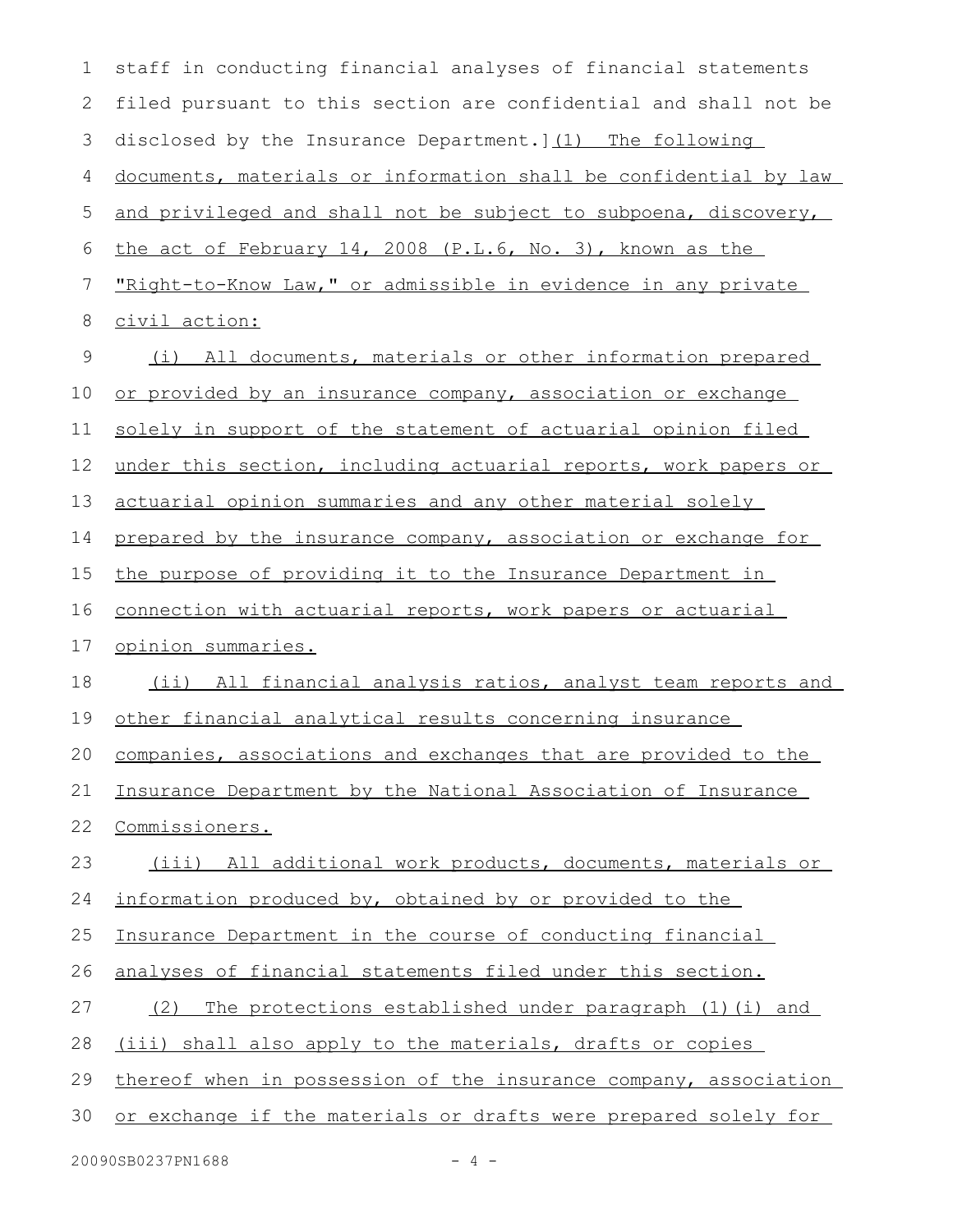| 1           | the purpose of submitting the materials to the Insurance          |
|-------------|-------------------------------------------------------------------|
| 2           | Department. Any documents, materials or information that are      |
| 3           | provided to the Insurance Department under paragraph (1) (i) or   |
| 4           | (iii) and that would otherwise be available from original         |
| 5           | sources shall not be construed as immune from discovery from the  |
| 6           | <u>original source and use in any private civil action merely</u> |
| 7           | because they were provided to the Insurance Department.           |
| 8           | Neither the Insurance Commissioner nor any individual or<br>(3)   |
| $\mathsf 9$ | person who receives documents, materials or information while     |
| 10          | acting under the authority of the Insurance Commissioner shall    |
| 11          | be permitted or required to testify in any private civil action   |
| 12          | concerning any confidential documents, materials or information   |
| 13          | covered under this section.                                       |
| 14          | No waiver of any applicable privilege or claim of<br>(4)          |
| 15          | confidentiality in the documents, materials or information shall  |
| 16          | occur as a result of disclosure to the Insurance Commissioner or  |
| 17          | as a result of the Insurance Commissioner sharing information in  |
| 18          | conformance with sections 201-A and 202-A of the act of May 17,   |
| 19          | 1921 (P.L. 789, No. 285), known as "The Insurance Department Act  |
| 20          | of 1921."                                                         |
| 21          | The Insurance Commissioner may use the documents,<br>(5)          |
| 22          | materials or other information obtained or created under this     |
| 23          | section in furtherance of any requlatory or legal action brought  |
| 24          | as part of the Insurance Commissioner's official duties.          |
| 25          | (1) Any company, association, or exchange, which<br>(e)           |
| 26          | neglects to make and file its annual statement, or other          |
| 27          | statements that may be required, in the form or within the time   |
| 28          | herein provided shall forfeit a sum not to exceed two hundred     |
| 29          | dollars (\$200) for each day during which such neglect continues, |
| 30          | and, upon notice by the commissioner, its authority to do new     |
|             |                                                                   |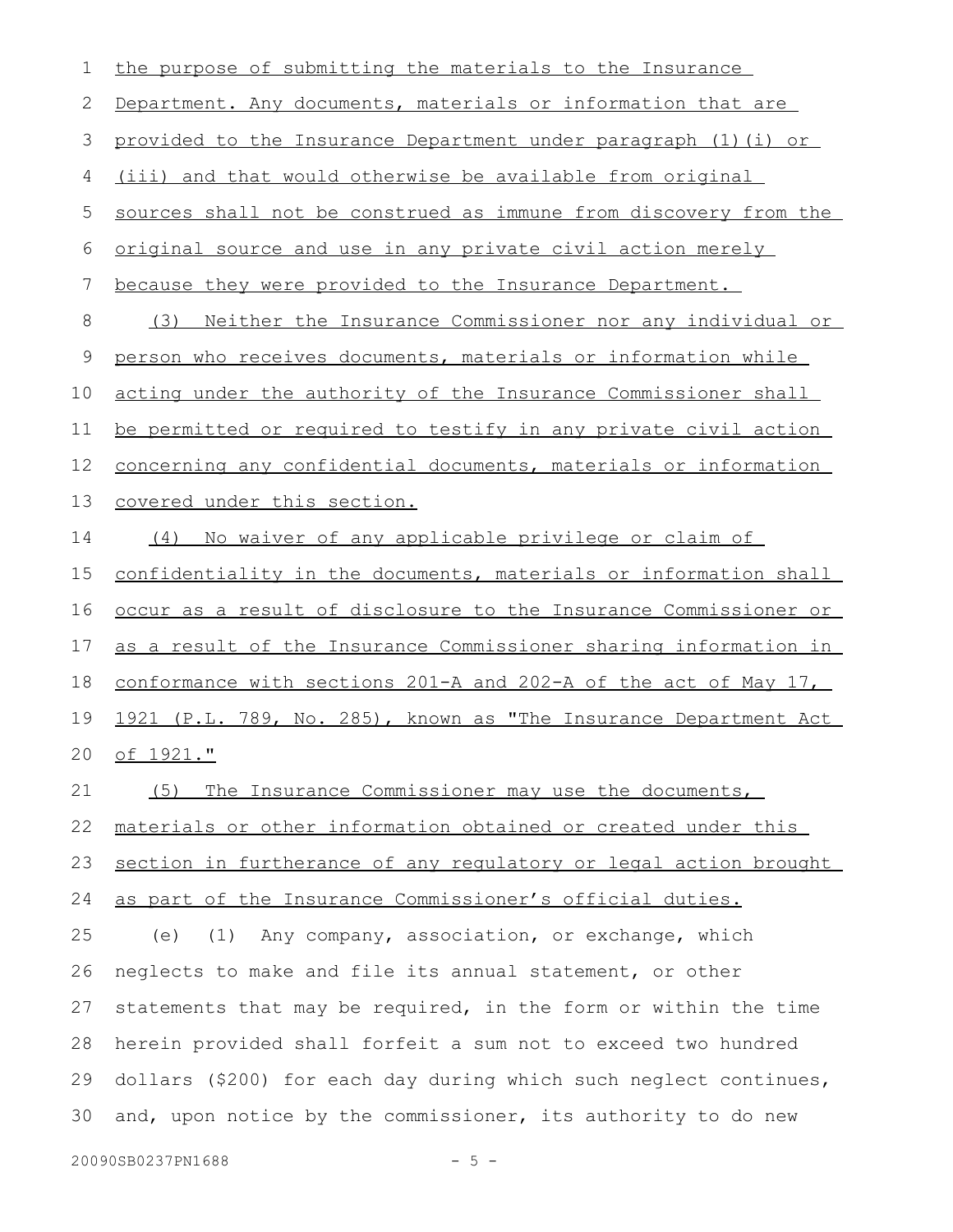business shall cease while such default continues. 1

(2) For wilfully making a false annual or other statement required by law, an insurance company, association or exchange, and the persons making oath to or subscribing the same, shall severally be punished by a fine of not less than one thousand dollars (\$1,000) nor more than ten thousand dollars (\$10,000). A person who wilfully makes oath to such false statement shall be guilty of perjury. 2 3 4 5 6 7 8

(3) The Insurance Commissioner may suspend, revoke or refuse to renew the certificate of authority of any insurer failing to file its annual statement when due. 9 10 11

Section 2. The act is amended by adding an article ARTICLES to read: 12 13

14

15

## ARTICLE IV-B

 $\leftarrow$ 

SUITABILITY OF ANNUITY TRANSACTIONS

Section 401-B. Definitions. 16

The following words and phrases when used in this article 17

shall have the meanings given to them in this section unless the 18

context clearly indicates otherwise: 19

"Annuity." A fixed annuity or variable annuity that is 20

individually solicited, whether the product is classified as an 21

individual or group annuity. 22

"Commissioner." The Insurance Commissioner of the 23

Commonwealth. 24

" General agent. " An insurance producer that provides 25

supervision on behalf of an insurer to an insurer's sales force 26

in a particular geographic region or territory. 27

"Independent agency." A producer entity that does not 28

exclusively represent one insurance company. 29

"Insurance producer." A person who sells, solicits or 30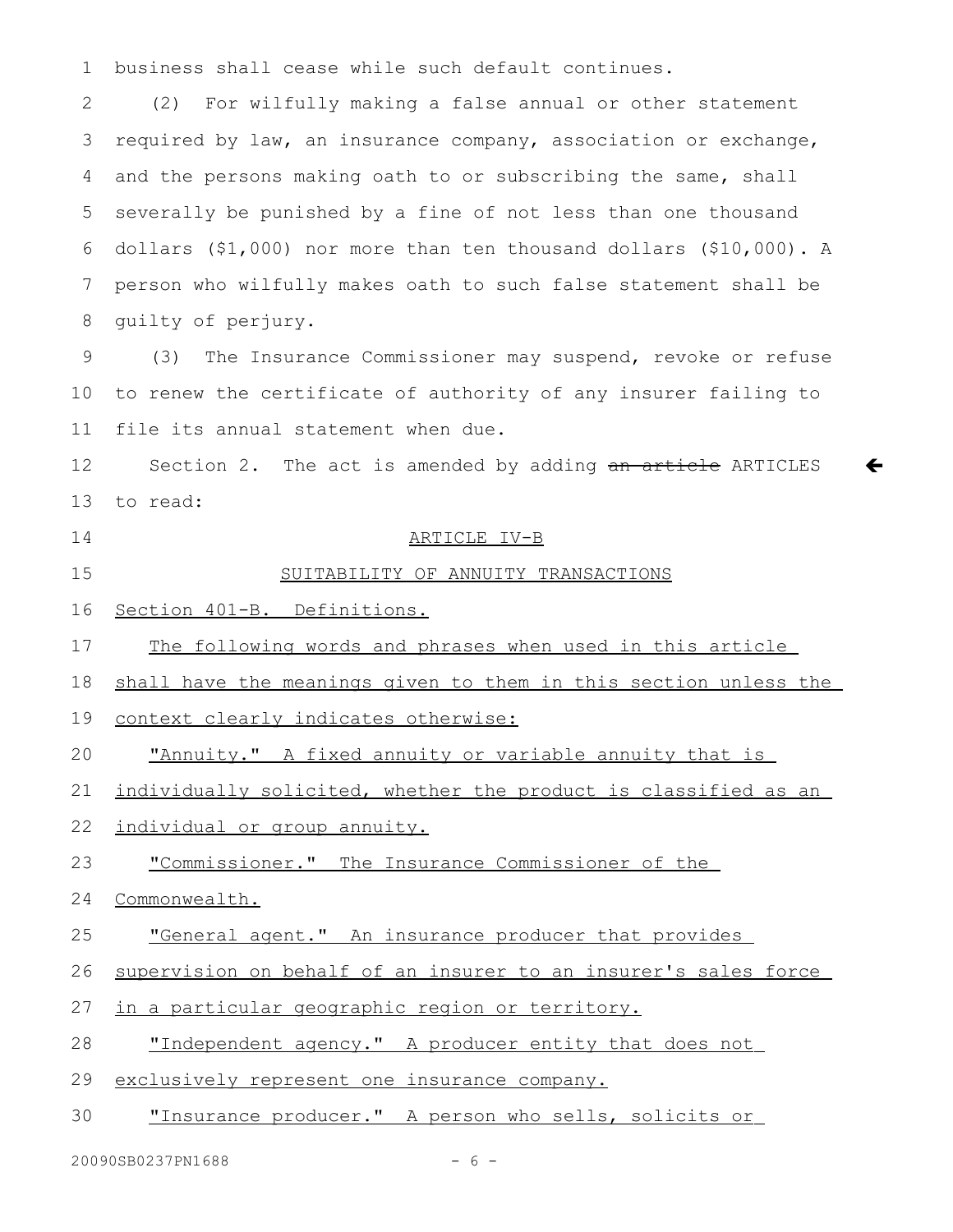| 1  | negotiates contracts of insurance as defined in section 601-A of     |
|----|----------------------------------------------------------------------|
| 2  | <u>the act of May 17, 1921 (P.L.789, No.285), known as The</u>       |
| 3  | Insurance Department Act of 1921.                                    |
| 4  | <u> "Insurer." A life insurance company licensed or required to </u> |
| 5  | be licensed under section 202 or a fraternal benefit society as      |
| 6  | defined in section 2403.                                             |
| 7  | "Recommendation." Advice provided by an insurance producer,          |
| 8  | or an insurer where no producer is involved, to an individual        |
| 9  | consumer that results in a purchase or exchange of an annuity in     |
| 10 | accordance with that advice.                                         |
| 11 | Section 402-B. Applicability and scope.                              |
| 12 | General rule.--This article shall apply to any<br>(a)                |
| 13 | recommendation to purchase or exchange an annuity made to a          |
| 14 | consumer by an insurance producer, or an insurer where no            |
| 15 | producer is involved, that results in the purchase or exchange       |
| 16 | recommended.                                                         |
| 17 | (b) Exclusions.--Unless otherwise specifically included,             |
| 18 | this article shall not apply to recommendations involving the        |
| 19 | following:                                                           |
| 20 | (1) Direct response solicitations where there is no                  |
| 21 | recommendation based on information collected from the               |
| 22 | consumer pursuant to this article.                                   |
| 23 | (2) Annuity contracts used to fund:                                  |
| 24 | (i) An employee pension or welfare benefit plan that                 |
| 25 | is covered by the Employee Retirement Income Security Act            |
| 26 | <u>of 1974 (Public Law 93-406, 88 Stat. 829).</u>                    |
| 27 | (ii) A plan described by sections 401(a) or (k),                     |
| 28 | $403(b)$ , $408(k)$ or (p) of the Internal Revenue Code of           |
| 29 | 1986 (Public Law 99-514, 26 U.S.C. SS 401(a) or (k),                 |
| 30 | $403(b)$ , $408(k)$ or $(p)$ ), when the plan, for purposes of       |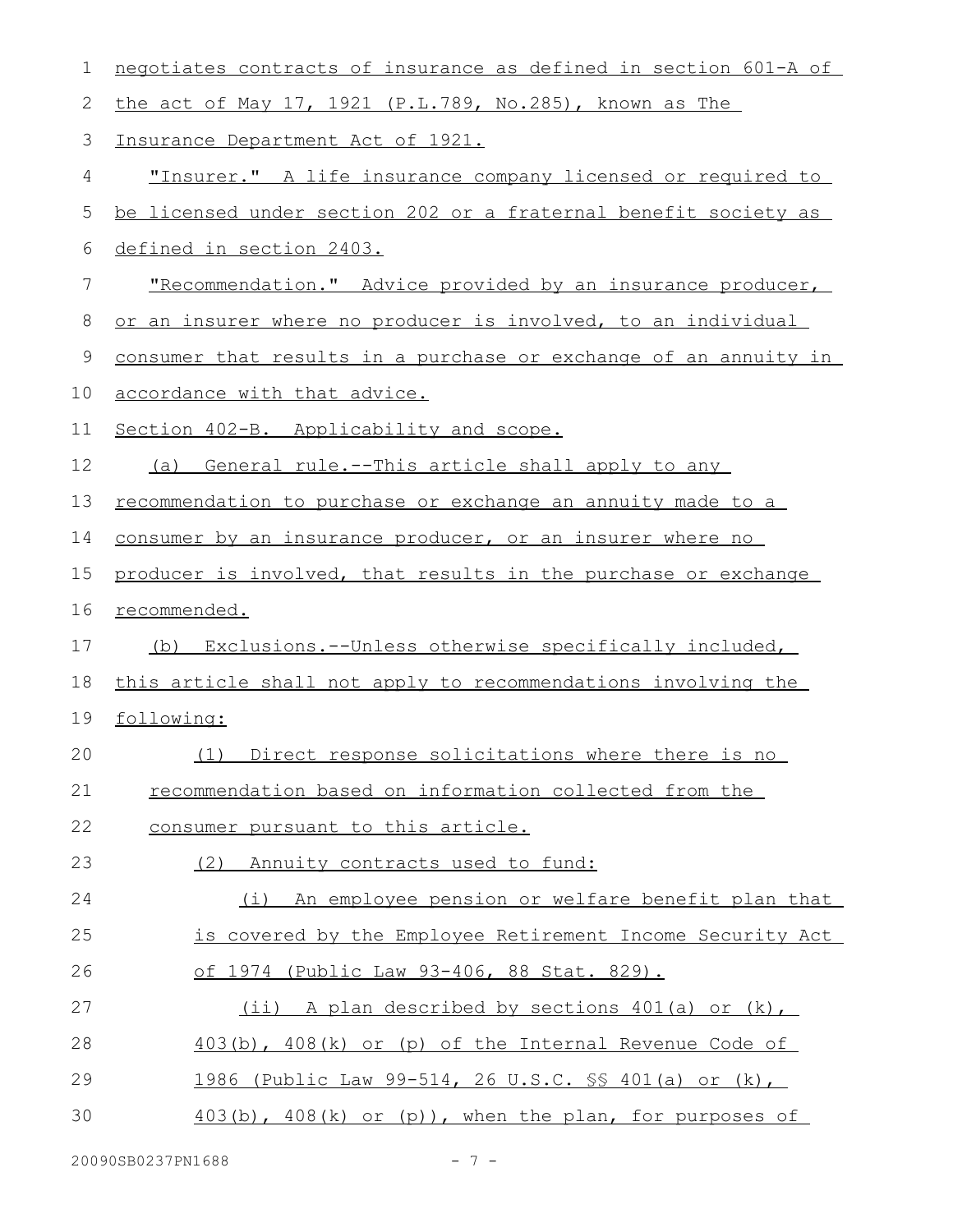| $\mathbf 1$  | the Employee Retirement Income Security Act of 1974, is          |
|--------------|------------------------------------------------------------------|
| $\mathbf{2}$ | established or maintained by an employer.                        |
| 3            | (iii) A governmental or church plan defined in                   |
| 4            | section 414 of the Internal Revenue Code of 1986 or a            |
| 5            | deferred compensation plan of a State or local government        |
| 6            | or tax exempt organization under section 457 of the              |
| 7            | Internal Revenue Code of 1986.                                   |
| 8            | (iv) A nonqualified deferred compensation                        |
| 9            | arrangement established or maintained by an employer or          |
| 10           | plan sponsor.                                                    |
| 11           | (v) Settlements of or assumptions of liabilities                 |
| 12           | associated with personal injury litigation or any dispute        |
| 13           | or claim resolution process.                                     |
| 14           | Formal prepaid funeral contracts.<br>(vi)                        |
| 15           | Section 403-B. Duties of insurers and insurance producers.       |
| 16           | General duties. -- In making a recommendation to a<br>(a)        |
| 17           | consumer for the purchase of an annuity or the exchange of an    |
| 18           | annuity that results in another insurance transaction or series  |
| 19           | of insurance transactions, the insurance producer, or the        |
| 20           | insurer where no insurance producer is involved, shall have      |
| 21           | reasonable grounds for believing that the recommendation is      |
| 22           | suitable for the consumer on the basis of the facts disclosed by |
| 23           | the consumer as to the consumer's investments and other          |
| 24           | insurance products and as to the consumer's financial situation  |
| 25           | and needs.                                                       |
| 26           | Consumer information.--Prior to the execution of a<br>(b)        |
| 27           | purchase or exchange of an annuity resulting from a              |
| 28           | recommendation, an insurance producer, or an insurer where no    |
| 29           | insurance producer is involved, shall make reasonable efforts to |
| 30           | obtain information concerning all of the following:              |

20090SB0237PN1688 - 8 -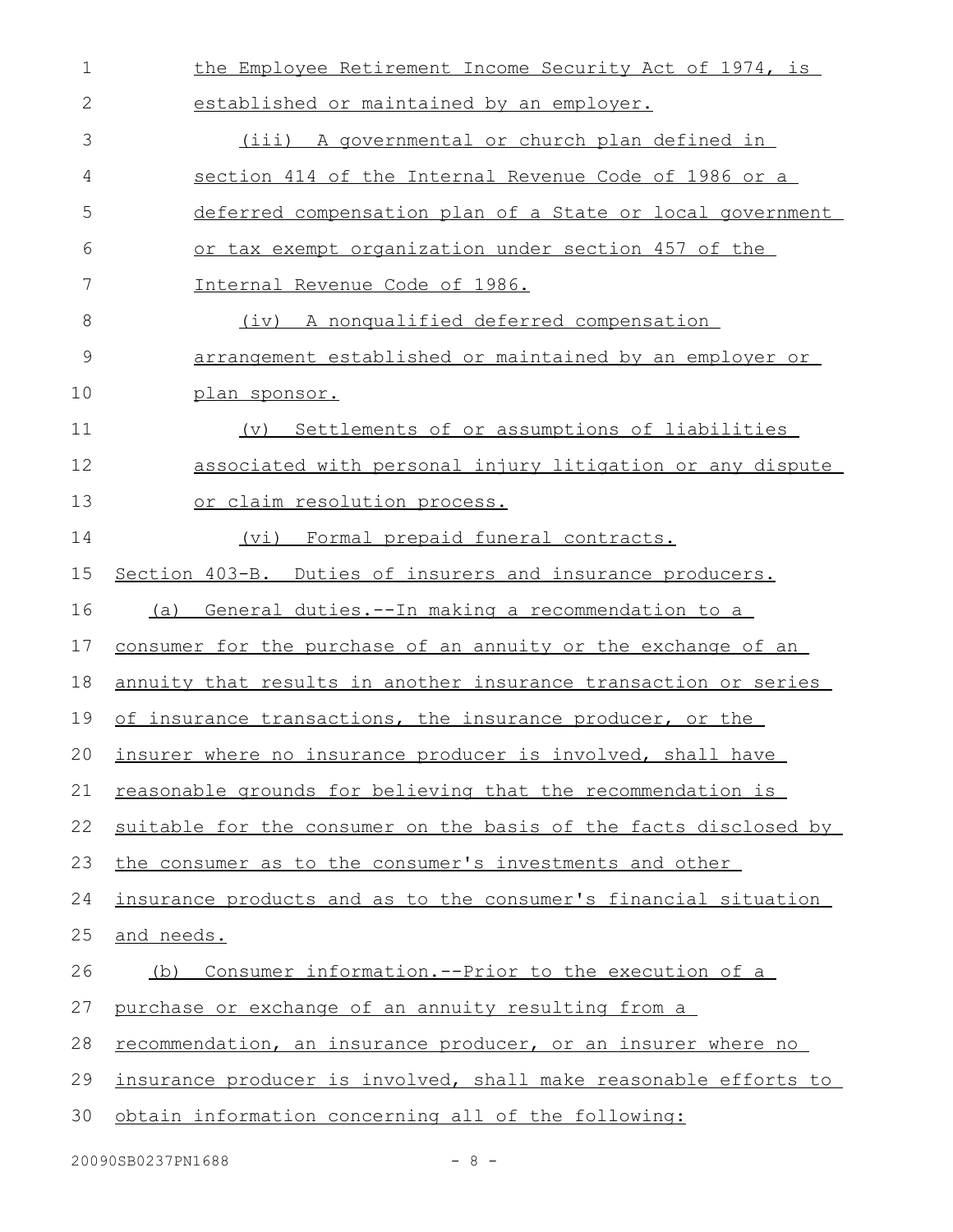| 1             | The consumer's financial status.<br>(1)                          |
|---------------|------------------------------------------------------------------|
| 2             | (2)<br>The consumer's tax status.                                |
| 3             | (3)<br>The consumer's investment objectives.                     |
| 4             | (4)<br>Other information used or considered to be                |
| 5             | reasonable by the insurance producer, or the insurer where no    |
| 6             | insurance producer is involved, in making recommendations to     |
| 7             | the consumer.                                                    |
| 8             | (c) Obligation limits.--                                         |
| $\mathcal{G}$ | (1)<br><u>Neither an insurance producer nor an insurer where</u> |
| 10            | no insurance producer is involved shall have any obligation      |
| 11            | to a consumer under subsection (a) related to any                |
| 12            | recommendation that is reasonable under all the circumstances    |
| 13            | actually known to the insurer or insurance producer at the       |
| 14            | time of the recommendation when a consumer:                      |
| 15            | Refuses to provide relevant information<br>(i)                   |
| 16            | requested by the insurer or insurance producer.                  |
| 17            | (ii) Decides to enter into an insurance transaction              |
| 18            | that is not based on a recommendation of the insurer or          |
| 19            | <u>insurance producer.</u>                                       |
| 20            | (iii) Fails to provide complete or accurate                      |
| 21            | information.                                                     |
| 22            | (d) Supervision of recommendations.--                            |
| 23            | An insurer shall assure that a system to supervise<br>(1)        |
| 24            | recommendations that is reasonably designed to achieve           |
| 25            | compliance with this article is established and maintained by    |
| 26            | complying with paragraphs (3) and (4), or shall establish and    |
| 27            | maintain such a system that includes at least the following:     |
| 28            | Maintaining written procedures.<br>(i)                           |
| 29            | (ii) Conducting periodic reviews of its records that             |
| 30            | are reasonably designed to assist in detecting and               |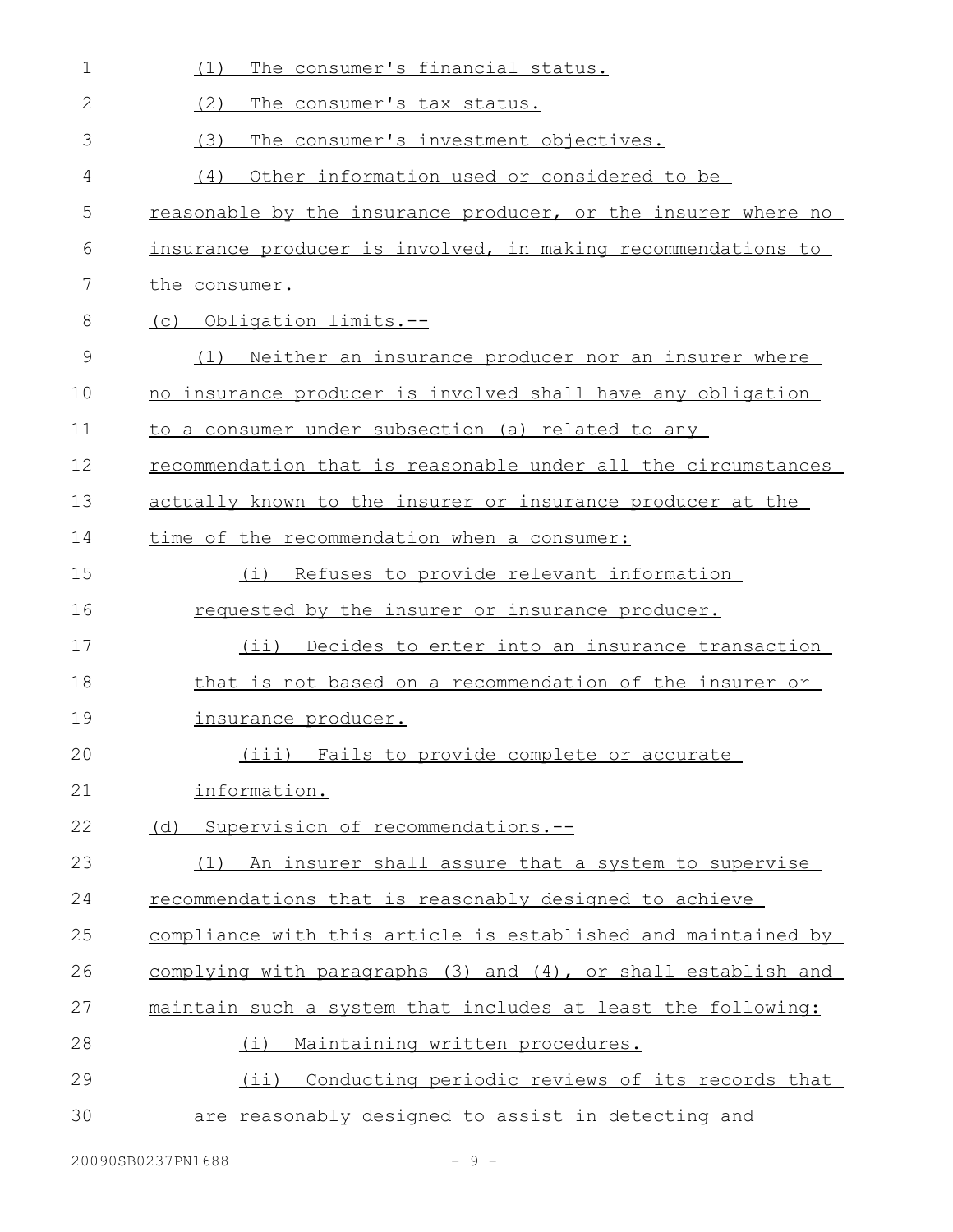| $\mathbf 1$  | preventing violations of this article.                        |
|--------------|---------------------------------------------------------------|
| $\mathbf{2}$ | (2) A general agent or independent agency shall adopt a       |
| 3            | system established by an insurer to supervise recommendations |
| 4            | of its insurance producers that is reasonably designed to     |
| 5            | achieve compliance with this article, or shall establish and  |
| 6            | maintain a system that is reasonably designed to achieve      |
| 7            | compliance with this article. The system must include at      |
| 8            | least the following:                                          |
| 9            | Maintaining written procedures.<br>(i)                        |
| 10           | (ii) Conducting periodic reviews of records that are          |
| 11           | reasonably designed to assist in detecting and preventing     |
| 12           | violations of this article.                                   |
| 13           | (3) An insurer may contract with a third party,               |
| 14           | including a general agent or independent agency, to establish |
| 15           | and maintain a system of supervision as required by paragraph |
| 16           | (1) with respect to insurance producers under contract with   |
| 17           | or employed by the third party.                               |
| 18           | An insurer shall make reasonable inquiry to assure<br>(4)     |
| 19           | that the third party contracting under paragraph (3) is       |
| 20           | performing the functions required under paragraph (1) and     |
| 21           | shall take such action as is reasonable under the             |
| 22           | circumstances to enforce the contractual obligation to        |
| 23           | perform the functions. An insurer may comply with its         |
| 24           | obligation to make reasonable inquiry by doing both of the    |
| 25           | following:                                                    |
| 26           | The insurer annually obtains, electronically or<br>(i)        |
| 27           | otherwise, a certification from a third party senior          |
| 28           | manager who has responsibility for the delegated              |
| 29           | functions that the manager has a reasonable basis to          |
| 30           | represent, and does represent, that the third party is        |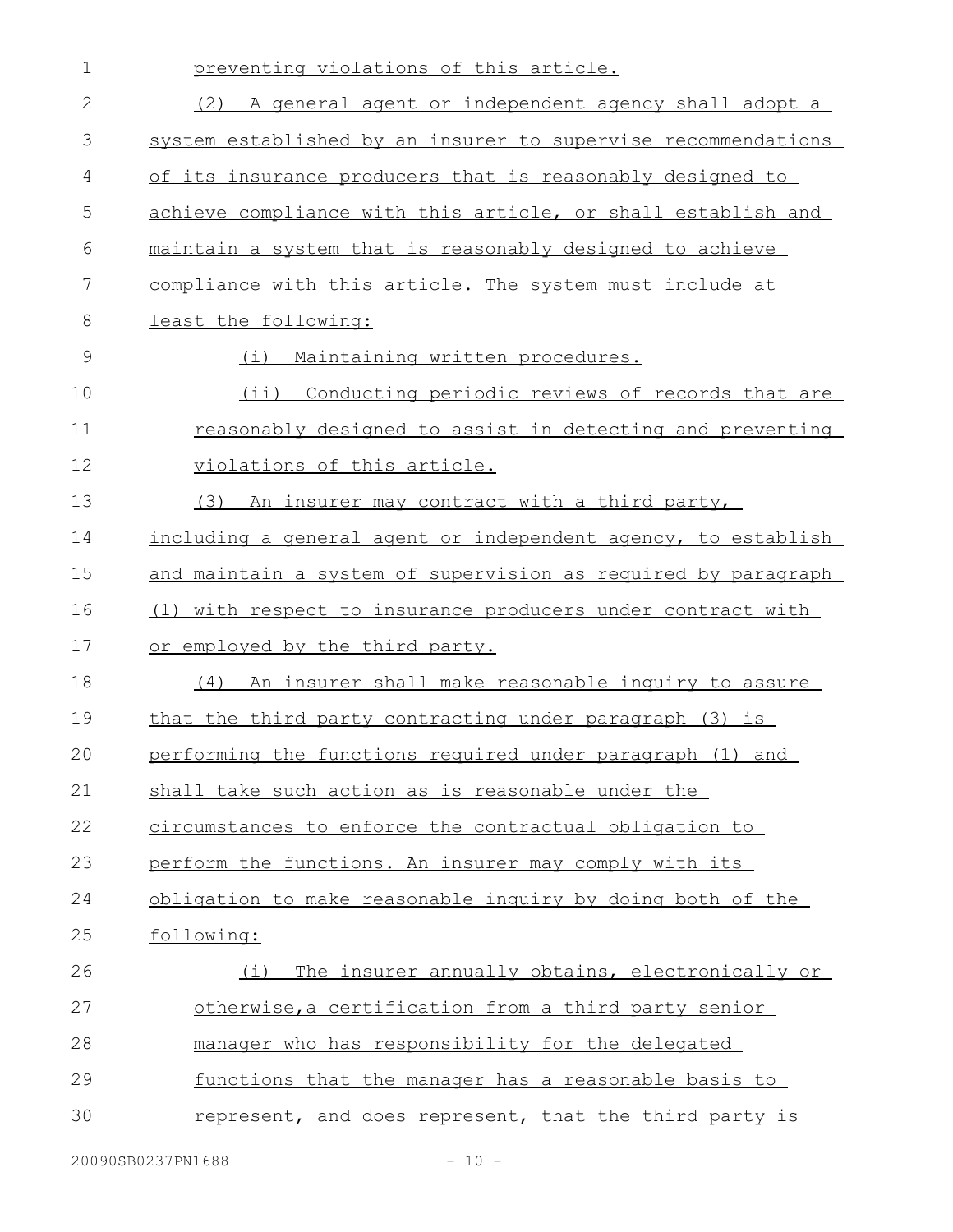| $\mathbf 1$ | performing the required functions.                               |
|-------------|------------------------------------------------------------------|
| 2           | (ii) The insurer, based on reasonable selection                  |
| 3           | criteria, periodically selects third parties contracting         |
| 4           | under paragraph (3) for a review to determine whether the        |
| 5           | third parties are performing the required functions. The         |
| 6           | insurer shall perform procedures to conduct the review           |
| 7           | that are reasonable under the circumstances.                     |
| 8           | (5) An insurer that contracts with a third party under           |
| 9           | paragraph (3) and that complies with the requirements to         |
| 10          | supervise under paragraph (4) shall have fulfilled its           |
| 11          | responsibilities under paragraph (1).                            |
| 12          | (6) An insurer, general agent or independent agency is           |
| 13          | not required to do either of the following:                      |
| 14          | Review or provide for review of all insurance<br>(i)             |
| 15          | producer-solicited transactions.                                 |
| 16          | (ii) Include in its system of supervision an                     |
| 17          | insurance producer's recommendations to consumers of             |
| 18          | products other than the annuities offered by the insurer,        |
| 19          | general agent or independent agency.                             |
| 20          | (7) A general agent or independent agency contracting            |
| 21          | with an insurer pursuant to paragraph (3) shall promptly,        |
| 22          | when requested by the insurer pursuant to paragraph $(4)$ , give |
| 23          | a certification as described in paragraph (4) or give a clear    |
| 24          | statement that it is unable to meet the certification            |
| 25          | criteria.                                                        |
| 26          | No person may provide a certification under<br>(8)               |
| 27          | paragraph (4) (i) unless both the following conditions are       |
| 28          | met:                                                             |
| 29          | The person is a senior manager with<br>(i)                       |
| 30          | responsibility for the delegated functions.                      |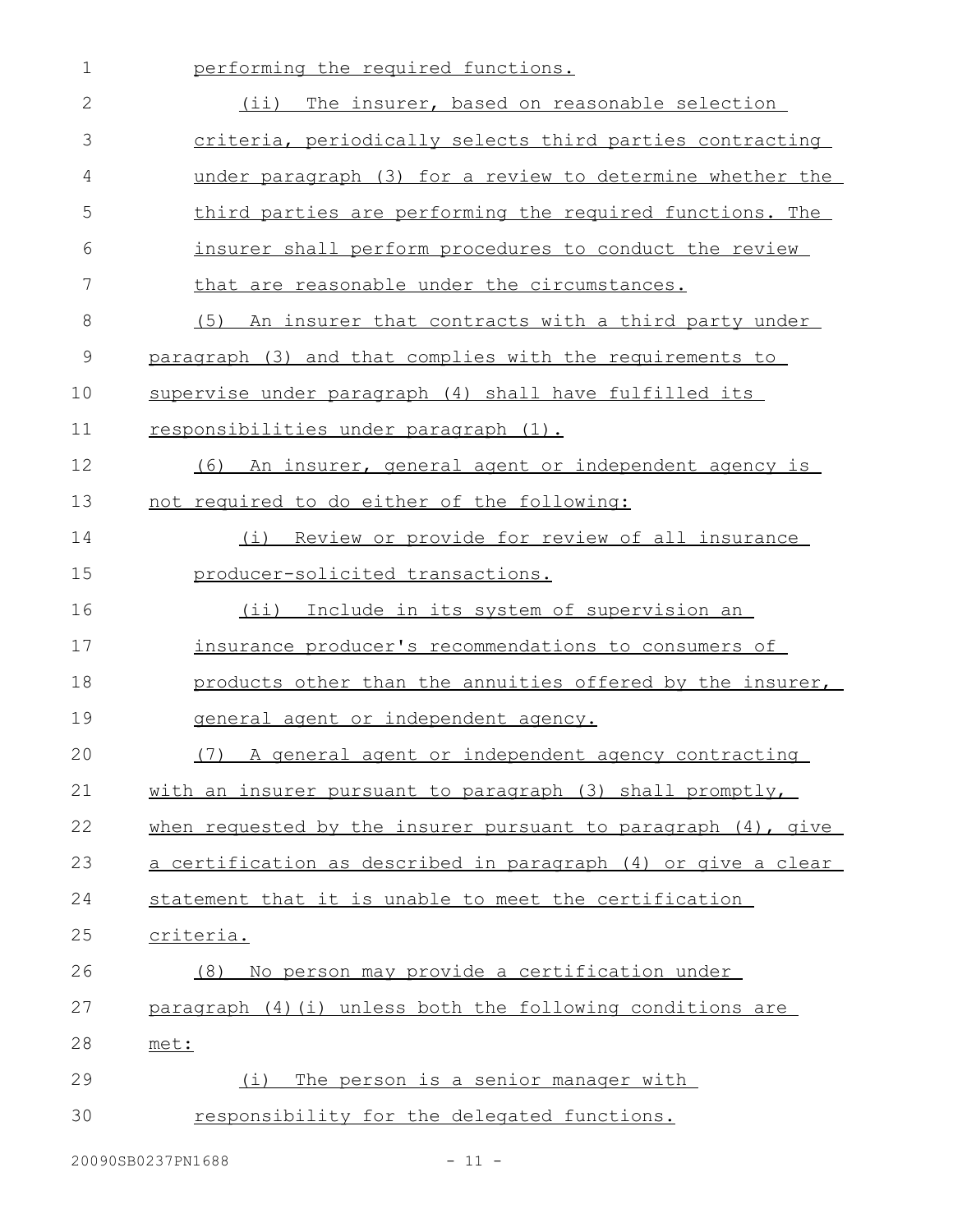| $\mathbf 1$  | The person has a reasonable basis for making<br>$(i$ ii)         |
|--------------|------------------------------------------------------------------|
| $\mathbf{2}$ | the certification.                                               |
| 3            | (e) Compliance with other rules.--Compliance with the            |
| 4            | Financial Industry Regulatory Authority Conduct Rules pertaining |
| 5            | to suitability shall satisfy the requirements under this section |
| 6            | for the recommendation of annuities registered under the         |
| 7            | Securities Act of 1933 (48 Stat. 74, 15 U.S.C. § 77a et seq.) or |
| 8            | rules and regulations adopted under the Securities Act of 1933.  |
| $\mathsf 9$  | Nothing in this subsection shall limit the commissioner's        |
| 10           | ability to enforce the provisions of this article.               |
| 11           | (f)<br>Internal audit and compliance procedures.--Nothing in     |
| 12           | this article shall exempt an insurer from the internal audit and |
| 13           | compliance procedure requirements under section 405-A.           |
| 14           | Section 404-B. Mitigation of responsibility.                     |
| 15           | Corrective actions.--The commissioner may order:<br>(a)          |
| 16           | An insurer to take reasonably appropriate corrective<br>(1)      |
| 17           | action for any consumer harmed by the insurer's or by its        |
| 18           | insurance producer's violation of this article.                  |
| 19           | An insurance producer to take reasonably appropriate<br>(2)      |
| 20           | corrective action for any consumer harmed by the insurance       |
| 21           | producer's violation of this article.                            |
| 22           | A general agent or independent agency that employs<br>(3)        |
| 23           | or contracts with an insurance producer to sell or solicit       |
| 24           | the sale of annuities to consumers, to take reasonably           |
| 25           | appropriate corrective action for any consumer harmed by the     |
| 26           | insurance producer's violation of this article.                  |
| 27           | (b) Reduction of penalty.--Any applicable penalty permitted      |
| 28           | under section 406-B may be reduced or eliminated if corrective   |
| 29           | action for the consumer was taken promptly after a violation was |
| 30           | discovered.                                                      |
|              |                                                                  |

20090SB0237PN1688 - 12 -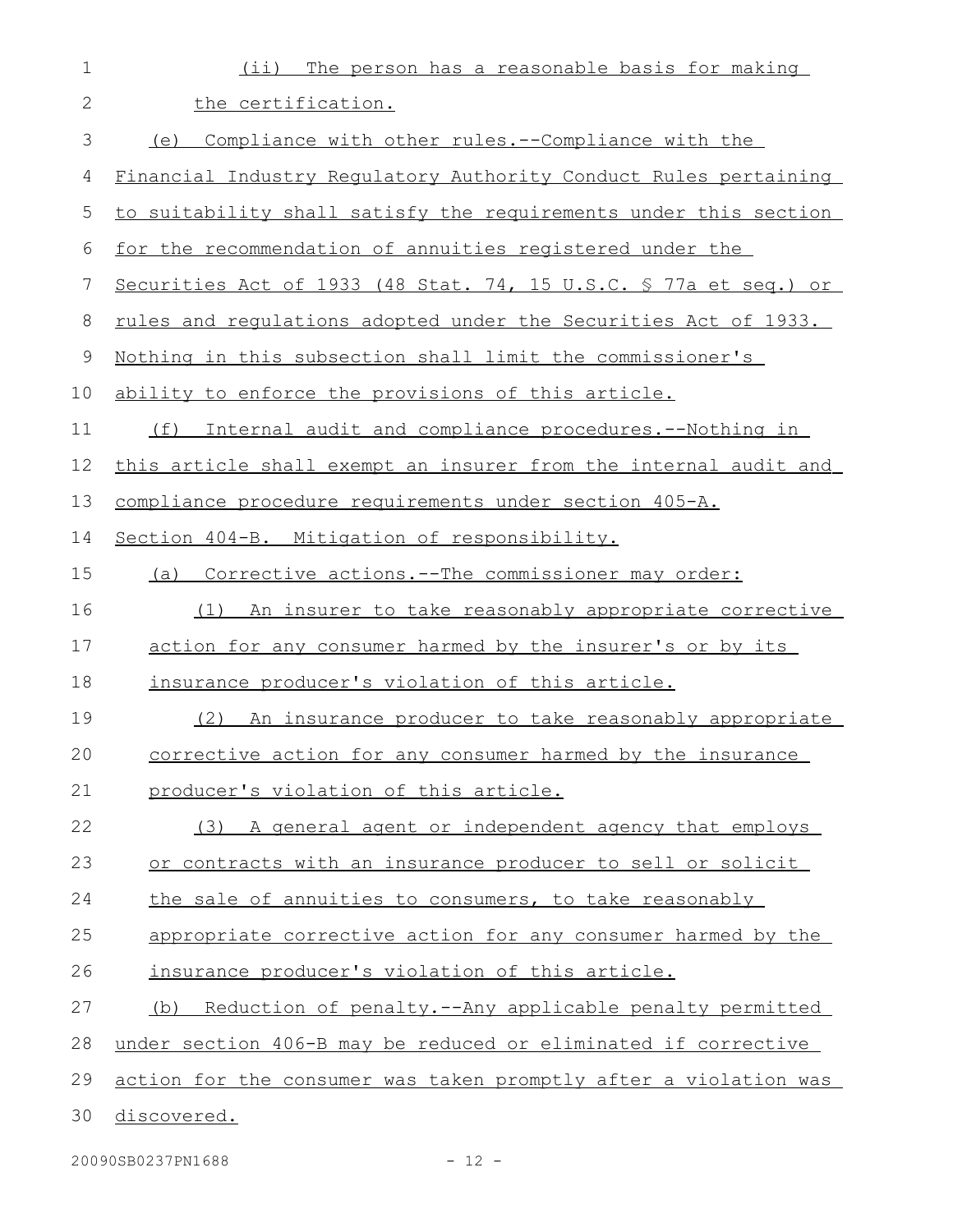1 Section 405-B. Recordkeeping.

| $\mathbf{2}$ | An insurer, general agent, independent agency and insurance      |
|--------------|------------------------------------------------------------------|
| 3            | producer shall maintain or be able to make available to the      |
| 4            | commissioner records of the information collected from the       |
| 5            | consumer and other information used in making the                |
| 6            | recommendations that were the basis for insurance transactions   |
| 7            | for five years after the insurance transaction is completed by   |
| 8            | the insurer. An insurer is permitted but shall not be required   |
| 9            | to maintain documentation on behalf of an insurance producer.    |
| 10           | Section 406-B. Enforcement.                                      |
| 11           | (a) Penalties and remedies.--Upon a determination by hearing     |
| 12           | that this article has been violated, the commissioner may pursue |
| 13           | one or more of the following courses of action:                  |
| 14           | Issue an order requiring the person in violation to<br>(1)       |
| 15           | cease and desist from engaging in the violation.                 |
| 16           | (2)<br>Suspend or revoke or refuse to issue or renew the         |
| 17           | certificate or license of the person in violation.               |
| 18           | (3)<br>Impose a civil penalty of not more than \$5,000 for       |
| 19           | each violation.                                                  |
| 20           | Impose any other penalty or remedy deemed<br>(4)                 |
| 21           | appropriate by the commissioner, including restitution.          |
| 22           | Other remedies.--The enforcement remedies imposed under<br>(b)   |
| 23           | this section are in addition to any other remedies or penalties  |
| 24           | that may be imposed by any other applicable statute, including   |
| 25           | the act of July 22, 1974 (P.L.589, No.205), known as the Unfair  |
| 26           | Insurance Practices Act. Violations of this article are deemed   |
| 27           | and defined by the commissioner to be an unfair method of        |
| 28           | competition and an unfair or deceptive act or practice pursuant  |
| 29           | to the Unfair Insurance Practices Act.                           |
| 30           | Section 407-B. Private cause of action.                          |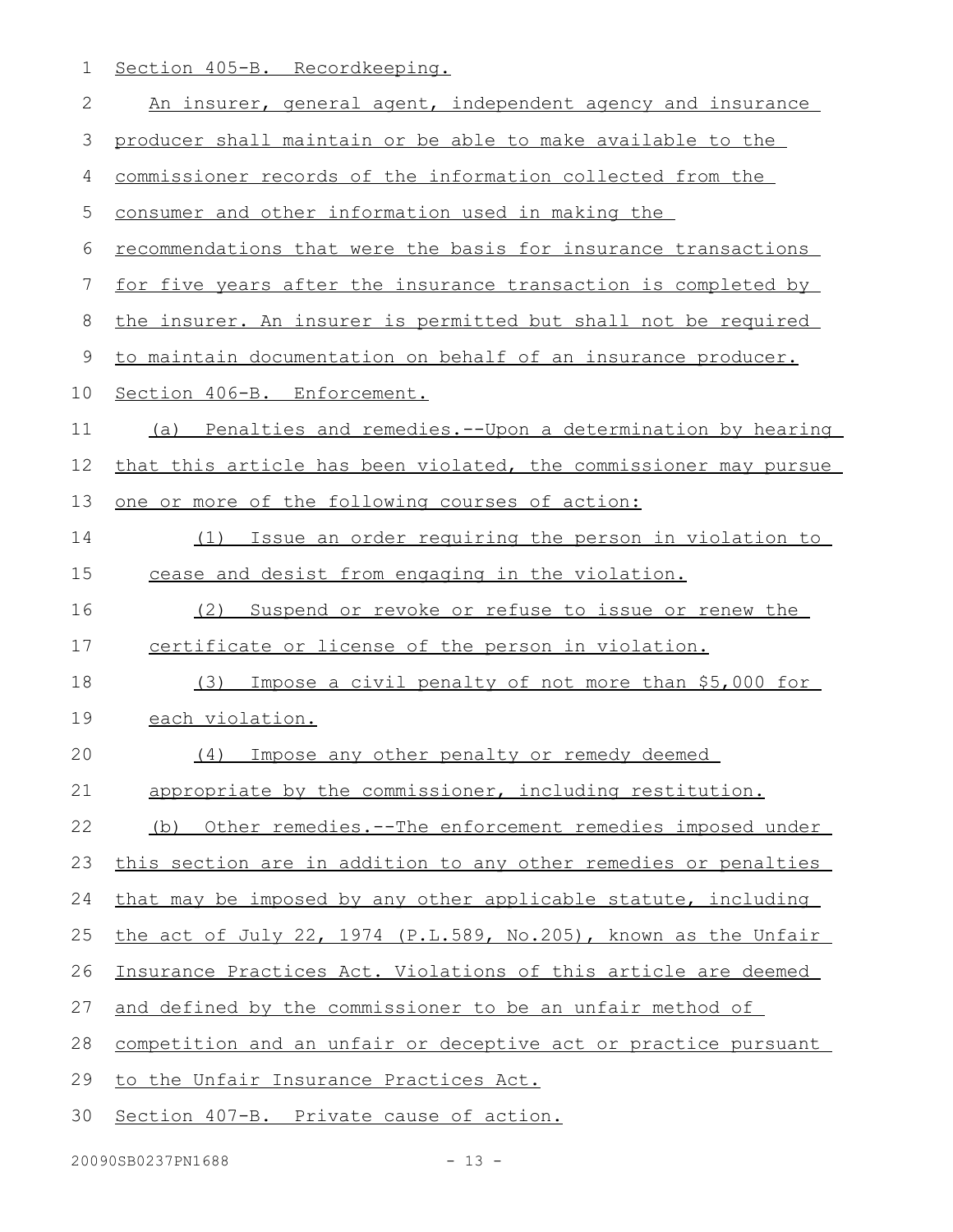| $\mathbf 1$ | Nothing in this article shall be construed to create or imply    |
|-------------|------------------------------------------------------------------|
| 2           | a private cause of action for a violation of this article.       |
| 3           | $\leftarrow$<br>ARTICLE VI-B                                     |
| 4           | HEALTH INSURANCE COVERAGE PARITY                                 |
| 5           | AND NONDISCRIMINATION                                            |
| 6           | SECTION 601-B. SHORT TITLE OF ARTICLE.                           |
| 7           | THIS ARTICLE SHALL BE KNOWN AND MAY BE CITED AS THE HEALTH       |
| 8           | INSURANCE COVERAGE PARITY AND NONDISCRIMINATION ACT.             |
| 9           | SECTION 602-B. PURPOSE.                                          |
| 10          | IT IS NECESSARY TO MAINTAIN THE COMMONWEALTH'S SOVEREIGNTY       |
| 11          | OVER THE REGULATION OF HEALTH INSURANCE IN THIS COMMONWEALTH BY  |
| 12          | IMPLEMENTING THE REQUIREMENTS OF THE PAUL WELLSTONE AND PETE     |
| 13          | DOMENICI MENTAL HEALTH PARITY AND ADDICTION EQUITY ACT OF 2008   |
| 14          | (PUBLIC LAW 110-343, 122 STAT. 3881), THE GENETIC INFORMATION    |
| 15          | NONDISCRIMINATION ACT OF 2008 (PUBLIC LAW 110-233, 122 STAT.     |
| 16          | 881) AND MICHELLE'S LAW (PUBLIC LAW 110-381, 122 STAT. 4081),    |
| 17          | COLLECTIVELY CONTAINED IN THE PUBLIC HEALTH SERVICE ACT (58      |
| 18          | STAT. 682, 42 U.S.C. § 201 ET SEQ.). THE PROVISIONS OF THIS      |
| 19          | ARTICLE ARE INTENDED TO MEET THESE REQUIREMENTS WHILE RETAINING  |
| 20          | THE COMMONWEALTH'S AUTHORITY TO REGULATE HEALTH INSURANCE IN     |
| 21          | THIS COMMONWEALTH, CONSISTENT WITH SECTIONS 2722 AND 2761 OF THE |
| 22          | PUBLIC HEALTH SERVICE ACT.                                       |
| 23          | SECTION 603-B. DEFINITIONS.                                      |
| 24          | (A)<br>GENERAL RULE.--THE FOLLOWING WORDS AND PHRASES WHEN USED  |
| 25          | IN THIS ARTICLE SHALL HAVE THE MEANINGS GIVEN TO THEM IN THIS    |
| 26          | SECTION UNLESS THE CONTEXT CLEARLY INDICATES OTHERWISE:          |
| 27          | "COMMISSIONER." THE INSURANCE COMMISSIONER OF THE                |
| 28          | COMMONWEALTH.                                                    |
| 29          | "DEPARTMENT." THE INSURANCE DEPARTMENT OF THE COMMONWEALTH.      |
| 30          | "FEDERAL ACTS."<br>THE FEDERAL LAWS KNOWN AS THE PAUL WELLSTONE  |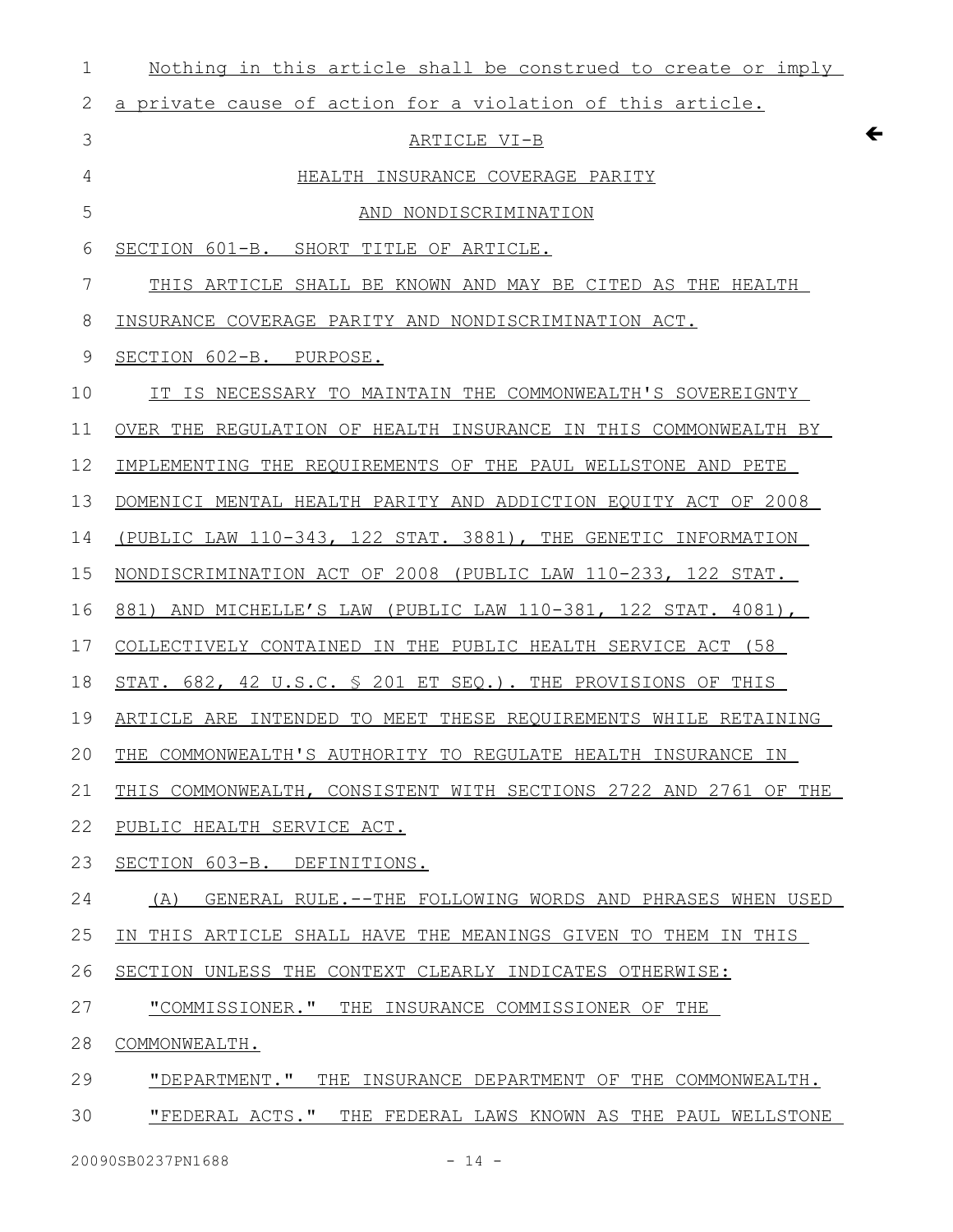| 1  | AND PETE DOMENICI MENTAL HEALTH PARITY AND ADDICTION EQUITY ACT     |
|----|---------------------------------------------------------------------|
| 2  | OF 2008 (PUBLIC LAW 110-343, 122 STAT. 3881), THE GENETIC           |
| 3  | INFORMATION NONDISCRIMINATION ACT OF 2008 (PUBLIC LAW 110-233,      |
| 4  | 122 STAT. 881) AND MICHELLE'S LAW (PUBLIC LAW 110-381, 122 STAT.    |
| 5  | 4081), COLLECTIVELY CONTAINED IN THE PUBLIC HEALTH SERVICE ACT      |
| 6  | <u>(58 STAT. 682, 42 U.S.C. § 201 ET SEQ.).</u>                     |
| 7  | "FRATERNAL BENEFIT SOCIETY." AN ENTITY HOLDING A CURRENT            |
| 8  | CERTIFICATE OF AUTHORITY UNDER ARTICLE XXIV.                        |
| 9  | "HEALTH MAINTENANCE ORGANIZATION." AN ENTITY HOLDING A              |
| 10 | CURRENT CERTIFICATE OF AUTHORITY UNDER THE ACT OF DECEMBER 29,      |
| 11 | 1972 (P.L.1701, NO.364), KNOWN AS THE HEALTH MAINTENANCE            |
| 12 | ORGANIZATION ACT.                                                   |
| 13 | "HOSPITAL PLAN CORPORATION." AN ENTITY HOLDING A CURRENT            |
| 14 | CERTIFICATE OF AUTHORITY ORGANIZED AND OPERATED UNDER 40 PA.C.S.    |
| 15 | CH. 61 (RELATING TO HOSPITAL PLAN CORPORATIONS).                    |
| 16 | "INSURER." A FOREIGN OR DOMESTIC INSURANCE COMPANY,                 |
| 17 | ASSOCIATION OR EXCHANGE, HEALTH MAINTENANCE ORGANIZATION,           |
| 18 | HOSPITAL PLAN CORPORATION, PROFESSIONAL HEALTH SERVICES PLAN        |
| 19 | CORPORATION, FRATERNAL BENEFIT SOCIETY OR RISK-ASSUMING             |
| 20 | PREFERRED PROVIDER ORGANIZATION. THE TERM SHALL NOT INCLUDE A       |
| 21 | GROUP HEALTH PLAN AS DEFINED IN SECTION 2791 OF THE PUBLIC          |
| 22 | HEALTH SERVICE ACT (58 STAT. 682, 42 U.S.C. § 300GG-91).            |
| 23 | "PREFERRED PROVIDER ORGANIZATION." AN ENTITY HOLDING A              |
| 24 | CURRENT CERTIFICATE OF AUTHORITY UNDER SECTION 630.                 |
| 25 | "PROFESSIONAL HEALTH SERVICES PLAN CORPORATION." AN ENTITY          |
| 26 | HOLDING A CURRENT CERTIFICATE OF AUTHORITY UNDER 40 PA.C.S. CH.     |
| 27 | 63<br>(RELATING TO PROFESSIONAL HEALTH SERVICES PLAN CORPORATIONS). |
| 28 | THIS TERM SHALL NOT INCLUDE DENTAL SERVICE CORPORATIONS OR          |
| 29 | OPTOMETRIC SERVICE CORPORATIONS, AS THOSE TERMS ARE DEFINED         |
| 30 | UNDER 40 PA.C.S. § 6302(A) (RELATING TO DEFINITIONS).               |
|    |                                                                     |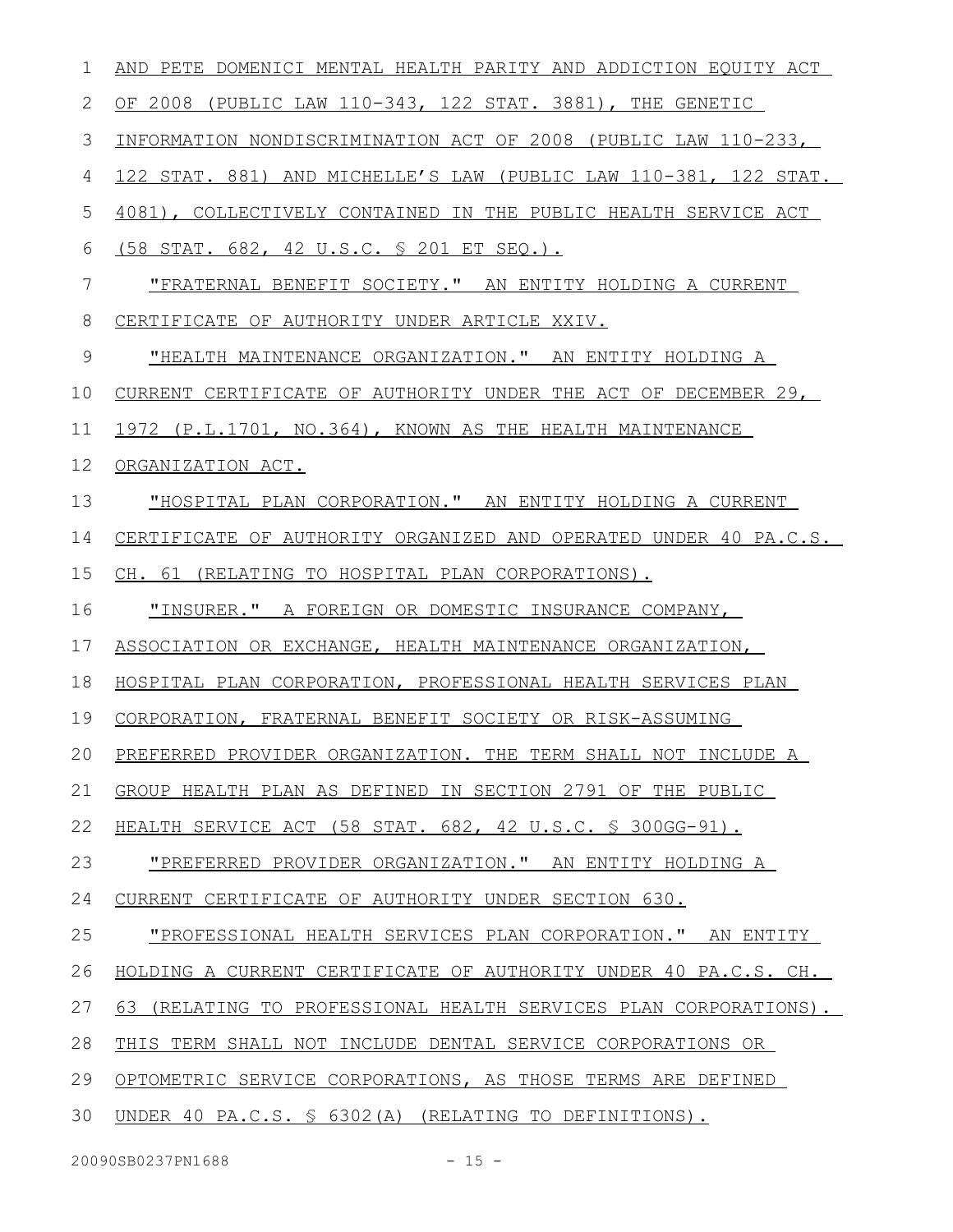| $\mathbf 1$  | FEDERAL LAW.--THE WORDS, TERMS AND DEFINITIONS FOUND IN<br>(B)   |
|--------------|------------------------------------------------------------------|
| $\mathbf{2}$ | THE FEDERAL ACTS, INCLUDING THOSE IN SECTION 2791 OF THE PUBLIC  |
| 3            | HEALTH SERVICE ACT (58 STAT. 682, 42 U.S.C. 300GG-91), ARE       |
| 4            | ADOPTED FOR PURPOSES OF IMPLEMENTING THIS ARTICLE, EXCEPT AS     |
| 5            | NOTED IN THIS SUBSECTION. THE TERM "HEALTH INSURANCE ISSUER"     |
| 6            | UNDER SECTION 2791(B)(2) OF THE PUBLIC HEALTH SERVICE ACT SHALL  |
| 7            | HAVE THE MEANING PROVIDED UNDER "INSURER" IN SUBSECTION (A).     |
| 8            | SECTION 604-B. ADOPTION OF FEDERAL ACTS.                         |
| 9            | INSURERS SHALL COMPLY WITH THE FEDERAL ACTS, AS CONTAINED IN     |
| 10           | SECTIONS 2701, 2702, 2705, 2707, 2721, 2753 AND 2754 OF THE      |
| 11           | PUBLIC HEALTH SERVICE ACT (58 STAT. 682, 42 U.S.C. SS 300GG,     |
| 12           | 300GG-1, 300GG-5, 300GG-7, 300GG-21, 300GG-53 AND 300GG-54).     |
| 13           | SECTION 605-B. PENALTIES.                                        |
| 14           | GENERAL RULE.--UPON SATISFACTORY EVIDENCE OF A VIOLATION<br>(A)  |
| 15           | OF THIS ARTICLE BY ANY INSURER OR OTHER PERSON, THE COMMISSIONER |
|              |                                                                  |
| 16           | MAY, IN THE COMMISSIONER'S DISCRETION, PURSUE ANY ONE OF THE     |
| 17           | FOLLOWING COURSES OF ACTION:                                     |
| 18           | SUSPEND, REVOKE OR REFUSE TO RENEW THE LICENSE OF<br>(1)         |
| 19           | THE OFFENDING PERSON.                                            |
| 20           | (2) ENTER A CEASE AND DESIST ORDER.                              |
| 21           | (3)<br>IMPOSE A CIVIL PENALTY OF NOT MORE THAN \$5,000 FOR       |
| 22           | EACH ACTION IN VIOLATION OF THIS ARTICLE.                        |
| 23           | (4) IMPOSE A CIVIL PENALTY OF NOT MORE THAN \$10,000 FOR         |
| 24           | EACH ACTION IN WILLFUL VIOLATION OF THIS ARTICLE.                |
| 25           | (B)<br>LIMITATION.--PENALTIES IMPOSED AGAINST A PERSON UNDER     |
| 26           | THIS ARTICLE AND UNDER SECTION 5 OF THE ACT OF JUNE 25, 1997     |
| 27           | (P.L.295, NO.29), KNOWN AS THE PENNSYLVANIA HEALTH CARE          |
| 28           | INSURANCE PORTABILITY ACT, SHALL NOT EXCEED \$500,000 IN THE     |
| 29           | AGGREGATE DURING A SINGLE CALENDAR YEAR.                         |

30 SECTION 606-B. REGULATIONS.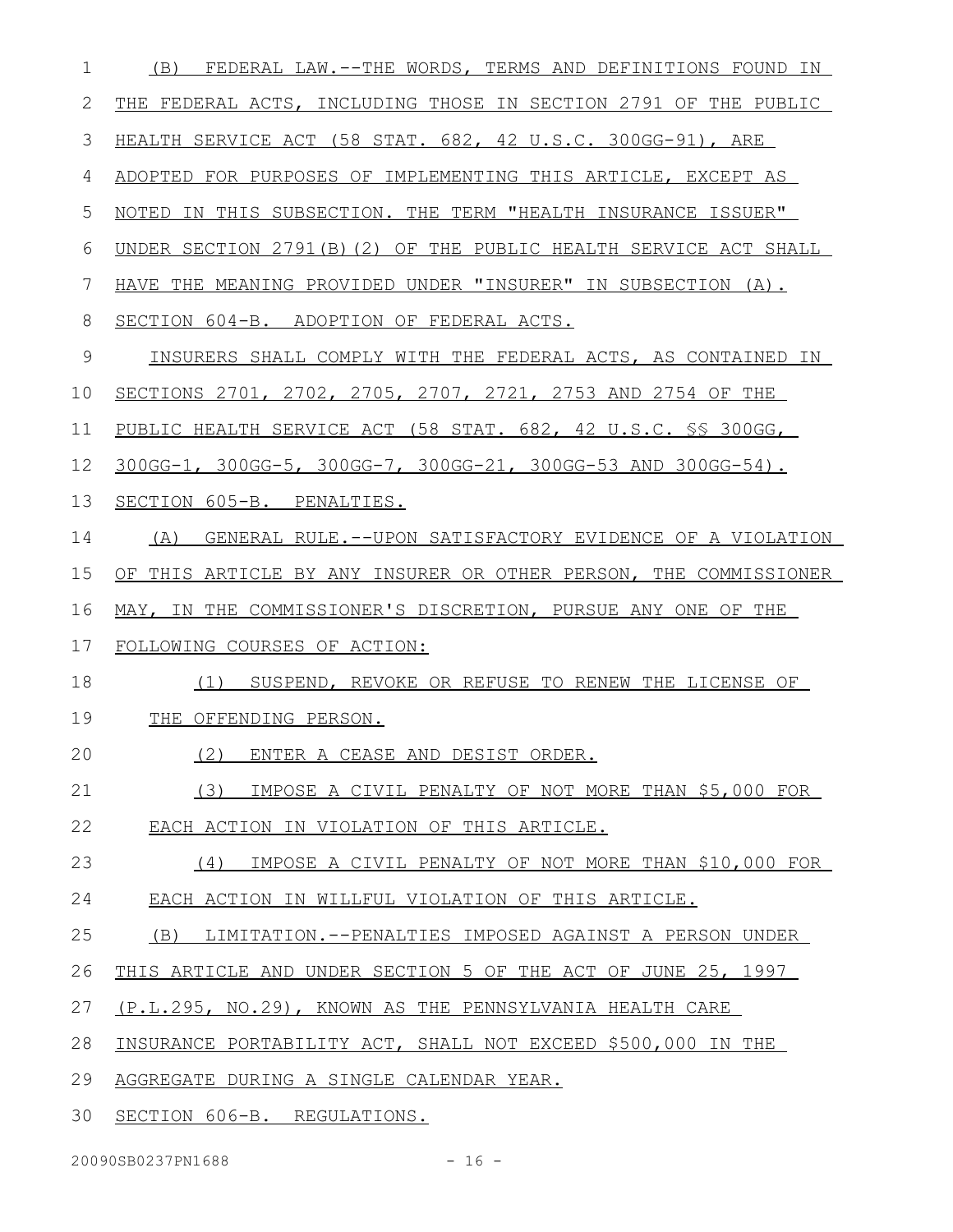THE DEPARTMENT MAY PROMULGATE SUCH REGULATIONS AS MAY BE NECESSARY OR APPROPRIATE TO CARRY OUT THIS ARTICLE. SECTION 3. SECTION 1602 OF THE ACT, AMENDED OR ADDED DECEMBER 18, 1992 (P.L.1519, NO.178) AND JULY 10, 2002 (P.L.749, NO.110), IS AMENDED TO READ: SECTION 1602. DEFINITIONS.--AS USED IN THIS ARTICLE THE FOLLOWING WORDS AND PHRASES SHALL HAVE THE MEANINGS GIVEN TO 8 THEM IN THIS SECTION: "ADMITTED INSURER." AN INSURER LICENSED TO DO AN INSURANCE BUSINESS IN THIS COMMONWEALTH. 10 " BUSINESS ENTITY. " A CORPORATION, A PARTNERSHIP, A LIMITED LIABILITY COMPANY, A LIMITED LIABILITY PARTNERSHIP, A BUSINESS 13 TRUST OR ANY OTHER ENTITY DOING BUSINESS OTHER THAN AS A NATURAL 14 PERSON. "CAPITAL." THE TERM, AS USED IN THE FINANCIAL REQUIREMENTS 16 OF SECTION 1605, MEANS FUNDS PAID FOR STOCK OR OTHER EVIDENCE OF 17 OWNERSHIP. "COMMISSIONER." THE INSURANCE COMMISSIONER OF THE COMMONWEALTH. 19 "DEPARTMENT." THE INSURANCE DEPARTMENT OF THE COMMONWEALTH. "ELIGIBLE SURPLUS LINES INSURER." A NONADMITTED INSURER WITH WHICH A SURPLUS LINES LICENSEE MAY PLACE SURPLUS LINES INSURANCE 22 UNDER SECTION 1604. 23 "EXPORT." TO PLACE SURPLUS LINES INSURANCE WITH EITHER A NONADMITTED INSURER OR AN ELIGIBLE SURPLUS LINES INSURER IN 25 26 ACCORDANCE WITH THIS ARTICLE. "INDEPENDENTLY PROCURED INSURANCE." ANY INSURANCE WHICH A 1 2 3 4 5 6 7 9 11 12 15 18 20 21 24 27

RESIDENT OF THIS COMMONWEALTH DIRECTLY NEGOTIATES WITH AND 28 PURCHASES, CONTINUES OR RENEWS FROM A NONADMITTED INSURER 29 WITHOUT SECURING THE SERVICES OF AN INSURANCE [AGENT, BROKER] 30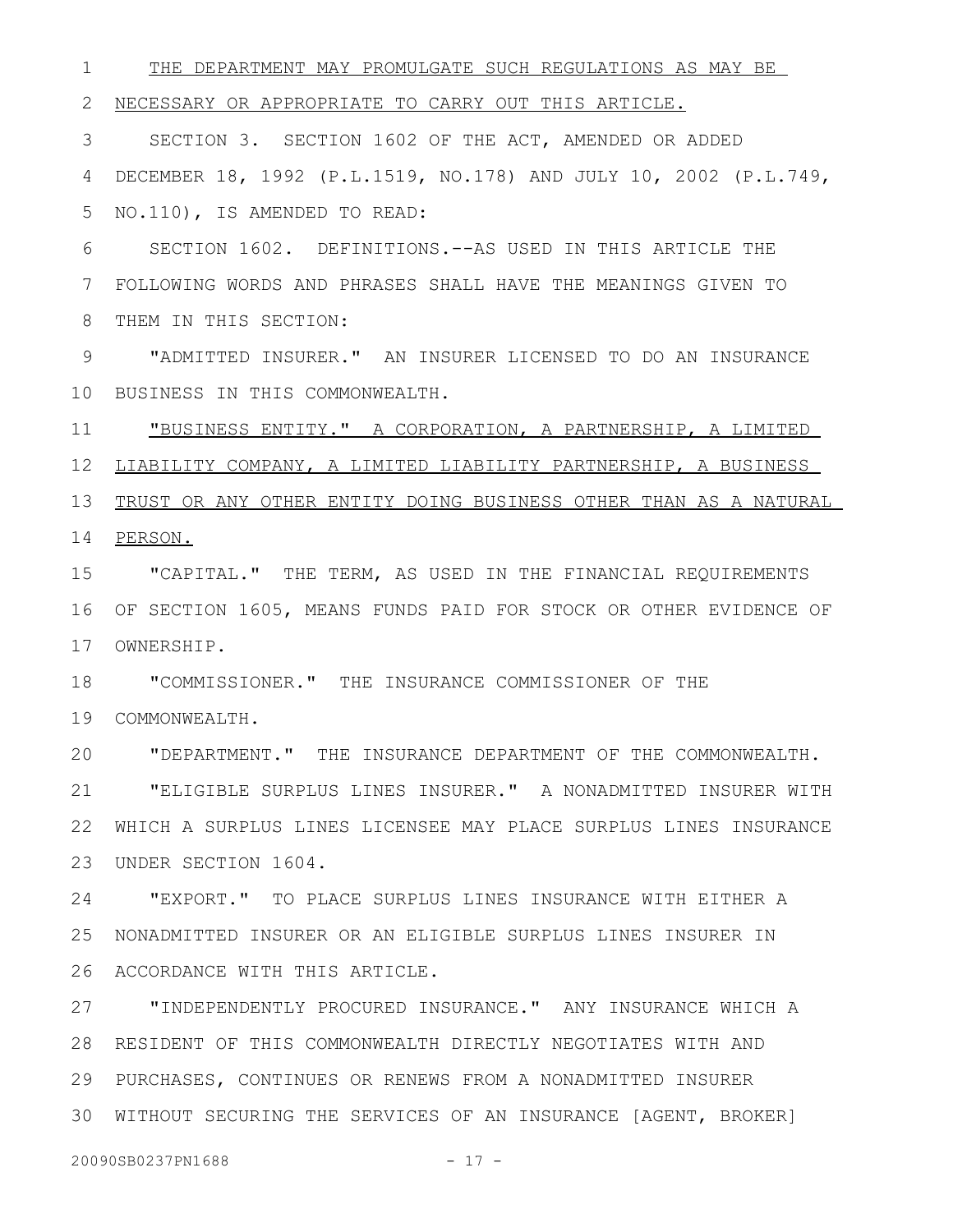PRODUCER OR SURPLUS LINES LICENSEE[, WHETHER THE AGENT OR BROKER HOLDS A RESIDENT OR NONRESIDENT LICENSE ISSUED BY THE 2 DEPARTMENT]. 3 1

" INSURANCE PRODUCER. " A PERSON THAT IS LICENSED TO SELL, SOLICIT OR NEGOTIATE CONTRACTS OF INSURANCE WITH ADMITTED INSURERS. 4 5 6

"KIND OF INSURANCE." ONE OF THE TYPES OF INSURANCE REQUIRED TO BE REPORTED IN THE ANNUAL STATEMENT WHICH MUST BE FILED WITH 9 THE DEPARTMENT BY ADMITTED INSURERS. 7 8

"NONADMITTED INSURER." AN INSURER NOT AUTHORIZED AND NOT 11 LICENSED TO DO AN INSURANCE BUSINESS IN THIS COMMONWEALTH. THE TERM INCLUDES INSURANCE EXCHANGES AS AUTHORIZED UNDER THE LAWS 12 13 OF VARIOUS STATES. 10

" PERSON. " A NATURAL PERSON OR BUSINESS ENTITY. 14

["PRODUCING BROKER." THE BROKER DEALING DIRECTLY WITH THE PARTY SEEKING INSURANCE.] 16 15

"PURCHASING GROUP." AN ENTITY FORMED TO PURCHASE LIABILITY INSURANCE UNDER THE RISK RETENTION AMENDMENTS OF 1986 (PUBLIC LAW 99-563, 100 STAT. 3170). 17 18 19

"RISK RETENTION GROUP." AN INSURER ORGANIZED TO DO BUSINESS UNDER THE RISK RETENTION AMENDMENTS OF 1986 (PUBLIC LAW 99-563, 100 STAT. 3170). 22 20 21

"SURPLUS." THE TERM, AS USED IN THE FINANCIAL REQUIREMENTS OF SECTION 1605, MEANS FUNDS OVER AND ABOVE LIABILITIES AND CAPITAL OF THE COMPANY FOR THE PROTECTION OF ITS POLICYHOLDERS. "SURPLUS LINES INSURANCE." ANY INSURANCE OF RISKS RESIDENT, 27 LOCATED OR TO BE PERFORMED IN THIS COMMONWEALTH, PERMITTED TO BE PLACED THROUGH A SURPLUS LINES LICENSEE WITH A NONADMITTED 28 29 INSURER ELIGIBLE TO ACCEPT SUCH INSURANCE, OTHER THAN 30 REINSURANCE, WET MARINE AND TRANSPORTATION INSURANCE, 23 24 25 26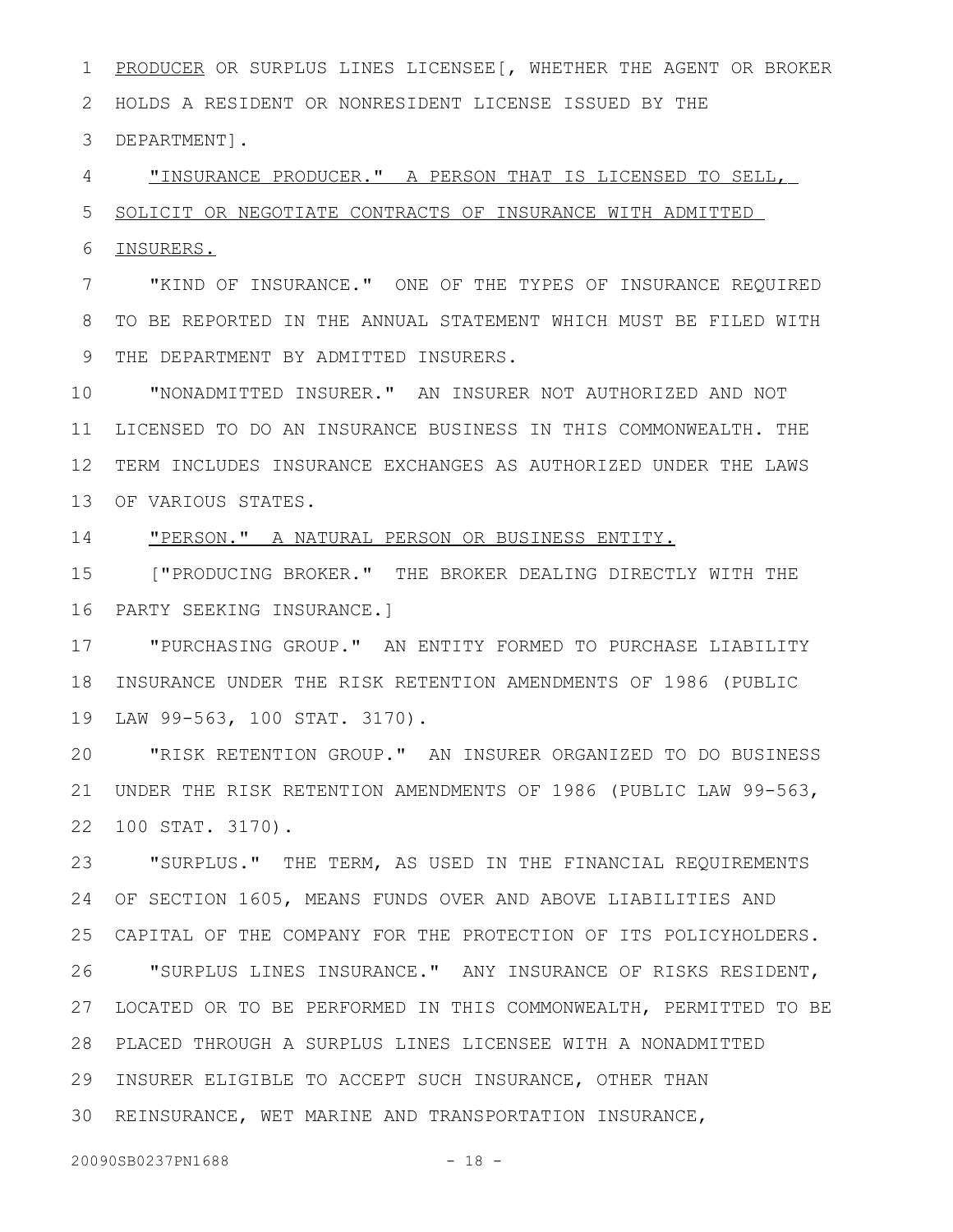INDEPENDENTLY PROCURED INSURANCE, LIFE [AND HEALTH] INSURANCE AND ANNUITIES AND COVERAGE OBTAINED FROM RISK RETENTION GROUPS UNDER THE RISK RETENTION AMENDMENTS OF 1986 (PUBLIC LAW 99-563, 100 STAT. 3170). 1 2 3 4

"SURPLUS LINES LICENSEE." [AN INDIVIDUAL, PARTNERSHIP OR CORPORATION] A PERSON LICENSED AS A SURPLUS LINES PRODUCER UNDER SECTION 1615 TO PLACE SURPLUS LINES INSURANCE WITH NONADMITTED INSURERS ELIGIBLE TO ACCEPT SUCH INSURANCE. 5 6 7 8

"WET MARINE AND TRANSPORTATION INSURANCE." ANY OF THE FOLLOWING: 10 9

(1) INSURANCE UPON VESSELS, CRAFTS OR HULLS AND OF INTERESTS 11 12 THEREIN OR WITH RELATION THERETO.

(2) INSURANCE OF MARINE BUILDER'S RISKS, MARINE WAR RISKS AND CONTRACTS OF MARINE PROTECTION AND INDEMNITY INSURANCE. 13 14

(3) INSURANCE OF FREIGHTS AND DISBURSEMENTS PERTAINING TO A SUBJECT OF INSURANCE COMING WITHIN THIS DEFINITION. 15 16

17 (4) INSURANCE OF PERSONAL PROPERTY AND INTEREST THEREIN, IN THE COURSE OF EXPORTATION FROM OR IMPORTATION INTO ANY COUNTRY, OR IN THE COURSE OF TRANSPORTATION COASTWISE OR ON INLAND WATERS, INCLUDING TRANSPORTATION BY LAND, WATER OR AIR FROM 20 21 POINT OF ORIGIN TO FINAL DESTINATION, IN CONNECTION WITH ANY AND ALL RISKS OR PERILS OF NAVIGATION, TRANSIT OR TRANSPORTATION, 22 23 AND WHILE BEING PREPARED FOR AND WHILE AWAITING SHIPMENT, AND DURING ANY DELAYS, TRANSSHIPMENT OR RESHIPMENT. INSURANCE OF 24 PERSONAL PROPERTY AND INTERESTS THEREIN SHALL NOT BE CONSIDERED WET MARINE AND TRANSPORTATION INSURANCE IF: 26 18 19 25

(I) THE PROPERTY HAS BEEN TRANSPORTED SOLELY BY LAND; (II) THE PROPERTY HAS REACHED ITS FINAL DESTINATION AS 29 SPECIFIED IN THE BILL OF LADING OR OTHER SHIPPING DOCUMENT; OR (III) THE INSURED NO LONGER HAS AN INSURABLE INTEREST IN THE 27 28 30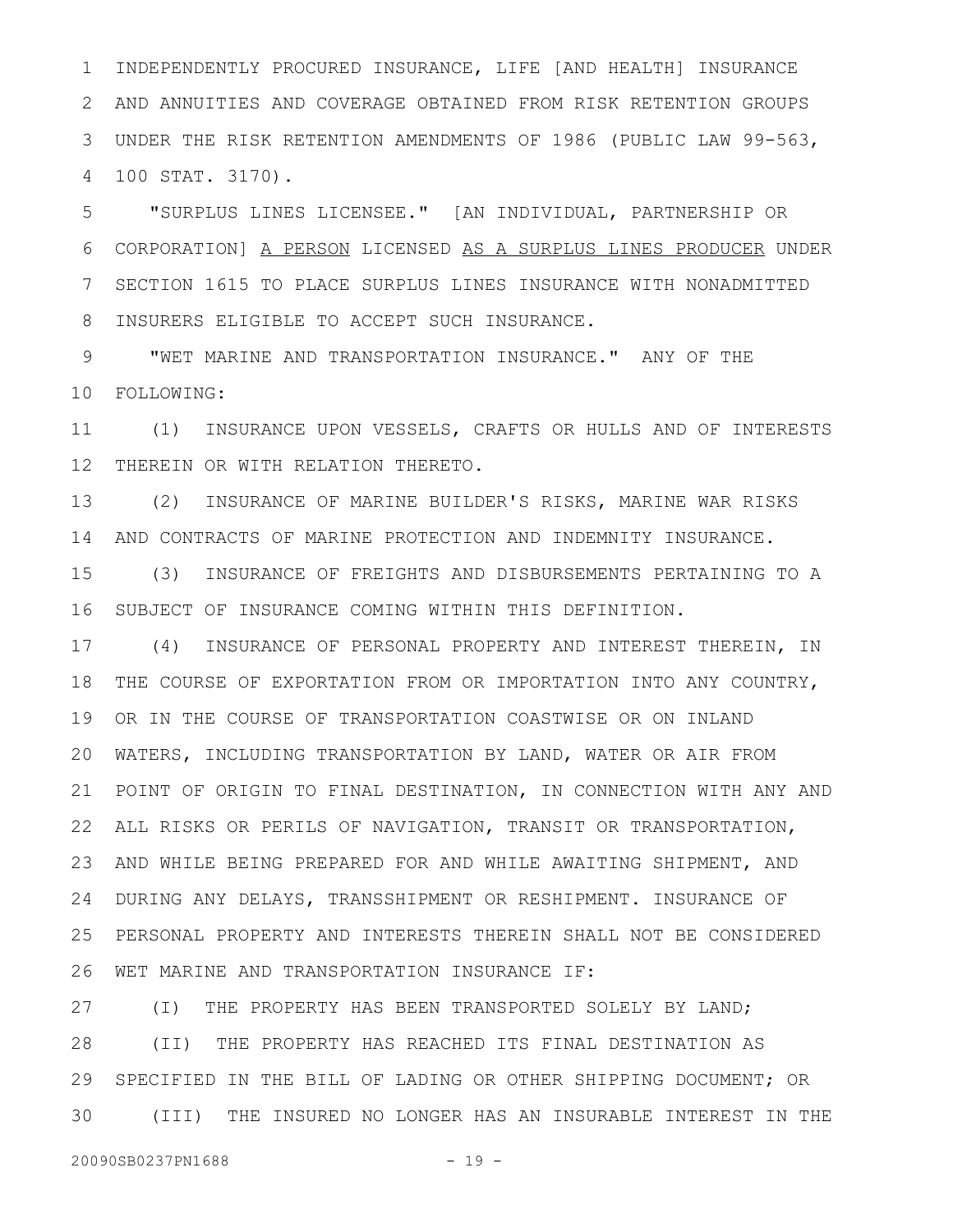PROPERTY. 1

(5) ANY INSURANCE ASSOCIATED WITH TRANSPORTATION OF PROPERTY LISTED UNDER THIS DEFINITION. 2 3

" WRITING PRODUCER. " THE INSURANCE PRODUCER WHICH BRINGS 4

ABOUT OR NEGOTIATES CONTRACTS OF INSURANCE DIRECTLY ON BEHALF OF THE CONSUMER SEEKING INSURANCE. 5 6

SECTION 4. SECTION 1603 OF THE ACT, ADDED DECEMBER 18, 1992 (P.L.1519, NO.178), IS AMENDED TO READ: 7 8

SECTION 1603. ACTING FOR OR AIDING NONADMITTED INSURERS.-- (A) NO PERSON IN THIS COMMONWEALTH SHALL DIRECTLY OR INDIRECTLY ACT AS [AGENT] A PRODUCER FOR, OR OTHERWISE REPRESENT OR AID ON BEHALF OF ANOTHER, ANY NONADMITTED INSURER IN THE SOLICITATION, NEGOTIATION, PROCUREMENT OR EFFECTUATION OF INSURANCE, OR 14 RENEWALS THEREOF, OR FORWARDING OF APPLICATIONS, OR DELIVERY OF POLICIES OR CONTRACTS OR INSPECTION OF RISKS, OR FIXING OF 16 RATES, OR INVESTIGATION OR ADJUSTMENT OF CLAIMS OR LOSSES, OR COLLECTION OR FORWARDING OF PREMIUMS, OR IN ANY OTHER MANNER 17 18 REPRESENT OR ASSIST SUCH INSURER IN THE TRANSACTION OF 19 INSURANCE. 9 10 11 12 13 15

(B) IF THE NONADMITTED INSURER IS NOT AN ELIGIBLE SURPLUS LINES INSURER AND FAILS TO PAY A CLAIM OR LOSS WITHIN THE PROVISIONS OF THE INSURANCE CONTRACT, A PERSON WHO ASSISTED OR 22 IN ANY MANNER AIDED, DIRECTLY OR INDIRECTLY, IN THE PROCUREMENT OF THE INSURANCE CONTRACT SHALL BE LIABLE TO THE INSURED FOR THE FULL AMOUNT PAYABLE UNDER THE PROVISIONS OF THE INSURANCE 26 CONTRACT. 20 21 23 24 25

(C) THIS SECTION DOES NOT APPLY TO ANY OF THE FOLLOWING: (1) SURPLUS LINES INSURANCE IF IT IS EFFECTED AND WRITTEN 29 PURSUANT TO THIS ARTICLE. 27 28

(2) INSURANCE EFFECTED WITH A NONADMITTED INSURER PURSUANT 20090SB0237PN1688 - 20 -30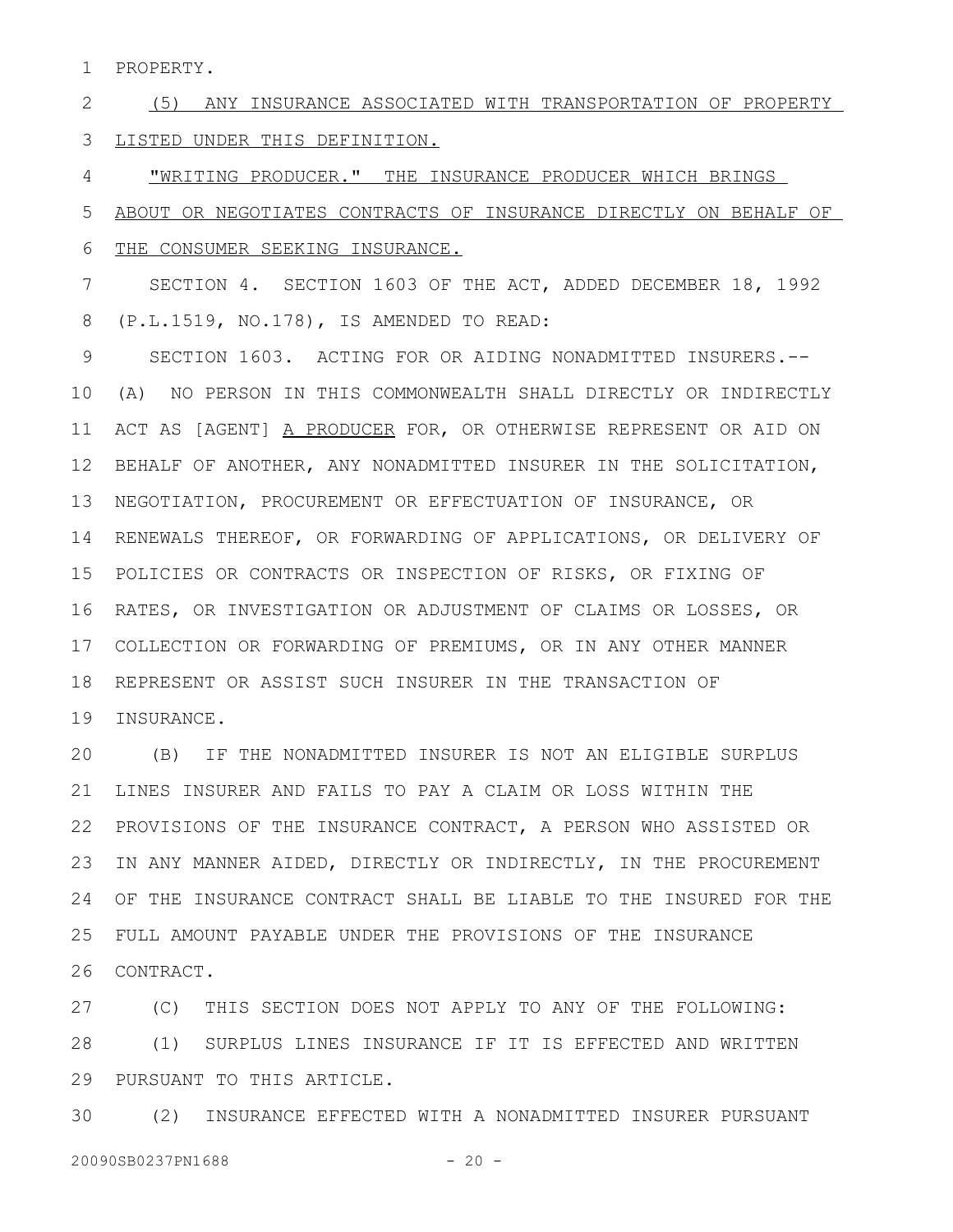TO SECTIONS 1606 AND 1610. 1

(3) TRANSACTIONS FOR WHICH A CERTIFICATE OF AUTHORITY TO DO BUSINESS IS NOT REQUIRED OF AN INSURER UNDER THE INSURANCE LAWS OF THIS COMMONWEALTH. 2 3 4

(4) REINSURANCE. 5

(5) WET MARINE AND TRANSPORTATION INSURANCE. 6

(6) TRANSACTIONS SUBSEQUENT TO ISSUANCE OF A POLICY NOT COVERING DOMESTIC RISKS AT TIME OF ISSUANCE AND LAWFULLY SOLICITED, WRITTEN OR DELIVERED OUTSIDE OF THIS COMMONWEALTH. 7 8 9

(7) TRANSACTIONS INVOLVING RISK RETENTION GROUPS CHARTERED AND LICENSED OUTSIDE OF THIS COMMONWEALTH. 10 11

SECTION 5. SECTION 1605 OF THE ACT, AMENDED JULY 10, 2002 (P.L.749, NO.110), IS AMENDED TO READ: 12 13

SECTION 1605. REQUIREMENTS FOR ELIGIBLE SURPLUS LINES INSURERS.--(A) NO SURPLUS LINES LICENSEE SHALL PLACE ANY 16 COVERAGE WITH A NONADMITTED INSURER UNLESS, AT THE TIME OF PLACEMENT, SUCH NONADMITTED INSURER: 17 14 15

(1) IS OF GOOD REPUTE AND FINANCIAL INTEGRITY. 18

(2) QUALIFIES UNDER ANY OF THE FOLLOWING SUBPARAGRAPHS: 19

(I) HAS POLICYHOLDER SURPLUS EQUAL TO OR GREATER THAN TWO TIMES THE MINIMUM CAPITAL AND SURPLUS REQUIRED TO BE FULLY LICENSED IN THIS COMMONWEALTH. TWO (2) YEARS FROM THE EFFECTIVE DATE OF THIS ARTICLE IS GRANTED TO ALLOW THOSE NONADMITTED INSURERS WHICH ARE ELIGIBLE SURPLUS LINES INSURERS ON THE EFFECTIVE DATE OF THIS ARTICLE TO ACHIEVE THIS CAPITAL AND SURPLUS REQUIREMENT. IF AN ALIEN INSURER, AS DEFINED BY THE ACT OF DECEMBER 10, 1974 (P.L.804, NO.266), REFERRED TO AS THE ALIEN 28 INSURER DOMESTICATION LAW, IT SHALL MAINTAIN IN THE UNITED STATES AN IRREVOCABLE TRUST FUND IN EITHER A NATIONAL BANK OR A 29 MEMBER OF THE FEDERAL RESERVE SYSTEM, IN AN AMOUNT NOT LESS THAN 3020 21 22 23 24 25 26 27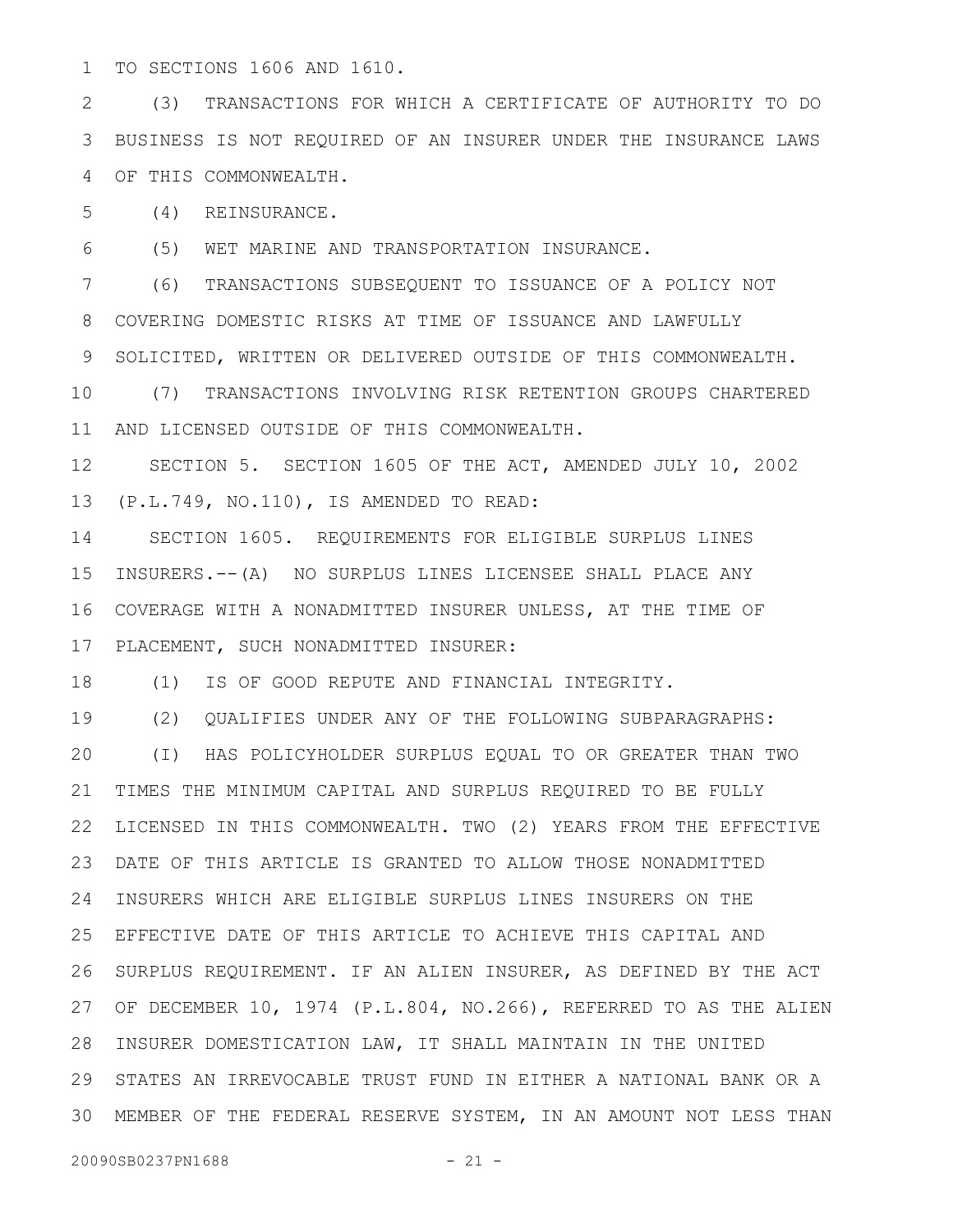THAT CURRENTLY REQUIRED BY THE NATIONAL ASSOCIATION OF INSURANCE COMMISSIONERS' INTERNATIONAL INSURERS DEPARTMENT OR ITS SUCCESSOR FOR THE PROTECTION OF ALL OF ITS POLICYHOLDERS IN THE UNITED STATES, AND SUCH TRUST FUND CONSISTS OF CASH, SECURITIES, LETTERS OF CREDIT OR INVESTMENTS OF SUBSTANTIALLY THE SAME CHARACTER AND QUALITY AS THOSE WHICH ARE ELIGIBLE INVESTMENTS FOR ADMITTED INSURERS AUTHORIZED TO WRITE LIKE KINDS OF INSURANCE IN THIS COMMONWEALTH. SUCH TRUST FUND WILL BE IN ADDITION TO THE CAPITAL AND SURPLUS REQUIRED IN THIS SUBPARAGRAPH AND SHALL HAVE AN EXPIRATION DATE WHICH AT NO TIME SHALL BE LESS THAN FIVE (5) YEARS. 1 2 3 4 5 6 7 8 9 10 11

(II) IS ANY LLOYD'S OR OTHER SIMILAR GROUP OF INSURERS WHICH INCLUDES UNINCORPORATED INDIVIDUAL INSURERS THAT MAINTAINS A TRUST FUND OF NOT LESS THAN FIFTY MILLION (\$50,000,000) DOLLARS AS SECURITY TO THE FULL AMOUNT THEREOF FOR ALL POLICYHOLDERS AND CREDITORS IN THE UNITED STATES OF EACH MEMBER OF THE GROUP. SUCH TRUST FUNDS SHALL LIKEWISE COMPLY WITH THE TERMS AND CONDITIONS ESTABLISHED IN SUBPARAGRAPH (I) FOR ALIEN INSURERS. 12 13 14 15 16 17 18

(III) IS AN INSURANCE EXCHANGE CREATED BY THE LAWS OF INDIVIDUAL STATES THAT MAINTAINS CAPITAL AND SURPLUS OR THE SUBSTANTIAL EQUIVALENT THEREOF OF NOT LESS THAN FIFTEEN MILLION (\$15,000,000) DOLLARS IN THE AGGREGATE. FOR INSURANCE EXCHANGES WHICH MAINTAIN FUNDS FOR THE PROTECTION OF ALL INSURANCE EXCHANGE POLICYHOLDERS, EACH INDIVIDUAL SYNDICATE SHALL MAINTAIN MINIMUM CAPITAL AND SURPLUS OR THE SUBSTANTIAL EQUIVALENT THEREOF OF NOT LESS THAN ONE MILLION FIVE HUNDRED THOUSAND (\$1,500,000) DOLLARS. IN THE EVENT THE INSURANCE EXCHANGE DOES NOT MAINTAIN FUNDS FOR THE PROTECTION OF ALL INSURANCE EXCHANGE POLICYHOLDERS, EACH INDIVIDUAL SYNDICATE SHALL MEET THE MINIMUM CAPITAL AND SURPLUS REQUIREMENTS OF SUBPARAGRAPH (I). 3019 20 21 22 23 24 25 26 27 28 29

20090SB0237PN1688 - 22 -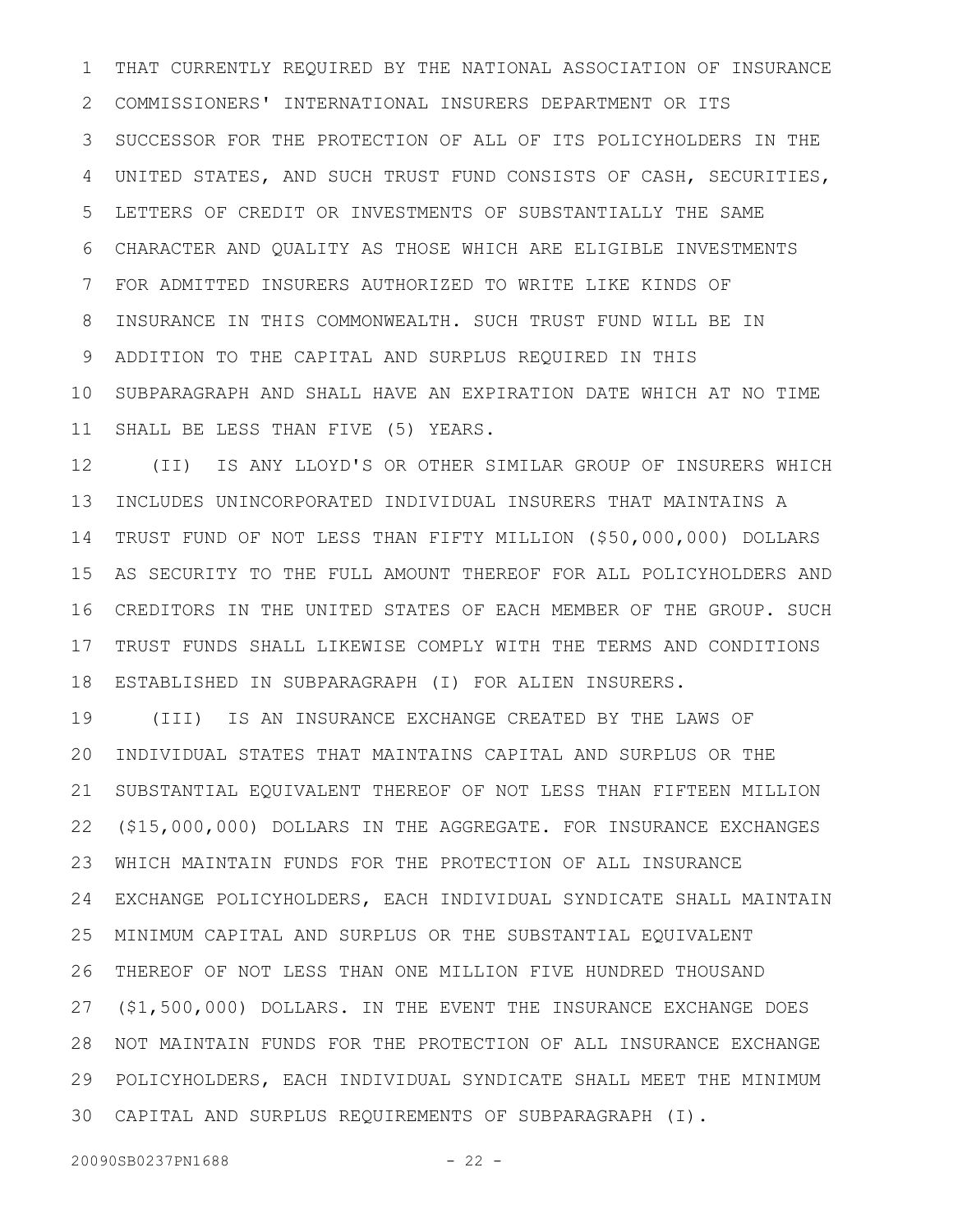(3) HAS PROVIDED TO THE DEPARTMENT A COPY OF ITS CURRENT ANNUAL FINANCIAL STATEMENT CERTIFIED BY SUCH INSURER, SUCH STATEMENT TO BE PROVIDED NO MORE THAN THIRTY (30) DAYS AFTER THE DATE REQUIRED FOR FILING AN ANNUAL FINANCIAL STATEMENT IN ITS DOMICILIARY JURISDICTION AND WHICH IS EITHER: 1 2 3 4 5

(I) CERTIFIED BY THE REGULATORY AUTHORITY IN THE DOMICILE OF THE INSURER; OR 6 7

(II) CERTIFIED BY AN ACCOUNTING OR AUDITING FIRM LICENSED IN THE JURISDICTION OF THE INSURER'S DOMICILE. 8 9

IN THE CASE OF AN INSURANCE EXCHANGE, THE STATEMENT MAY BE AN AGGREGATE STATEMENT OF ALL UNDERWRITING SYNDICATES OPERATING DURING THE PERIOD REPORTED. 10 11 12

(B) IN ADDITION TO MEETING THE REQUIREMENTS IN SUBSECTION (A), A NONADMITTED INSURER SHALL BE AN ELIGIBLE SURPLUS LINES INSURER IF IT APPEARS ON THE MOST RECENT LIST OF ELIGIBLE SURPLUS LINES INSURERS PUBLISHED BY THE DEPARTMENT FROM TIME TO 17 TIME BUT AT LEAST [SEMIANNUALLY] **ANNUALLY.** NOTHING IN THIS 18 SECTION SHALL REQUIRE THE DEPARTMENT TO PLACE OR MAINTAIN THE NAME OF ANY NONADMITTED INSURER ON THE LIST OF ELIGIBLE SURPLUS 20 LINES INSURERS. 13 14 15 16 19

SECTION 6. SECTION 1606 OF THE ACT, ADDED DECEMBER 18, 1992 (P.L.1519, NO.178), IS AMENDED TO READ: 21 22

SECTION 1606. OTHER NONADMITTED INSURERS.--ONLY THAT PORTION, NOT TO EXCEED TWENTY-FIVE PER CENTUM (25%), OF ANY RISK ELIGIBLE FOR EXPORT FOR WHICH THE FULL AMOUNT OF COVERAGE IS NOT PROCURABLE FROM EITHER ADMITTED INSURERS OR ELIGIBLE SURPLUS 27 LINES INSURERS MAY BE PLACED WITH ANY OTHER NONADMITTED INSURER WHICH DOES NOT APPEAR ON THE LIST OF ELIGIBLE SURPLUS LINES 28 29 INSURERS PUBLISHED BY THE DEPARTMENT PURSUANT TO SECTION 1605 (B) BUT NONETHELESS MEETS THE REQUIREMENTS SET FORTH IN SECTION 3023 24 25 26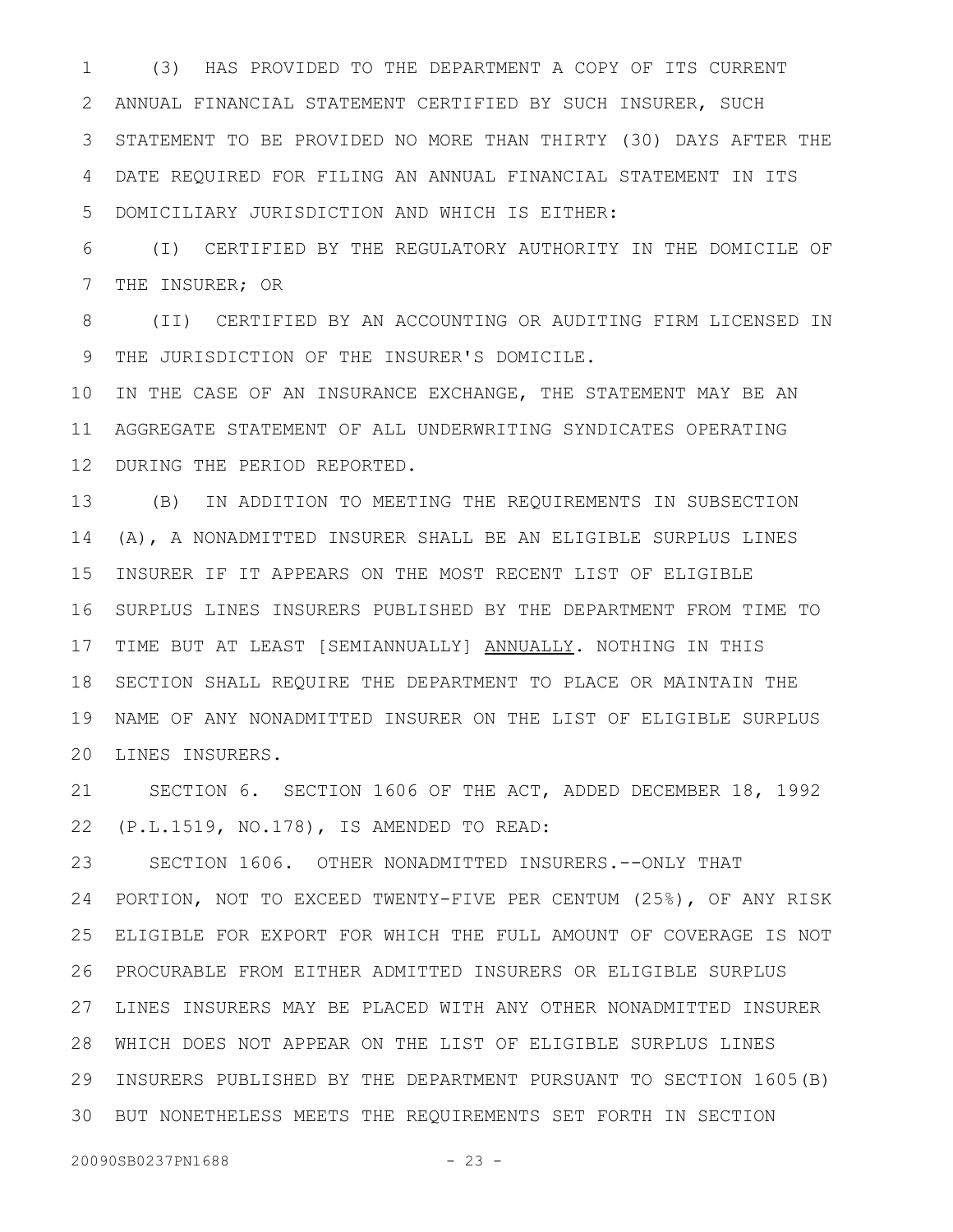1605(A) AND ANY REGULATIONS OF THE DEPARTMENT. THE SURPLUS LINES LICENSEE [SEEKING TO PROVIDE] PROVIDING COVERAGE THROUGH A NONADMITTED INSURER WHICH IS NOT AN ELIGIBLE SURPLUS LINES INSURER SHALL MAKE A FILING SPECIFYING THE AMOUNT AND PERCENTAGE OF EACH RISK ALONG WITH A FULL EXPLANATION OF WHY THE RISK COULD NOT BE PLACED WITH ADMITTED OR ELIGIBLE SURPLUS LINES INSURERS AND NAMING THE NONADMITTED INSURER WITH WHICH PLACEMENT [IS INTENDED] WAS MADE. AT THE TIME OF PRESENTING A QUOTATION TO THE INSURED, THE SURPLUS LINES LICENSEE SHALL PRESENT TO THE INSURED OR TO THE [PRODUCING BROKER] WRITING PRODUCER WRITTEN NOTICE THAT A PORTION OF THE INSURANCE WILL BE PLACED WITH SUCH NONADMITTED INSURER. 1 2 3 4 5 6 7 8 9 10 11 12

SECTION 7. SECTIONS 1608 AND 1609 OF THE ACT, AMENDED JULY 10, 2002 (P.L.749, NO.110), ARE AMENDED TO READ: 13 14

SECTION 1608. SURPLUS LINES LICENSEE'S DUTY TO NOTIFY INSURED.--AT THE TIME OF PRESENTING A QUOTATION TO THE INSURED, THE SURPLUS LINES LICENSEE SHALL PRESENT TO THE INSURED OR TO THE [PRODUCING BROKER] WRITING PRODUCER WRITTEN NOTICE THAT THE INSURANCE OR A PORTION THEREOF INVOLVES PLACEMENT WITH 20 NONADMITTED INSURERS. THE SURPLUS LINES LICENSEE SHALL, EITHER DIRECTLY OR THROUGH THE [PRODUCING BROKER] WRITING PRODUCER, GIVE NOTICE TO THE INSURED THAT: 15 16 17 18 19 21 22

(1) THE INSURER WITH WHICH THE LICENSEE PLACES THE INSURANCE IS NOT LICENSED BY THE PENNSYLVANIA INSURANCE DEPARTMENT AND IS SUBJECT TO ITS LIMITED REGULATION; AND 23 24 25

(2) IN THE EVENT OF THE INSOLVENCY OF AN ELIGIBLE SURPLUS LINES INSURER, LOSSES WILL NOT BE PAID BY THE PENNSYLVANIA PROPERTY AND CASUALTY INSURANCE GUARANTY ASSOCIATION. SECTION 1609. DECLARATIONS.--(A) IN THE CASE OF EACH PLACEMENT OF INSURANCE IN ACCORDANCE WITH THIS ARTICLE: 3026 27 28 29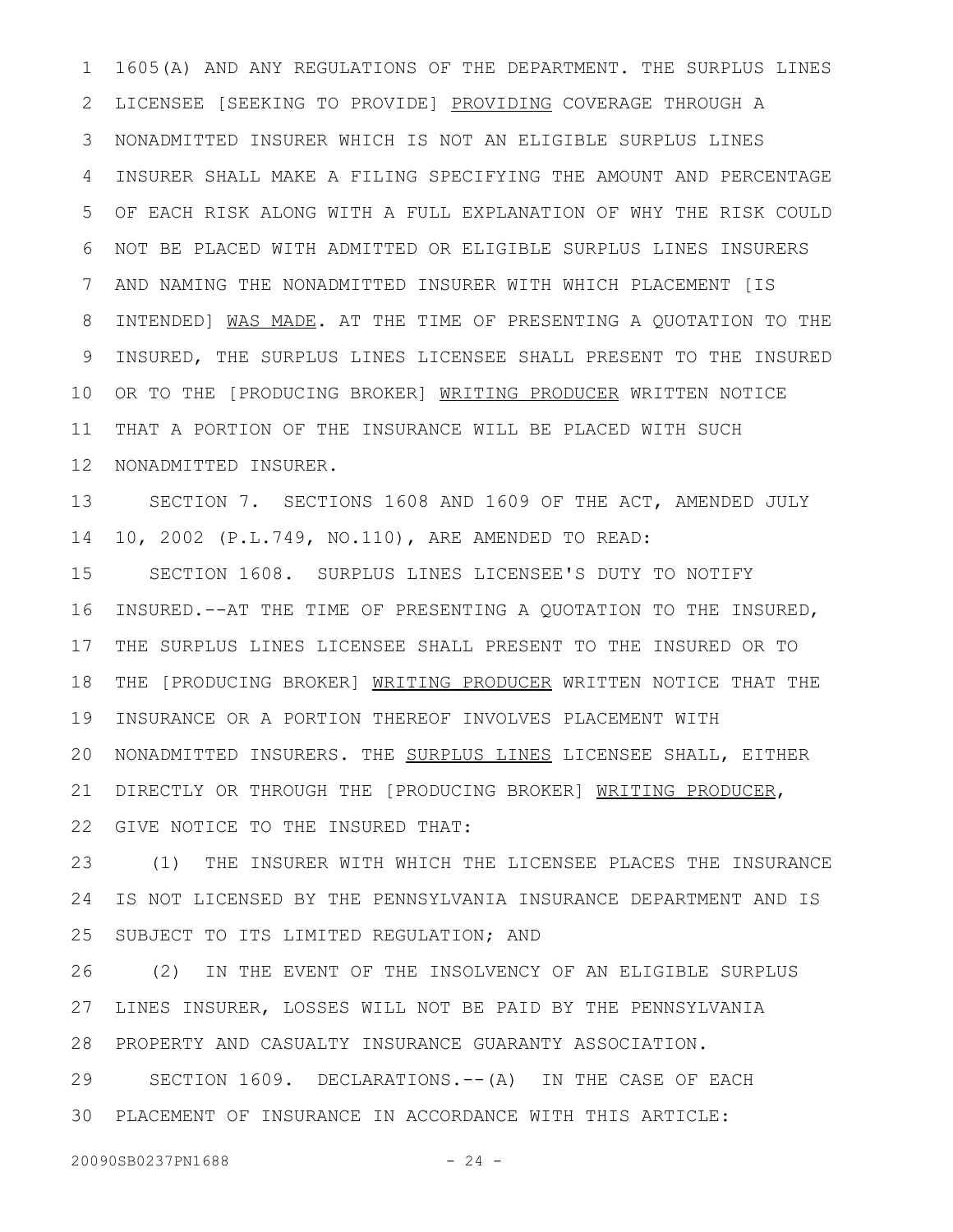(1) WITHIN THIRTY (30) DAYS AFTER THE SURPLUS LINES LICENSEE 2 HAS PLACED INSURANCE WITH AN ELIGIBLE SURPLUS LINES INSURER, THE [PRODUCING BROKER] WRITING PRODUCER MUST EXECUTE AND FORWARD TO THE SURPLUS LINES LICENSEE A WRITTEN STATEMENT, IN A FORM PRESCRIBED BY THE DEPARTMENT, DECLARING THAT: 1 3 4 5

(I) A DILIGENT EFFORT TO PROCURE THE DESIRED COVERAGE FROM ADMITTED INSURERS WAS MADE. 6 7

(II) THE INSURED WAS EXPRESSLY ADVISED IN WRITING PRIOR TO PLACEMENT OF THE INSURANCE THAT: 8 9

(A) THE INSURER WITH WHOM THE INSURANCE IS TO BE PLACED IS NOT ADMITTED TO TRANSACT BUSINESS IN THIS COMMONWEALTH AND IS SUBJECT TO LIMITED REGULATION BY THE DEPARTMENT; AND 10 11 12

13 (B) IN THE EVENT OF THE INSOLVENCY OF THE INSURER, LOSSES WILL NOT BE PAID BY THE PENNSYLVANIA PROPERTY AND CASUALTY INSURANCE GUARANTY ASSOCIATION. 14 15

THIS WRITTEN DECLARATION SHALL BE OPEN TO PUBLIC INSPECTION. (2) WITHIN FORTY-FIVE (45) DAYS AFTER INSURANCE HAS BEEN 17 PLACED IN AN ELIGIBLE SURPLUS LINES INSURER, THE SURPLUS LINES LICENSEE SHALL FILE WITH THE DEPARTMENT A WRITTEN DECLARATION OF 20 HIS LACK OF KNOWLEDGE OF HOW THE COVERAGE COULD HAVE BEEN PROCURED FROM ADMITTED INSURERS. THE SURPLUS LINES LICENSEE SHALL SIMULTANEOUSLY FILE THE WRITTEN DECLARATION OF THE [PRODUCING BROKER] WRITING PRODUCER, AS SET FORTH IN PARAGRAPH (1). 16 18 19 21 22 23 24

(3) IN A PARTICULAR TRANSACTION WHERE THE [PRODUCING BROKER] WRITING PRODUCER AND SURPLUS LINES LICENSEE ARE ONE IN THE SAME ENTITY, [HE] THE WRITING PRODUCER OR SURPLUS LINES LICENSEE SHALL EXECUTE BOTH DECLARATIONS. 25 26 27 28

(B) SUBSECTION (A) SHALL NOT APPLY TO ANY INSURANCE WHICH HAS BEEN PLACED CONTINUOUSLY WITH AN ELIGIBLE SURPLUS LINES 3029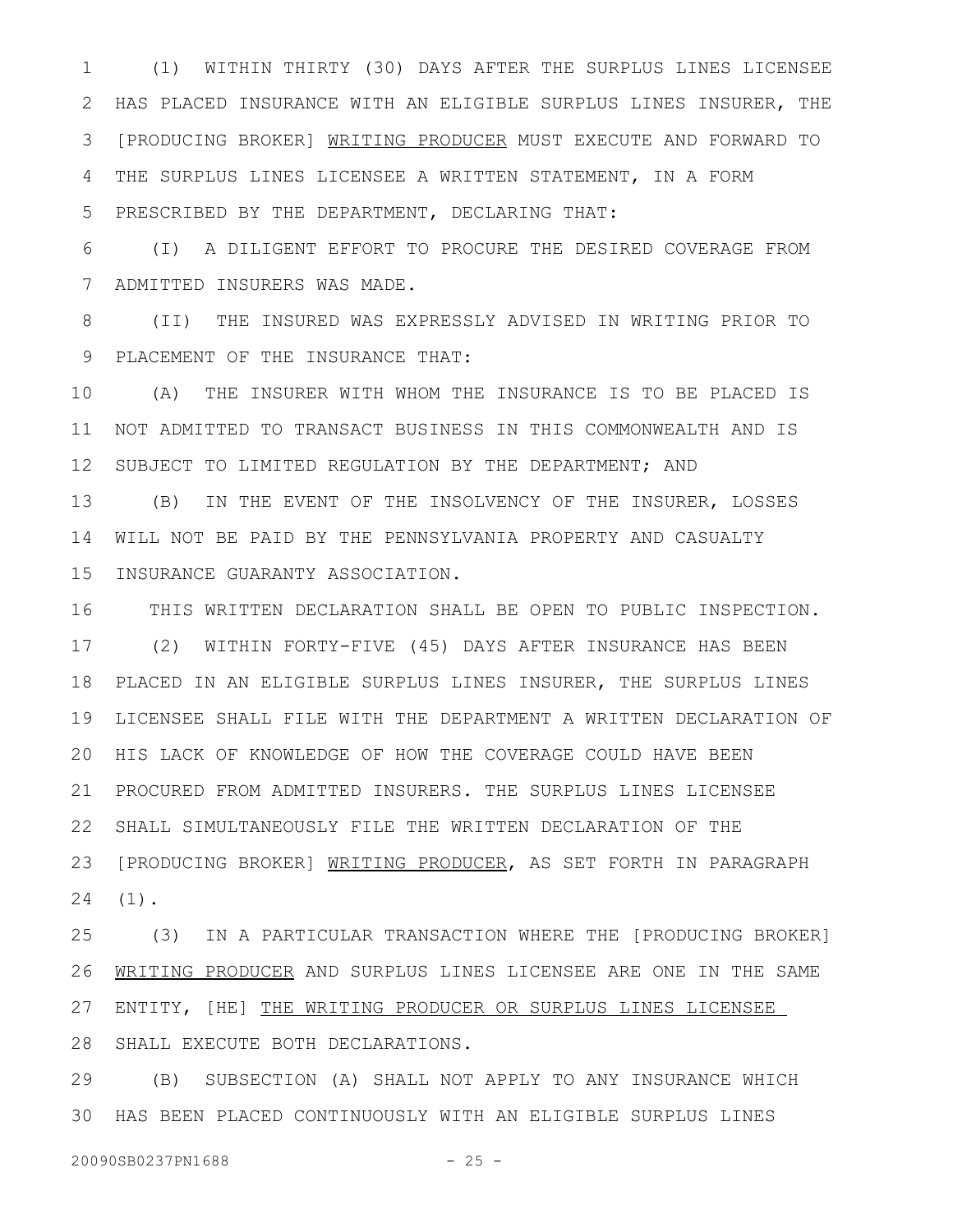INSURER FOR A PERIOD OF AT LEAST THREE (3) CONSECUTIVE YEARS 2 IMMEDIATELY PRECEDING THE CURRENT PLACEMENT. HOWEVER, WITHIN FORTY-FIVE (45) DAYS AFTER INSURANCE HAS BEEN PLACED WITH AN ELIGIBLE SURPLUS LINES INSURER, THE SURPLUS LINES LICENSEE SHALL FILE WITH THE DEPARTMENT HIS WRITTEN DECLARATION ON A FORM PRESCRIBED BY THE DEPARTMENT. 1 3 4 5 6

SECTION 8. SECTIONS 1611, 1612 AND 1614 OF THE ACT, ADDED DECEMBER 18, 1992 (P.L.1519, NO.178), ARE AMENDED TO READ: SECTION 1611. SURPLUS LINES ADVISORY ORGANIZATIONS.--(A) A 10 SURPLUS LINES ADVISORY ORGANIZATION OF SURPLUS LINES LICENSEES MAY BE FORMED TO: 11 7 8 9

(1) FACILITATE AND ENCOURAGE COMPLIANCE BY [ITS MEMBERS] 12 13 SURPLUS LINES LICENSEES WITH THE LAWS OF THIS COMMONWEALTH AND THE RULES AND REGULATIONS OF THE DEPARTMENT RELATIVE TO SURPLUS 14 LINES INSURANCE. 15

(2) PROVIDE MEANS FOR THE EXAMINATION, WHICH SHALL REMAIN 16 17 CONFIDENTIAL, OF ALL SURPLUS LINES COVERAGES WRITTEN BY [ITS 18 MEMBERS] SURPLUS LINES LICENSEES TO DETERMINE WHETHER SUCH COVERAGES COMPLY WITH SUCH LAWS AND REGULATIONS. 19

(3) COMMUNICATE WITH ORGANIZATIONS OF ADMITTED INSURERS WITH RESPECT TO THE PROPER USE OF THE SURPLUS LINES MARKET. 20 21

(4) RECEIVE AND DISSEMINATE TO [ITS MEMBERS] SURPLUS LINES LICENSEES INFORMATION RELATIVE TO SURPLUS LINES INSURANCE. 22 23

(B) THE FUNCTIONS OF THE ORGANIZATION SHALL IN NO WAY SUPPLANT OR DELEGATE CURRENT REGULATORY AUTHORITY OF THE DEPARTMENT TO ADMINISTER THE PROVISIONS OF THIS ARTICLE. 26 24 25

(C) [EACH SUCH] AN ADVISORY ORGANIZATION SHALL FILE WITH THE DEPARTMENT FOR APPROVAL: 28 27

(1) A COPY OF ITS CONSTITUTION, ITS ARTICLES OF AGREEMENT OR ASSOCIATION OR ITS CERTIFICATE OF INCORPORATION. 3029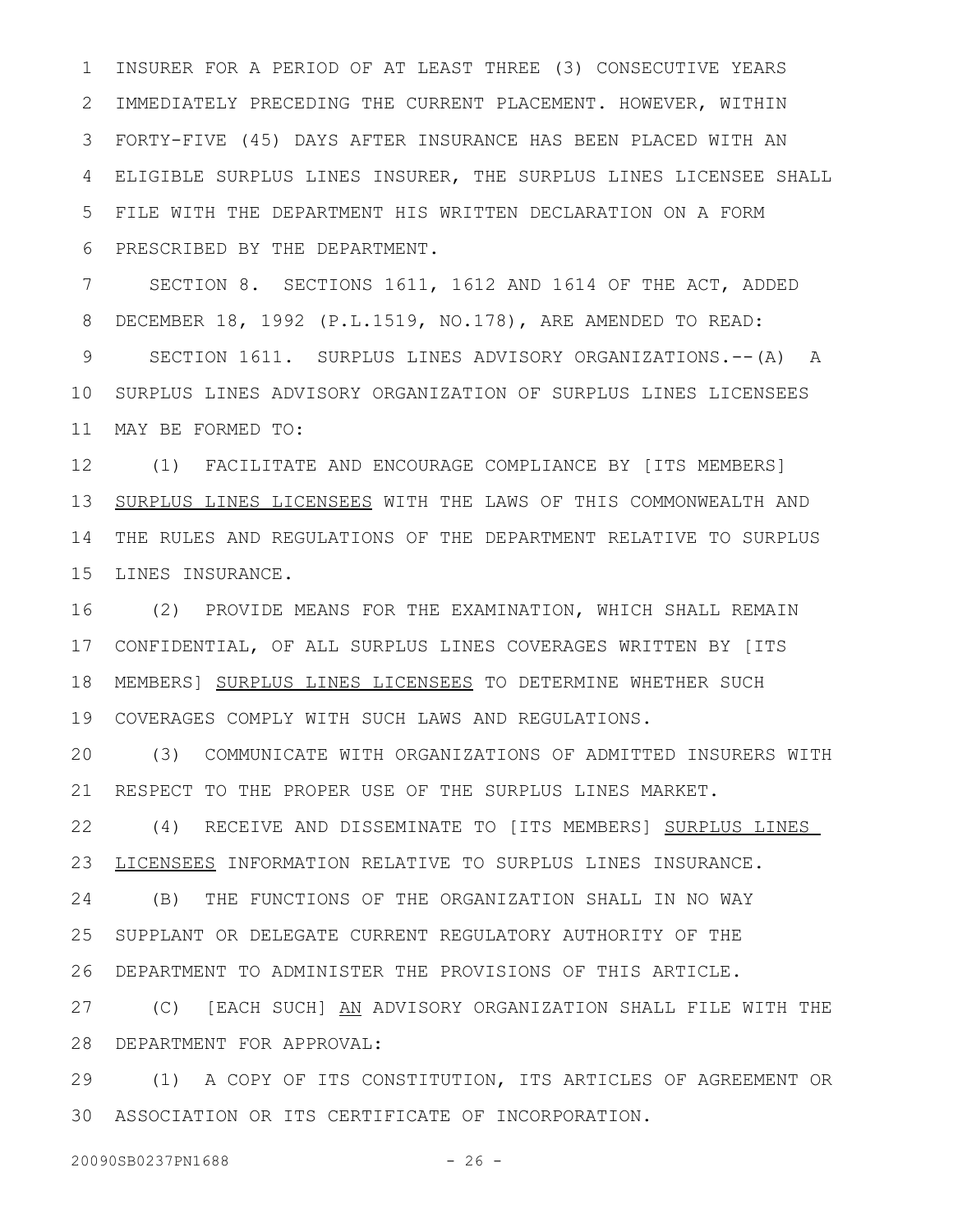(2) A COPY OF ITS BYLAWS, RULES AND REGULATIONS GOVERNING ITS ACTIVITIES. 1 2

[(3) A CURRENT LIST OF ITS MEMBERS.] 3

(4) THE NAME AND ADDRESS OF A RESIDENT OF THIS COMMONWEALTH UPON WHOM NOTICES OR ORDERS OF THE DEPARTMENT OR PROCESSES ISSUED AT ITS DIRECTION MAY BE SERVED. 4 5 6

(5) AN AGREEMENT THAT THE DEPARTMENT MAY EXAMINE SUCH ADVISORY ORGANIZATION IN ACCORDANCE WITH THE PROVISIONS OF THIS SECTION. 7 8 9

(D) THE DEPARTMENT [SHALL, AT LEAST ONCE EVERY FOUR (4) 10 YEARS] MAY, AS NECESSARY, MAKE OR CAUSE TO BE MADE AN EXAMINATION OF EACH SUCH ADVISORY ORGANIZATION. THE REASONABLE COST OF ANY SUCH EXAMINATION SHALL BE PAID BY THE ADVISORY ORGANIZATION UPON PRESENTATION TO IT BY THE DEPARTMENT OF A 14 15 DETAILED ACCOUNT OF EACH COST. THE OFFICERS, DIRECTORS, MANAGERS, AGENTS AND EMPLOYES OF SUCH ADVISORY ORGANIZATION MAY BE EXAMINED AT ANY TIME, UNDER OATH, AND SHALL EXHIBIT ALL BOOKS, RECORDS, ACCOUNTS, DOCUMENTS OR AGREEMENTS GOVERNING ITS METHOD OF OPERATION. THE DEPARTMENT SHALL FURNISH TWO COPIES OF 19 THE EXAMINATION REPORT TO THE ADVISORY ORGANIZATION EXAMINED AND 20 SHALL NOTIFY SUCH ORGANIZATION THAT IT MAY, WITHIN TWENTY (20) DAYS THEREOF, REQUEST A HEARING ON THE REPORT OR ON ANY FACTS OR RECOMMENDATIONS THEREIN. IF THE DEPARTMENT FINDS SUCH ADVISORY ORGANIZATION OR ANY MEMBER THEREOF TO BE IN VIOLATION OF THIS ARTICLE, IT MAY ISSUE A CEASE AND DESIST ORDER REQUIRING THE DISCONTINUANCE OF SUCH VIOLATION AND MAY IMPOSE ANY OTHER PENALTIES AS SET FORTH IN THIS ARTICLE. 11 12 13 16 17 18 21 22 23 24 25 26 27

(E) THE DEPARTMENT MAY CONTRACT WITH A SURPLUS LINES ADVISORY ORGANIZATION TO RENDER ADVICE AND ASSISTANCE IN 29 CARRYING OUT THE PURPOSES OF THIS ARTICLE. THE SERVICES 3028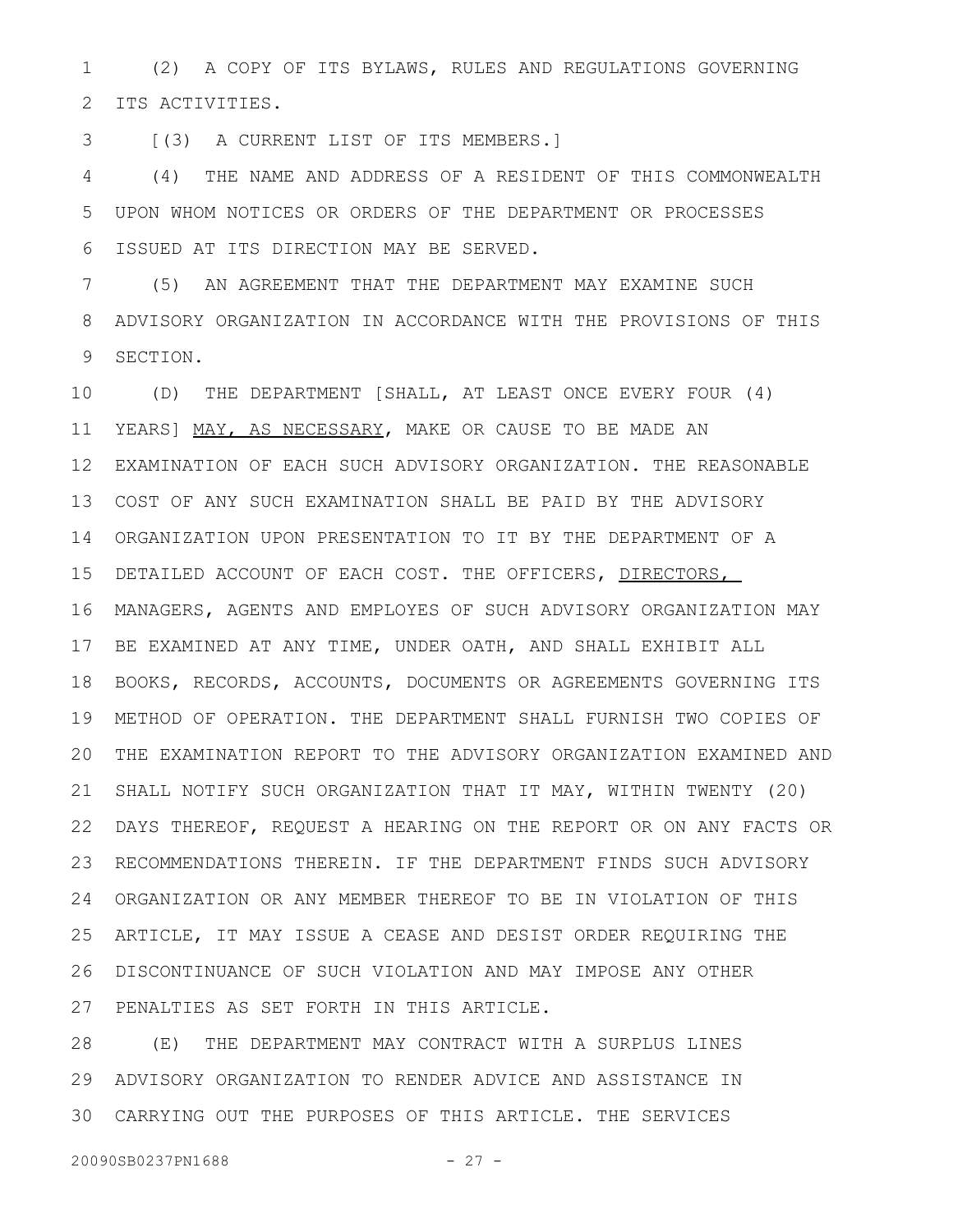PERFORMED BY THE ADVISORY ORGANIZATION PURSUANT TO SUCH CONTRACT MAY BE FUNDED BY A STAMPING FEE ASSESSED ON EACH SURPLUS LINES POLICYHOLDER WHOSE POLICY IS SUBMITTED TO THE ADVISORY ORGANIZATION. THE STAMPING FEE SHALL BE ESTABLISHED BY THE BOARD OF GOVERNORS OF THE ADVISORY ORGANIZATION, FROM TIME TO TIME, AND SHALL BE SUBJECT TO APPROVAL BY THE DEPARTMENT. 1 2 3 4 5 6

(F) THE ADVISORY ORGANIZATION MAY SUBMIT REPORTS AND MAKE RECOMMENDATIONS TO THE DEPARTMENT REGARDING THE FINANCIAL CONDITION OF ANY ELIGIBLE SURPLUS LINES INSURER. THESE REPORTS AND RECOMMENDATIONS SHALL NOT BE CONSIDERED TO BE PUBLIC INFORMATION OR SUBJECT TO ANY FEDERAL OR STATE FREEDOM OF INFORMATION LAW. THERE SHALL BE NO LIABILITY ON THE PART OF NOR 12 SHALL ANY CAUSE OF ACTION OF ANY NATURE BE SUSTAINED AGAINST ELIGIBLE SURPLUS LINES INSURERS, THE ADVISORY ORGANIZATION OR ITS MEMBERS, AGENTS, EMPLOYES, OFFICERS OR DIRECTORS OR THE DEPARTMENT OR AUTHORIZED REPRESENTATIVES OF THE DEPARTMENT FOR STATEMENTS AND ANY REPORTS OR RECOMMENDATIONS MADE BY THEM IN GOOD FAITH UNDER THIS SECTION. 7 8 9 10 11 13 14 15 16 17 18

(G) BY ORDER OF THE DEPARTMENT, A SURPLUS LINES LICENSEE MAY BE COMPELLED TO [JOIN AN ADVISORY ORGANIZATION] ATTEND EDUCATIONAL SEMINARS AS A CONDITION OF CONTINUED LICENSURE UNDER THIS ARTICLE. 19 20 21 22

SECTION 1612. EVIDENCE OF INSURANCE.--(A) UPON PLACING SURPLUS LINES INSURANCE, THE SURPLUS LINES LICENSEE SHALL DELIVER TO THE INSURED OR THE [PRODUCING BROKER] WRITING PRODUCER THE CONTRACT OF INSURANCE. IF THE CONTRACT OF INSURANCE IS NOT IMMEDIATELY AVAILABLE, A COVER NOTE, BINDER OR OTHER EVIDENCE OF INSURANCE SHALL BE DELIVERED BY THE SURPLUS LINES 28 LICENSEE TO THE INSURED OR THE [PRODUCING BROKER] WRITING PRODUCER AND SHALL, AT A MINIMUM, SHOW THE DESCRIPTION AND 23 24 25 26 27 29 30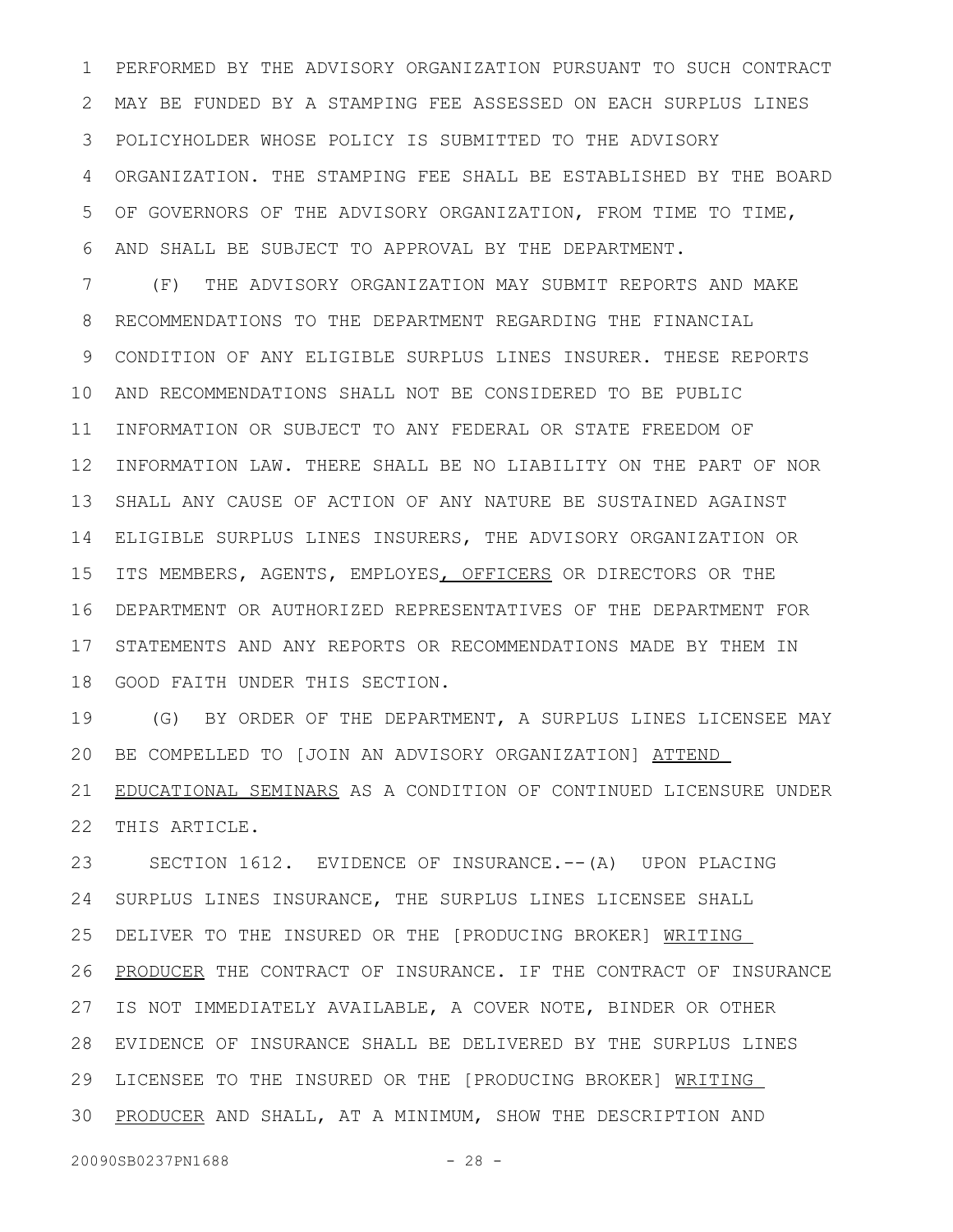LOCATION OF THE SUBJECT OF INSURANCE, COVERAGES, INCLUDING ANY MATERIAL LIMITATIONS OTHER THAN THOSE IN STANDARD FORMS, THE PREMIUM AND RATE CHARGED AND TAXES TO BE COLLECTED FROM THE INSURED, THE NAME AND ADDRESS OF THE INSURED AND THE ELIGIBLE SURPLUS LINES INSURER AND OTHER NONADMITTED INSURER INVOLVED UNDER SECTION 1606 AND PROPORTION OF THE RISK ASSUMED BY EACH, AND THE NAME OF THE SURPLUS LINES LICENSEE. 1 2 3 4 5 6 7

(B) NO SURPLUS LINES LICENSEE SHALL BIND OR PROVIDE EVIDENCE OF INSURANCE UNLESS HE HAS AUTHORITY FROM THE ELIGIBLE SURPLUS 10 LINES INSURER OR OTHER NONADMITTED INSURER TO BIND THE RISK OR HAS RECEIVED INFORMATION FROM THE INSURER IN THE REGULAR COURSE OF BUSINESS THAT IT HAS ASSUMED THE RISK. 12 8 9 11

(C) IF, AFTER DELIVERY OF ANY SUCH EVIDENCE OF INSURANCE, THERE IS ANY CHANGE IN THE IDENTITY OF THE ELIGIBLE SURPLUS LINES INSURER, OR THE PROPORTION OF THE RISK ASSUMED BY ANY 16 NONADMITTED INSURER, OR ANY OTHER MATERIAL CHANGE IN COVERAGE AS 17 STATED IN THE SURPLUS LINES LICENSEE'S ORIGINAL EVIDENCE OF 18 INSURANCE, OR ANY OTHER MATERIAL CHANGE AS TO THE INSURANCE COVERAGE SO EVIDENCED, THE SURPLUS LINES LICENSEE SHALL PROMPTLY 20 ISSUE AND DELIVER TO THE INSURED OR TO THE ORIGINAL [PRODUCING BROKER] WRITING PRODUCER AN APPROPRIATE SUBSTITUTE FOR OR ENDORSEMENT OF THE ORIGINAL DOCUMENT ACCURATELY SHOWING THE CURRENT STATUS OF THE COVERAGE AND THE INSURER RESPONSIBLE THEREUNDER. 13 14 15 19 21 22 23 24

(D) EVERY EVIDENCE OF INSURANCE NEGOTIATED, PLACED OR PROCURED UNDER THE PROVISIONS OF THIS ARTICLE ISSUED BY THE 27 SURPLUS LINES LICENSEE SHALL BEAR THE NAME OF THE LICENSEE AND THE FOLLOWING LEGEND IN 10-POINT TYPE: "THE INSURER WHICH HAS 28 29 ISSUED THIS INSURANCE IS NOT LICENSED BY THE PENNSYLVANIA INSURANCE DEPARTMENT AND IS SUBJECT TO LIMITED REGULATION. THIS 3025 26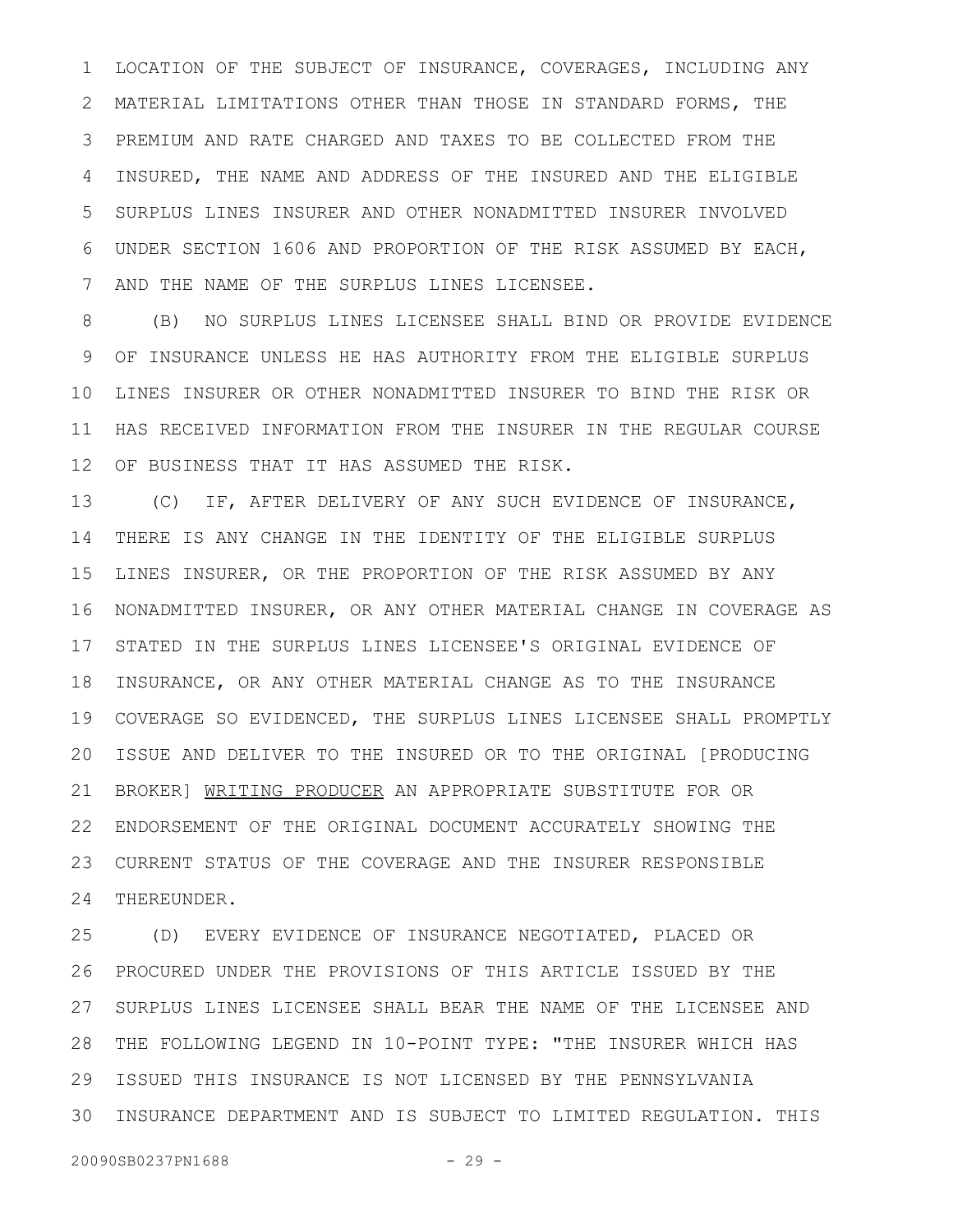INSURANCE IS NOT COVERED BY THE PENNSYLVANIA PROPERTY AND 1

CASUALTY INSURANCE GUARANTY ASSOCIATION." 2

SECTION 1614. EFFECT OF PAYMENT TO SURPLUS LINES LICENSEE.-- A PAYMENT OF PREMIUM TO THE [PRODUCING BROKER] WRITING PRODUCER OR TO A SURPLUS LINES LICENSEE ACTING FOR A PERSON OTHER THAN HIMSELF IN NEGOTIATING, CONTINUING OR REVIEWING ANY CONTRACT OF INSURANCE UNDER THIS ARTICLE SHALL BE DEEMED TO BE PAYMENT TO THE INSURER, WHATEVER CONDITIONS OR STIPULATIONS MAY BE INSERTED IN THE CONTRACT NOTWITHSTANDING. 3 4 5 6 7 8 9

SECTION 9. SECTION 1615 OF THE ACT, AMENDED JULY 10, 2002 (P.L.749, NO.110), IS AMENDED TO READ: 10 11

SECTION 1615. LICENSING OF SURPLUS LINES LICENSEE.--(A) NO [AGENT OR BROKER] INSURANCE PRODUCER LICENSED BY THE DEPARTMENT SHALL TRANSACT SURPLUS LINES INSURANCE WITH ANY NONADMITTED INSURER UNLESS [SUCH AGENT OR BROKER] THE INSURANCE PRODUCER POSSESSES A VALID SURPLUS LINES [AGENT'S] PRODUCER'S LICENSE ISSUED BY THE DEPARTMENT. 12 13 14 15 16 17

(B) THE DEPARTMENT SHALL ISSUE A SURPLUS LINES [AGENT'S] PRODUCER'S LICENSE TO ANY RESIDENT [OR NONRESIDENT] OF THIS COMMONWEALTH OR TO A NONRESIDENT WHO IS A QUALIFIED HOLDER OF A CURRENT PENNSYLVANIA PROPERTY AND CASUALTY [BROKER'S] INSURANCE PRODUCER'S LICENSE, BUT ONLY WHEN THE [BROKER] INSURANCE PRODUCER HAS COMPLIED WITH THE FOLLOWING: 18 19 20 21 22 23

(1) REMITTED THE SURPLUS LINES PRODUCER LICENSE FEE TO THE DEPARTMENT. 24 25

(2) SUBMITTED A PROPERLY COMPLETED SURPLUS LINES PRODUCER LICENSE APPLICATION ON A FORM SUPPLIED BY THE DEPARTMENT. 26 27

(3) PASSED A QUALIFYING EXAMINATION APPROVED BY THE DEPARTMENT, EXCEPT THAT ALL HOLDERS OF A LICENSE PRIOR TO THE EFFECTIVE DATE OF THIS ARTICLE SHALL BE DEEMED TO HAVE PASSED 3028 29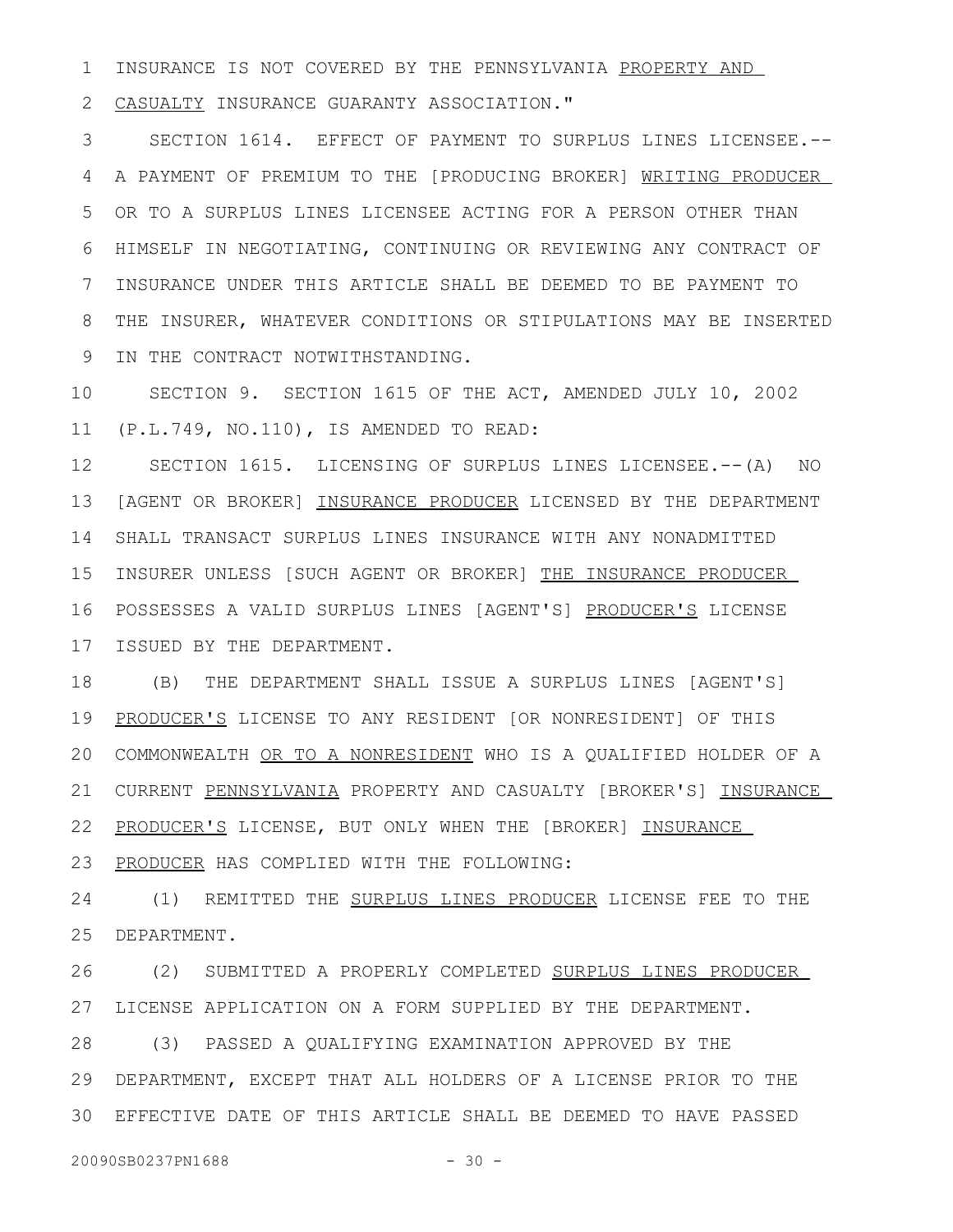SUCH AN EXAMINATION. 1

(C) [CORPORATIONS AND PARTNERSHIPS SHALL BE ELIGIBLE TO BE RESIDENT OR NONRESIDENT SURPLUS LINES LICENSEES, UPON THE FOLLOWING CONDITIONS: 2 3 4

(1) THE CORPORATION OR PARTNERSHIP LICENSEE SHALL LIST ALL EMPLOYES, INCLUDING AT LEAST ONE ACTIVE OFFICER OR PARTNER, WHO HAVE SATISFIED THE REQUIREMENTS OF THIS ARTICLE TO BECOME SURPLUS LINES LICENSEES. 5 6 7 8

(2) ONLY THOSE EMPLOYES HOLDING A CERTIFICATE OF ELIGIBILITY 10 MAY TRANSACT SURPLUS LINES INSURANCE.] BUSINESS ENTITIES THAT ARE LICENSED AS PENNSYLVANIA INSURANCE PRODUCERS SHALL BE 9 11

ELIGIBLE TO BE SURPLUS LINES LICENSEES, IF THE BUSINESS ENTITIES 12

DO ALL OF THE FOLLOWING: 13

(1) DESIGNATE ONE OR MORE OFFICERS OR PARTNERS LICENSED 14

UNDER THIS ARTICLE TO BE RESPONSIBLE FOR COMPLIANCE WITH ALL 15

REPORTING AND RECORDKEEPING REQUIRED BY THIS ARTICLE. 16

(2) PROVIDE TO THE DEPARTMENT A LIST OF ALL SURPLUS LINES 17

LICENSEES ASSOCIATED WITH AND PLACING SURPLUS LINES BUSINESS 18

THROUGH THE BUSINESS ENTITY. THE BUSINESS ENTITY SHALL PROVIDE 19

TO THE DEPARTMENT AN UPDATED LIST OF LICENSEES WITHIN FIVE (5) 20

BUSINESS DAYS OF A CHANGE IN ASSOCIATION OF ANY LICENSEE. THE 21

LIST SHALL BE AVAILABLE AT ALL TIMES FOR INSPECTION BY THE 22

23 DEPARTMENT.

(C.1) A NONRESIDENT PERSON WHOSE HOME STATE ISSUES SURPLUS 24

LINES LICENSES TO RESIDENTS OF PENNSYLVANIA ON THE SAME BASIS 25

AND WHO IS LICENSED IN PENNSYLVANIA AS A PROPERTY AND CASUALTY 26

PRODUCER MAY BE LICENSED AS A SURPLUS LINES PRODUCER IF THE 27

PERSON DOES ALL OF THE FOLLOWING: 28

(1) IS CURRENTLY LICENSED AS A SURPLUS LINES PRODUCER AND IS 30 IN GOOD STANDING IN ITS HOME STATE. 29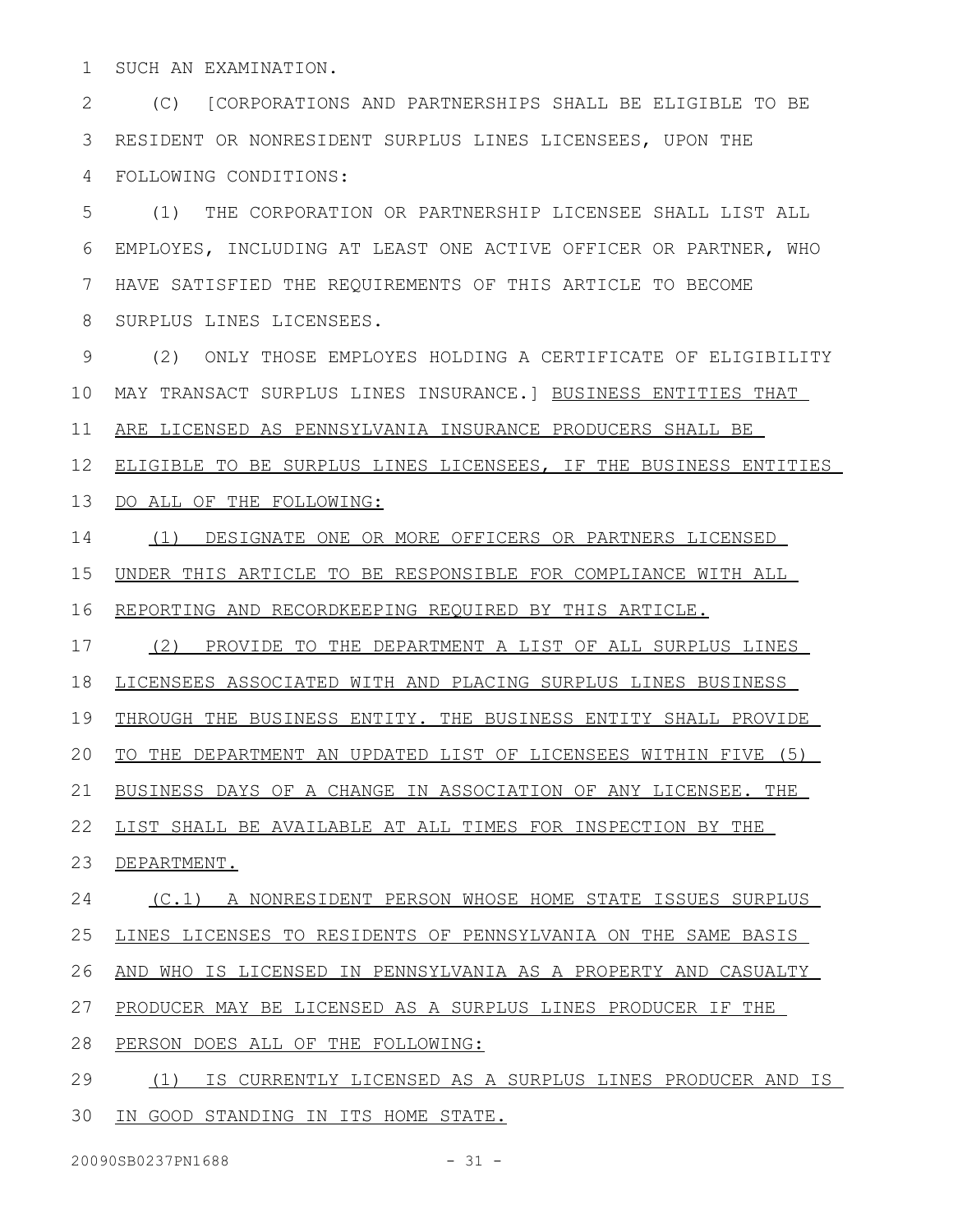(2) HAS SUBMITTED A COMPLETE APPLICATION FOR A SURPLUS LINES 1

LICENSE AND HAS PAID THE REQUIRED FEES. 2

(3) HAS SUBMITTED OR TRANSMITTED TO THE DEPARTMENT THE 3

APPLICATION FOR A SURPLUS LINES LICENSE SUBMITTED IN ITS HOME 4

STATE OR A COMPLETED UNIFORM APPLICATION THAT COMPLIES WITH 5

 SECTION 610-A OF THE ACT OF MAY 17, 1921 (P.L.789, NO.285), 6

KNOWN AS "THE INSURANCE DEPARTMENT ACT OF 1921." 7

(4) HAS COMPLIED WITH ALL OF THE PROVISIONS OF ARTICLE VI-A OF "THE INSURANCE DEPARTMENT ACT OF 1921." 8 9

(D) EACH SURPLUS LINES LICENSE SHALL [EXPIRE ON THE LAST DAY OF FEBRUARY OF EACH YEAR AND SHALL BE RENEWED BEFORE MARCH 1 OF EACH YEAR UPON PAYMENT OF THE ANNUAL FEE, IN COMPLIANCE WITH OTHER PROVISIONS OF THIS SECTION. ANY SURPLUS LINES LICENSEE WHO FAILS TO APPLY FOR RENEWAL OF A LICENSE BEFORE EXPIRATION OF THE CURRENT LICENSE SHALL PAY A PENALTY OF TWO TIMES THE LICENSE FEE AND BE SUBJECT TO OTHER PENALTIES AS PROVIDED BY LAW BEFORE HIS LICENSE WILL BE RENEWED.] BE: 10 11 12 13 14 15 16 17

(1) ISSUED AS FOLLOWS: 18

(I) ONLY IN THE NAME OF THE INDIVIDUAL APPLICANT OR BUSINESS ENTITY. A LICENSEE DOING BUSINESS UNDER A FICTITIOUS NAME OTHER THAN THE NAME APPEARING ON THE LICENSE SHALL BE REQUIRED TO 19 20 21

NOTIFY THE DEPARTMENT IN WRITING PRIOR TO USE OF THE FICTITIOUS 22

NAME FOR THE DEPARTMENT'S CONSENT TO USE OF THE NAME. 23

(II) IN PAPER OR ELECTRONIC FORM. 24

(III) FOR A PERIOD NOT TO EXCEED TWO (2) YEARS. THE 25

FOLLOWING SHALL APPLY: 26

(A) THE SURPLUS LINES LICENSE OF A NATURAL PERSON SHALL 27

EXPIRE ON THE LAST DAY OF THE BIRTH MONTH OF THE LICENSEE. THE 28

INITIAL LICENSE CYCLE MAY VARY TO COINCIDE WITH THE EXPIRATION 29

CYCLE OF THE BIRTH MONTH. 30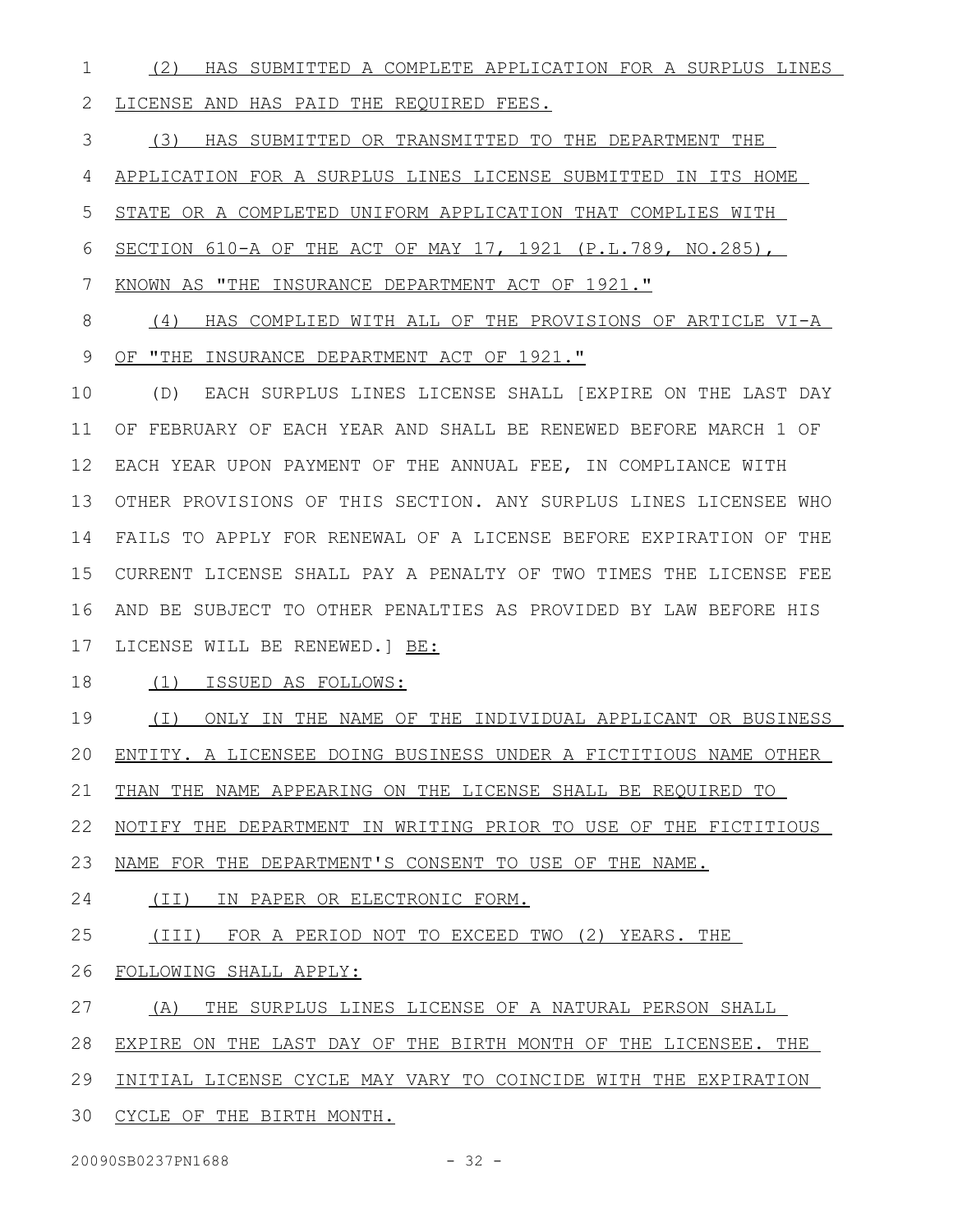(B) THE SURPLUS LINES LICENSE OF A BUSINESS ENTITY SHALL EXPIRE ON THE LAST DAY OF THE MONTH IN WHICH THE LICENSE WAS ORIGINALLY ISSUED. (2) NONTRANSFERABLE. (E) A NONREFUNDABLE TWO HUNDRED DOLLAR (\$200) FEE SHALL ACCOMPANY AN APPLICATION OR RENEWAL FOR A SURPLUS LINES LICENSE, UNLESS MODIFIED BY THE DEPARTMENT BY REGULATION. (F) THE FOLLOWING SHALL APPLY: (1) A SURPLUS LINES LICENSEE THAT ALLOWS THE LICENSEE'S LICENSE TO LAPSE BY FAILING TO TIMELY RENEW THE LICENSE OR BY FAILING TO PAY THE FEE REQUIRED BY THIS ACT MAY, WITHIN ONE YEAR OF THE LICENSE RENEWAL DATE, REQUEST THE DEPARTMENT TO REINSTATE THE LICENSE. PERSONS REQUESTING REINSTATEMENT SHALL PAY A FEE OF TWO TIMES THE FEE REQUIRED BY THIS ACT AND MAY BE SUBJECT TO OTHER PENALTIES AS PROVIDED BY LAW BEFORE THE LICENSE WILL BE RENEWED. (2) PERSONS REQUESTING REINSTATEMENT OF A LAPSED LICENSE SHALL SUBMIT A COMPLETED RENEWAL FORM AND THE FEE REQUIRED BY THIS ACT. (3) THE DEPARTMENT SHALL REINSTATE A LICENSE UNDER THIS SUBSECTION RETROACTIVELY, WITH THE REINSTATEMENT EFFECTIVE ON THE DATE THE LICENSE LAPSED, IF THE DEPARTMENT RECEIVES A REQUEST FOR REINSTATEMENT TOGETHER WITH A COMPLETED RENEWAL APPLICATION AND PAYMENT OF THE LAPSED LICENSE FEE WITHIN SIXTY (60) DAYS AFTER THE LICENSE LAPSED. (4) THE DEPARTMENT SHALL REINSTATE A LICENSE UNDER THIS SUBSECTION PROSPECTIVELY, WITH REINSTATEMENT EFFECTIVE ON THE DATE THAT THE LICENSE IS REINSTATED, IF THE DEPARTMENT RECEIVES A REQUEST FOR REINSTATEMENT OF A LAPSED LICENSE MORE THAN SIXTY (60) DAYS AFTER THE LICENSE LAPSED BUT WITHIN ONE YEAR AFTER THE 1 2 3 4 5 6 7 8 9 10 11 12 13 14 15 16 17 18 19 20 21 22 23 24 25 26 27 28 29 30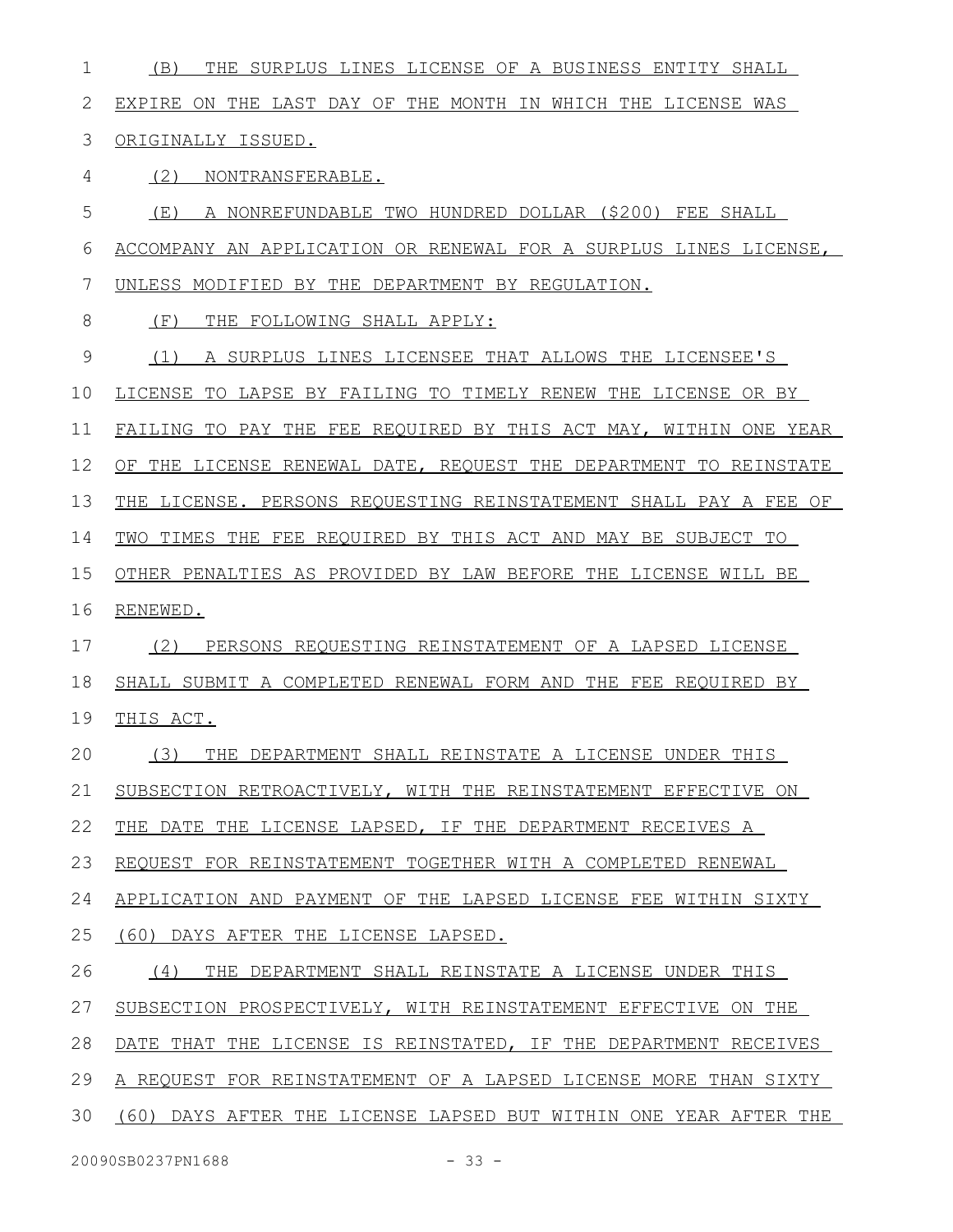LICENSE LAPSED. 1

(5) IF A PERSON APPLIES FOR REINSTATEMENT MORE THAN ONE YEAR AFTER THE LAPSE DATE, THE PERSON MUST REAPPLY FOR THE LICENSE UNDER THIS ACT. 2 3 4

SECTION 10. SECTION 1616 OF THE ACT, ADDED DECEMBER 18, 1992 (P.L.1519, NO.178), IS AMENDED TO READ: 5 6

SECTION 1616. SURPLUS LINES LICENSEES MAY ACCEPT BUSINESS FROM [BROKERS] INSURANCE PRODUCER.--A SURPLUS LINES LICENSEE MAY ORIGINATE SURPLUS LINES INSURANCE OR ACCEPT SUCH INSURANCE FROM 10 [ANY BROKER] AN INSURANCE PRODUCER DULY LICENSED AS TO THE KIND 11 OR KINDS OF INSURANCE INVOLVED, AND THE SURPLUS LINES LICENSEE MAY COMPENSATE [SUCH BROKER THEREFOR] THE INSURANCE PRODUCER. SECTION 11. SECTION 1619 OF THE ACT, AMENDED JULY 10, 2002 7 8 9 12 13

(P.L.749, NO.110), IS AMENDED TO READ: 14

SECTION 1619. RECORDS OF SURPLUS LINES LICENSEE.--(A) EACH 16 SURPLUS LINES LICENSEE SHALL KEEP IN ITS OFFICE A FULL AND TRUE 17 RECORD OF EACH SURPLUS LINES INSURANCE CONTRACT PLACED BY OR THROUGH IT, INCLUDING A COPY OF THE POLICY, CERTIFICATE, COVER 18 19 NOTE OR OTHER EVIDENCE OF INSURANCE, SHOWING SUCH OF THE FOLLOWING ITEMS AS MAY BE APPLICABLE: 20 15

(1) AMOUNT OF THE INSURANCE AND PERILS INSURED. 21

(2) BRIEF DESCRIPTION OF THE RISK INSURED AND ITS LOCATION. 22

- (3) GROSS PREMIUM CHARGED. 23
- (4) ANY RETURN PREMIUM PAID. 24

(5) RATE OF PREMIUM CHARGED FOR EACH RISK INSURED. 25

(6) EFFECTIVE DATE AND TERMS OF THE CONTRACT. 26

(7) NAME AND ADDRESS OF THE INSURED. 27

(8) NAME AND ADDRESS OF THE ELIGIBLE SURPLUS LINES INSURER AND ANY NONADMITTED INSURED INVOLVED PURSUANT TO SECTION 1606. 29 (9) AMOUNT OF TAX AND OTHER SUMS TO BE COLLECTED FROM THE 28 30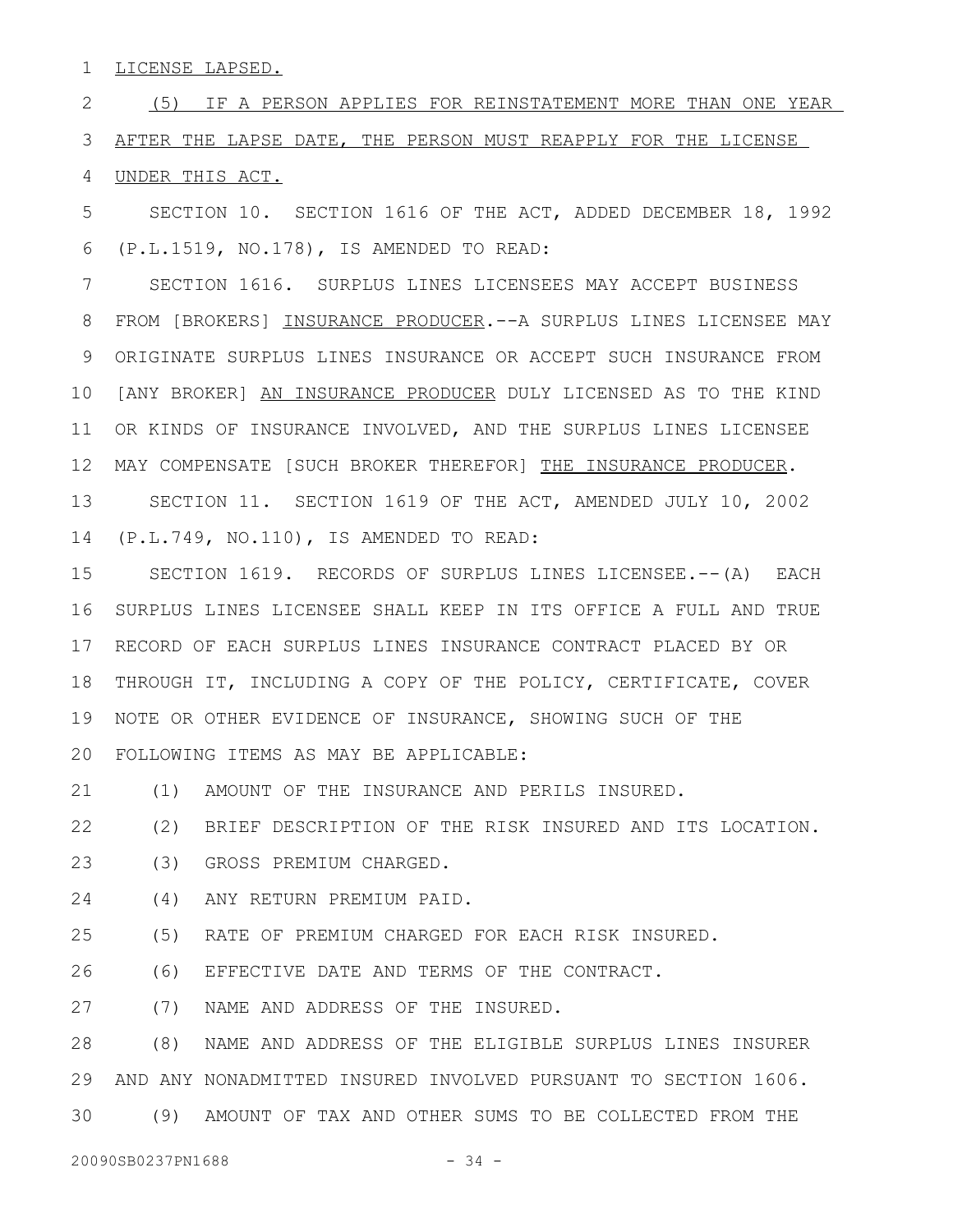INSURED. 1

(10) IDENTITY OF THE [PRODUCING BROKER] WRITING PRODUCER, ANY CONFIRMING CORRESPONDENCE FROM THE INSURER OR ITS 3 REPRESENTATIVE AND THE APPLICATION. 2 4

(11) A COPY OF THE WRITTEN NOTICE REQUIRED BY SECTION [1408] 1608. 5 6

(B) THE RECORD OF EACH CONTRACT SHALL BE KEPT OPEN AT ALL REASONABLE TIMES TO EXAMINATION BY THE DEPARTMENT WITHOUT NOTICE FOR A PERIOD OF NOT LESS THAN FIVE (5) YEARS FOLLOWING 10 TERMINATION OF THE CONTRACT. 7 8 9

(C) IF THE SURPLUS LINES LICENSEE IS A NATURAL PERSON WHO IS ASSOCIATED WITH A BUSINESS ENTITY WHICH IS A VALID SURPLUS LINES LICENSEE, THE BUSINESS ENTITY WITH WHICH THE LICENSEE IS 11 12 13

14 ASSOCIATED SHALL RETAIN THE RECORDS WHICH ARE REQUIRED BY THIS

SECTION TO BE KEPT BY EACH SURPLUS LINES LICENSEE. 15

16 SECTION 12. SECTIONS 1620, 1621 AND 1622 OF THE ACT, ADDED DECEMBER 18, 1992 (P.L.1519, NO.178), ARE AMENDED TO READ: 17 SECTION 1620. MONTHLY REPORTS.--WITHIN THIRTY (30) DAYS FOLLOWING THE END OF EACH MONTH, EACH SURPLUS LINES LICENSEE 19 20 SHALL FILE WITH THE DEPARTMENT, ON FORMS PRESCRIBED BY THE DEPARTMENT, A VERIFIED REPORT [IN DUPLICATE] OF ALL SURPLUS 21 LINES INSURANCE TRANSACTED DURING THE PRECEDING MONTH. 18 22

SECTION 1621. SURPLUS LINES TAX.--(A) THERE IS HEREBY LEVIED A TAX OF THREE PER CENTUM (3%) ON ALL PREMIUMS CHARGED 24 FOR INSURANCE WHICH IS PLACED WITH EITHER AN ELIGIBLE SURPLUS 26 LINES INSURER, OTHER THAN A RISK RETENTION GROUP, OR OTHER 27 NONADMITTED INSURER IN ACCORDANCE WITH THIS ARTICLE, SUCH TAXES TO BE BASED ON THE GROSS PREMIUMS CHARGED LESS ANY RETURN 28 PREMIUMS. THIS TAX SHALL BE IN ADDITION TO THE FULL AMOUNT OF 29 THE GROSS PREMIUM CHARGED BY THE INSURER FOR THE INSURANCE. THE 3023 25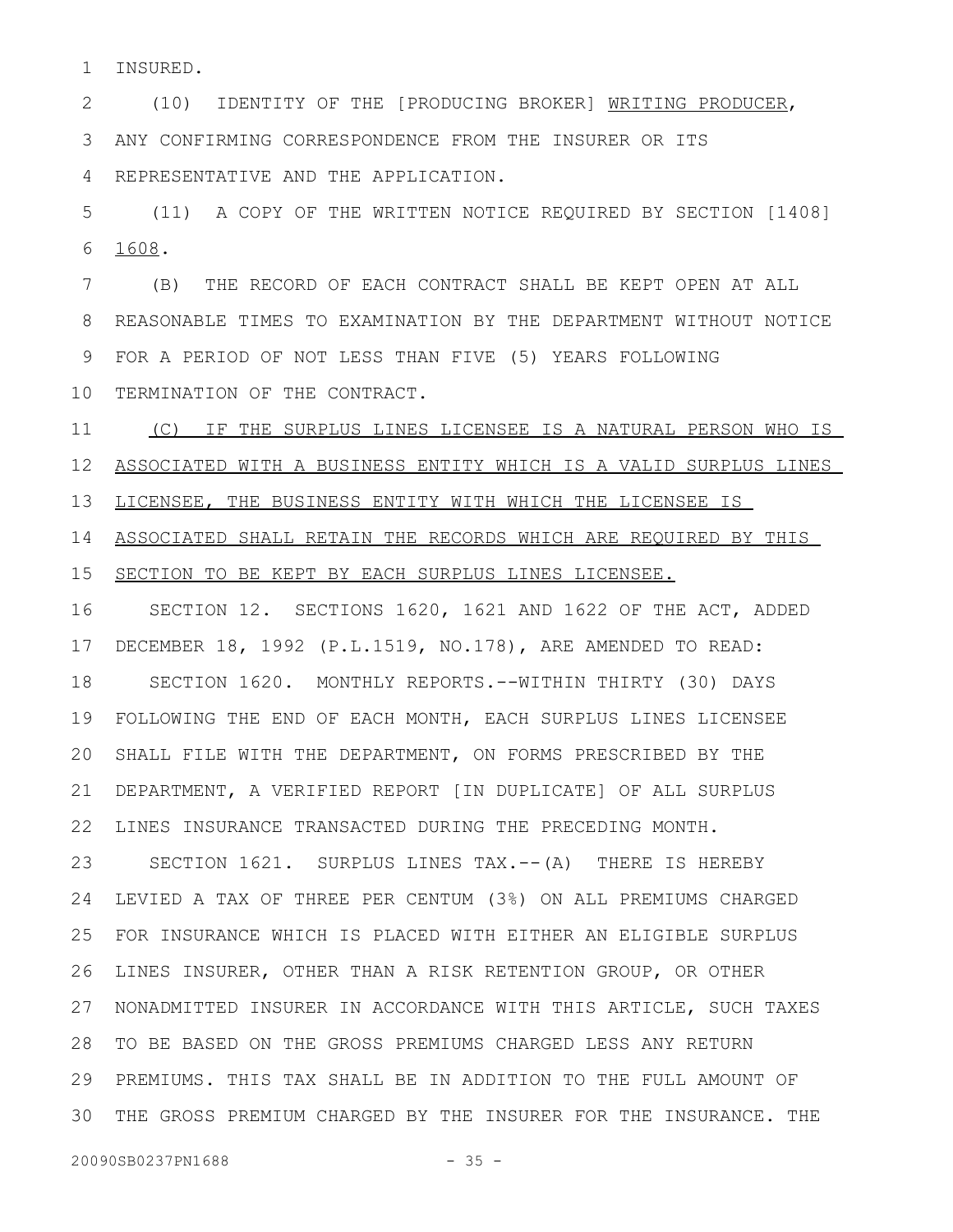TAX ON ANY UNEARNED PORTION OF THE PREMIUM SHALL BE RETURNED TO THE INSURED. 1 2

(B) NEITHER THE SURPLUS LINES LICENSEE NOR THE [PRODUCING BROKER] WRITING PRODUCER SHALL PAY DIRECTLY OR INDIRECTLY SUCH TAX OR ANY PORTION THEREOF, EITHER AS AN INDUCEMENT TO THE INSURED TO PURCHASE THE INSURANCE OR FOR ANY OTHER REASON. (C) THE SURPLUS LINES LICENSEE SHALL COLLECT FROM THE INSURED OR THE [PRODUCING BROKER] WRITING PRODUCER THE AMOUNT OF THE TAX AT THE TIME OF DELIVERY OF THE INITIAL POLICY, COVER NOTE OR OTHER EVIDENCE OF INSURANCE OR AT SUCH TIME THEREAFTER AS IS REASONABLY CONSISTENT WITH NORMAL CREDIT TERMS CUSTOMARY IN THE BUSINESS. EACH SURPLUS LINES LICENSEE SHALL, ON OR BEFORE JANUARY 31 OF EACH YEAR, FILE WITH THE DEPARTMENT OF REVENUE A REPORT OF ALL TRANSACTIONS INVOLVING THE PLACEMENT OF INSURANCE WITH EITHER AN ELIGIBLE SURPLUS LINES INSURER OR OTHER NONADMITTED INSURERS DURING THE PREVIOUS CALENDAR YEAR. THE REPORT SHALL SET FORTH THE NAME OF THE INSURED, IDENTIFICATION OF THE INSURER, THE TYPE OF INSURANCE, GROSS PREMIUMS CHARGED LESS ANY RETURN PREMIUMS ALLOWED AND THE TAX DUE AS PROVIDED IN THIS SECTION. THE REMITTANCE FOR THE TAXES DUE SHALL ACCOMPANY THIS REPORT. SUCH REPORT SHALL BE MADE ON FORMS PRESCRIBED AND FURNISHED BY THE DEPARTMENT OF REVENUE. A COPY OF THE REPORT SHALL BE FILED WITH THE [COMMISSIONER] DEPARTMENT BY THE SURPLUS LINES LICENSEE. A SURPLUS LINES LICENSEE THAT IS A BUSINESS ENTITY LICENSEE WHICH FILES THE ANNUAL PREMIUM TAX RETURN WITH THE DEPARTMENT OF REVENUE SHALL INCLUDE IN ITS RETURN THE PREMIUM TAXES GENERATED DURING THE YEAR SUBJECT TO REPORTING BY ALL LICENSEES ASSOCIATED WITH SAID BUSINESS ENTITY DURING THE 29 REPORTING PERIOD. 3 4 5 6 7 8 9 10 11 12 13 14 15 16 17 18 19 20 21 22 23 24 25 26 27 28

(D) IN THE EVENT THAT A PLACEMENT OF INSURANCE INVOLVES 30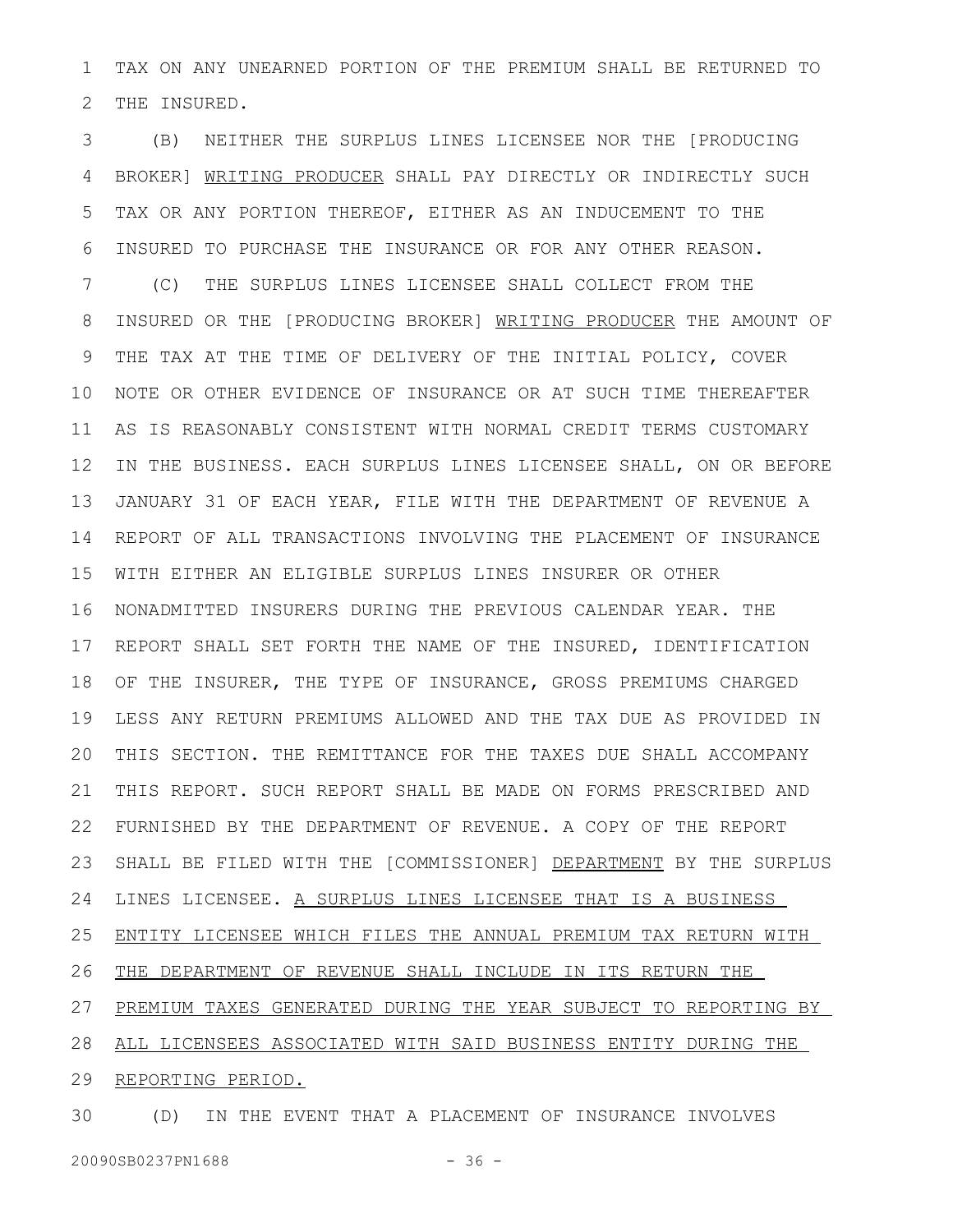SUBJECTS OF INSURANCE RESIDENT, LOCATED OR TO BE PERFORMED IN ONE OR MORE STATES OTHER THAN THIS COMMONWEALTH, THEN THE PREMIUM TAXES PROVIDED FOR IN THIS SECTION SHALL BE LEVIED ONLY ON THAT PORTION OF THE PREMIUM REASONABLY ASCRIBABLE TO THAT PORTION OF THE RISK SITUATED IN THIS COMMONWEALTH. 1 2 3 4 5

(E) WITH RESPECT TO INSURANCE PLACED WITH OR ISSUED BY A RISK RETENTION GROUP WHICH IS AN ELIGIBLE SURPLUS LINES INSURER, THERE IS HEREBY LEVIED A TAX OF TWO PER CENTUM (2%) ON ALL PREMIUMS CHARGED FOR RISKS RESIDENT, LOCATED OR TO BE PERFORMED IN THIS COMMONWEALTH. THE RISK RETENTION GROUP SHALL BE RESPONSIBLE FOR THE PAYMENT OF THE TAXES LEVIED IN THIS ARTICLE IN ACCORDANCE WITH PROCEDURES SET FORTH IN ARTICLE XV. 6 7 8 9 10 11 12

(F) THE SETTLEMENT AND RESETTLEMENT OF TAXES IMPOSED BY THIS ARTICLE, INCLUDING THE GRANTING OF EXTENSIONS OF TIME TO FILE REPORTS AND THE RIGHTS OF THE TAXPAYERS TO PRESENT AND PROSECUTE A PETITION FOR RESETTLEMENT, A PETITION FOR REVIEW OR AN APPEAL TO COURT OR TO FILE A PETITION FOR REFUND AND THE IMPOSITION OF INTEREST AND PENALTIES, SHALL BE GOVERNED BY THE PROVISIONS OF THE ACT OF MARCH 4, 1971 (P.L.6, NO.2), KNOWN AS THE "TAX REFORM CODE OF 1971," AS APPROVED IN THE CASE OF CAPITAL STOCK AND FRANCHISE TAXES. 13 14 15 16 17 18 19 20 21

SECTION 1622. TAX ON INDEPENDENTLY PROCURED INSURANCE.--THE TAX PROVIDED BY SECTION 1621(A) IS IMPOSED UPON AN INSURED WHO INDEPENDENTLY PROCURES INSURANCE ON A SUBJECT OF INSURANCE RESIDENT, LOCATED OR TO BE PERFORMED IN THIS COMMONWEALTH FROM A NONADMITTED INSURER OR CONTINUES OR RENEWS SUCH INDEPENDENTLY PROCURED INSURANCE. THE INSURED SHALL, WITHIN THIRTY (30) DAYS AFTER THE DATE WHEN SUCH INSURANCE WAS INDEPENDENTLY PROCURED, 28 CONTINUED OR RENEWED, REPORT SUCH TRANSACTION ON FORMS 29 PRESCRIBED BY THE DEPARTMENT OF REVENUE. THIS REPORT SHALL SET 3022 23 24 25 26 27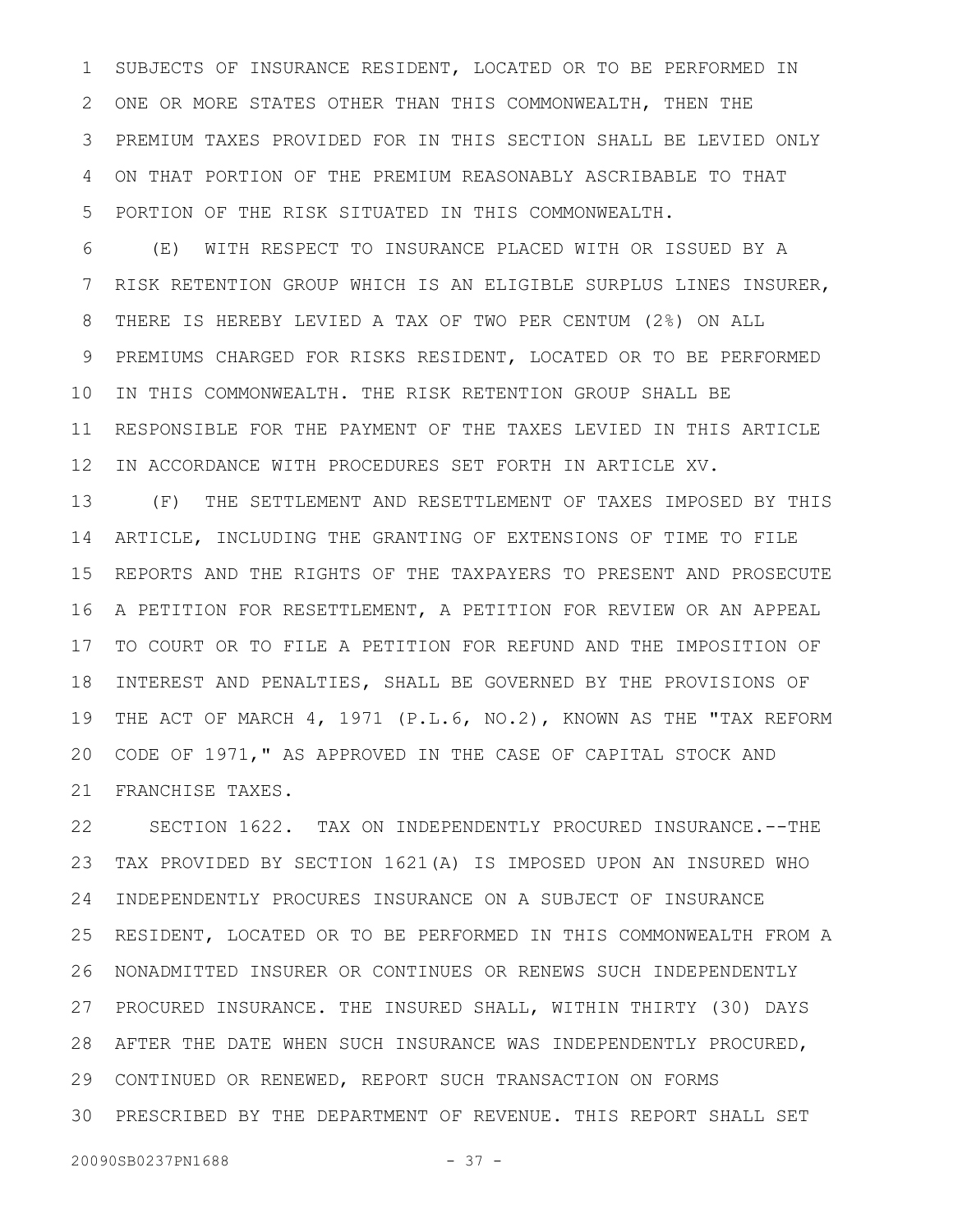FORTH THE INFORMATION REQUIRED OF SURPLUS LINES LICENSEES AS REQUIRED IN SECTION 1621(C). THE TAX OF THREE PER CENTUM (3%) SHALL BE PAID ON THE DATE THE REPORT IS DUE AS PROVIDED IN THIS SECTION. IF THE INDEPENDENTLY PROCURED INSURANCE COVERS RISKS RESIDENT, LOCATED OR TO BE PERFORMED IN ONE OR MORE STATES OTHER THAN THIS COMMONWEALTH, THE PREMIUM TAXES SHALL BE PRORATED IN ACCORDANCE WITH PROVISIONS IN SECTION 1621(D). A COPY OF SUCH REPORT SHALL BE FILED WITH THE [COMMISSIONER] DEPARTMENT BY THE INSURED. 1 2 3 4 5 6 7 8 9

SECTION 13. SECTION 1623 OF THE ACT, AMENDED JULY 10, 2002 (P.L.749, NO.110), IS AMENDED TO READ: 11 10

SECTION 1623. SUSPENSION, REVOCATION OR NONRENEWAL OF SURPLUS LINES LICENSEE'S LICENSE.--THE DEPARTMENT MAY SUSPEND, 14 REVOKE OR REFUSE TO RENEW THE LICENSE OF A SURPLUS LINES 15 LICENSEE AFTER NOTICE AND A HEARING, AS PROVIDED UNDER THE APPLICABLE PROVISION OF THE LAWS OF THIS COMMONWEALTH, UPON ANY 16 17 ONE OR MORE OF THE FOLLOWING GROUNDS: 12 13

(3) CLOSING OF THE SURPLUS LINES LICENSEE'S OFFICE FOR A PERIOD OF MORE THAN THIRTY (30) BUSINESS DAYS, UNLESS PERMISSION 20 IS GRANTED BY THE DEPARTMENT. 18 19

(4) FAILURE TO MAKE AND FILE REQUIRED REPORTS. 21

(5) FAILURE TO TRANSMIT REQUIRED TAX ON SURPLUS LINES PREMIUMS. 22 23

(7) FAILURE TO REMIT PREMIUMS DUE INSURERS OR RETURN PREMIUMS DUE INSUREDS IN THE NORMAL COURSE OF BUSINESS AND 26 WITHIN REASONABLE TIME LIMITS. 24 25

(8) VIOLATION OF ANY PROVISION OF THIS ARTICLE. 27

(9) FOR ANY OTHER CAUSE FOR WHICH AN INSURANCE [AGENT'S OR 29 BROKER'S] PRODUCER'S LICENSE COULD BE DENIED, REVOKED OR SUSPENDED OR REFUSED UPON RENEWAL. 3028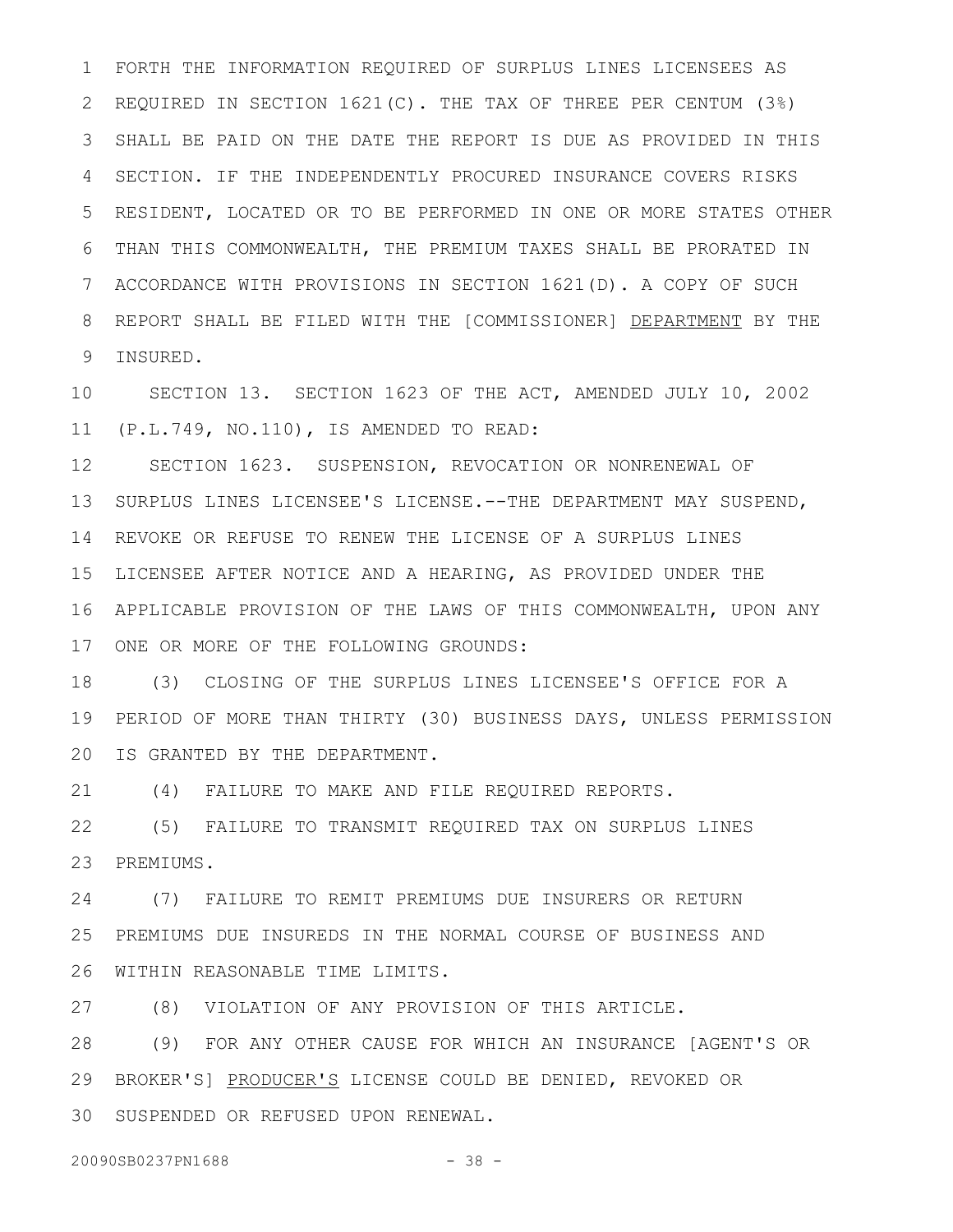SECTION 14. SECTION 1625 OF THE ACT, ADDED DECEMBER 18, 1992 (P.L.1519, NO.178), IS AMENDED TO READ: 1 2

SECTION 1625. PENALTIES.--(A) ANY SURPLUS LINES LICENSEE WHO, IN THIS COMMONWEALTH, REPRESENTS OR AIDS A NONADMITTED INSURER IN VIOLATION OF THIS ARTICLE COMMITS A MISDEMEANOR OF THE THIRD DEGREE AND SHALL, UPON CONVICTION, BE SENTENCED TO PAY A FINE OF NOT MORE THAN [ONE THOUSAND (\$1,000)] TWO THOUSAND (\$2,000) DOLLARS. 3 4 5 6 7 8

(B) IN ADDITION TO ANY OTHER PENALTY PROVIDED FOR IN SUBSECTION (A) OR OTHERWISE PROVIDED BY LAW, INCLUDING ANY SUSPENSION, REVOCATION OR REFUSAL TO RENEW A LICENSE, ANY PERSON[, FIRM, ASSOCIATION OR CORPORATION] VIOLATING ANY PROVISION OF THIS ARTICLE SHALL BE LIABLE TO A CIVIL PENALTY NOT EXCEEDING [ONE THOUSAND (\$1,000)] TWO THOUSAND (\$2,000) DOLLARS FOR THE FIRST OFFENSE AND NOT EXCEEDING [TWO THOUSAND (\$2,000)] FOUR THOUSAND (\$4,000) DOLLARS FOR EACH SUCCEEDING OFFENSE. 9 10 11 12 13 14 15 16

(C) THE PENALTIES IN THIS SECTION ARE NOT EXCLUSIVE REMEDIES. PENALTIES MAY ALSO BE ASSESSED UNDER THE ACT OF JULY 22, 1974 (P.L.589, NO.205), KNOWN AS THE "UNFAIR INSURANCE PRACTICES ACT," AND ANY OTHER APPLICABLE STATUTE. 17 18 19 20

SECTION 15. THE ACT IS AMENDED BY ADDING A SECTION TO READ: 21

SECTION 1626. COMPLIANCE.--NOTHING IN THIS ACT SHALL RELIEVE 22

A SURPLUS LINES LICENSEE INVOLVED IN ANY TRANSACTION FROM 23

COMPLIANCE WITH THIS ACT OR ITS PREDECESSOR ACTS. 24

SECTION 16. SECTION 2362 OF THE ACT, ADDED NOVEMBER 2, 2006 (P.L.1314, NO.136), IS AMENDED TO READ: 25 26

SECTION 2362. EXPIRATION.--THIS ARTICLE SHALL EXPIRE DECEMBER 31, [2010] 2013. 27 28

SECTION 17. ALL ACTS AND PARTS OF ACTS ARE REPEALED INSOFAR AS THEY ARE INCONSISTENT WITH THE ADDITION OF ARTICLE VI-B OF 3029